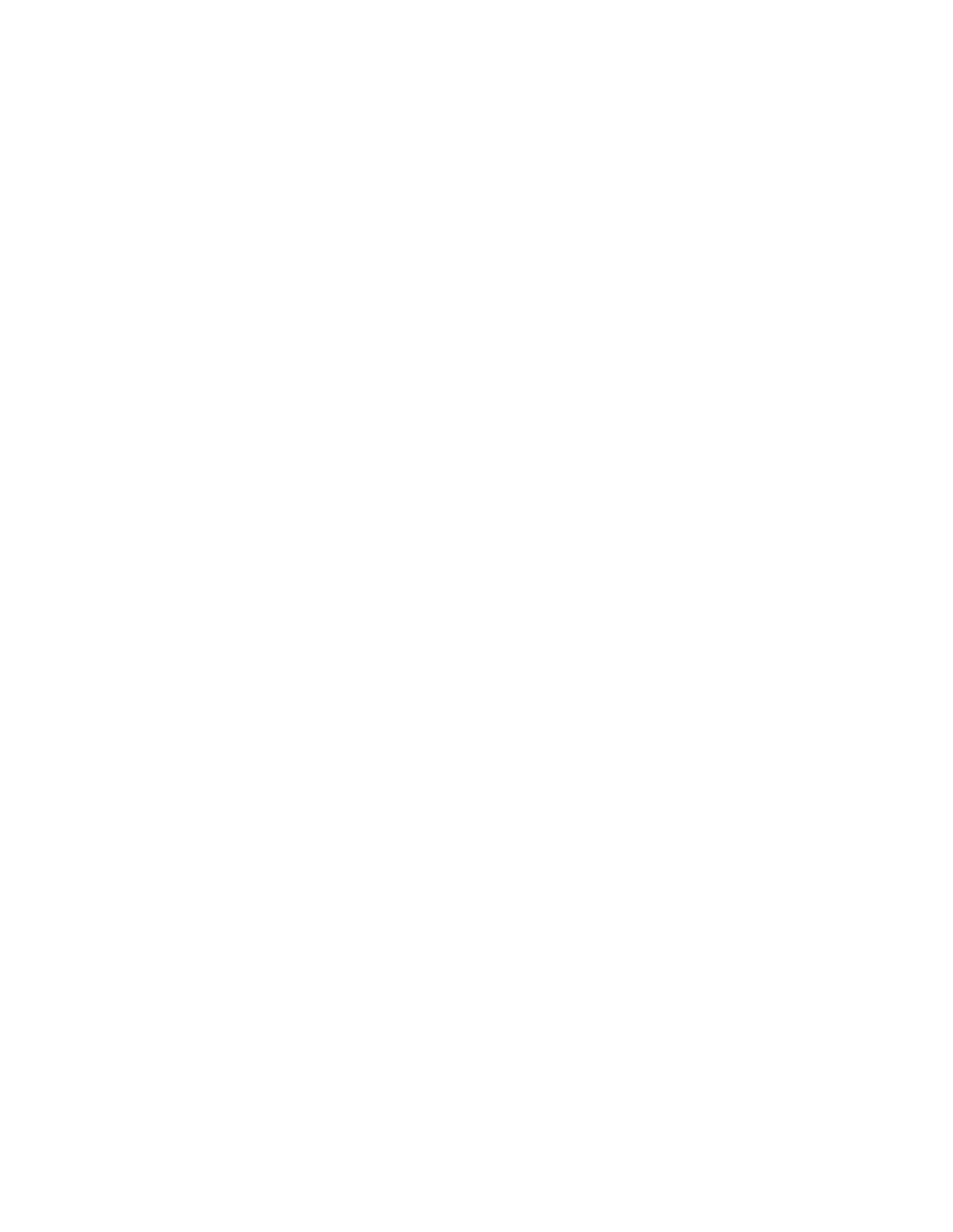## **Table
of
Contents**

- **2 What
does
reconciliation
look
like
in
Ontario?**
- **4 Speakers
Bios**
- **9 Issues
and
Opportunities
For
individuals**
	- Racism **Healing Trust** History Educating
	Ourselves Responsibility

## **12 Issues
and
Opportunities
for
Our
Communities**

First
Nations
Communities **Educators** University
of
Toronto Industry Youth Social
Movement Roles
for
Communities

## **20 Issues
and
Opportunities
for
Our
Governments**

Justice Political
Will Common
Goals First
Nation
Governance Government‐to‐Government
Relationship Jurisdiction Sustainable
Public
Policy Economic
Development First
Nations
Traditional
Approach Process

## **27 Recommendations
on
Next
Steps
and
Future
Action**

**38 Resources
from
the
National
Centre for
First
Nations
Governance**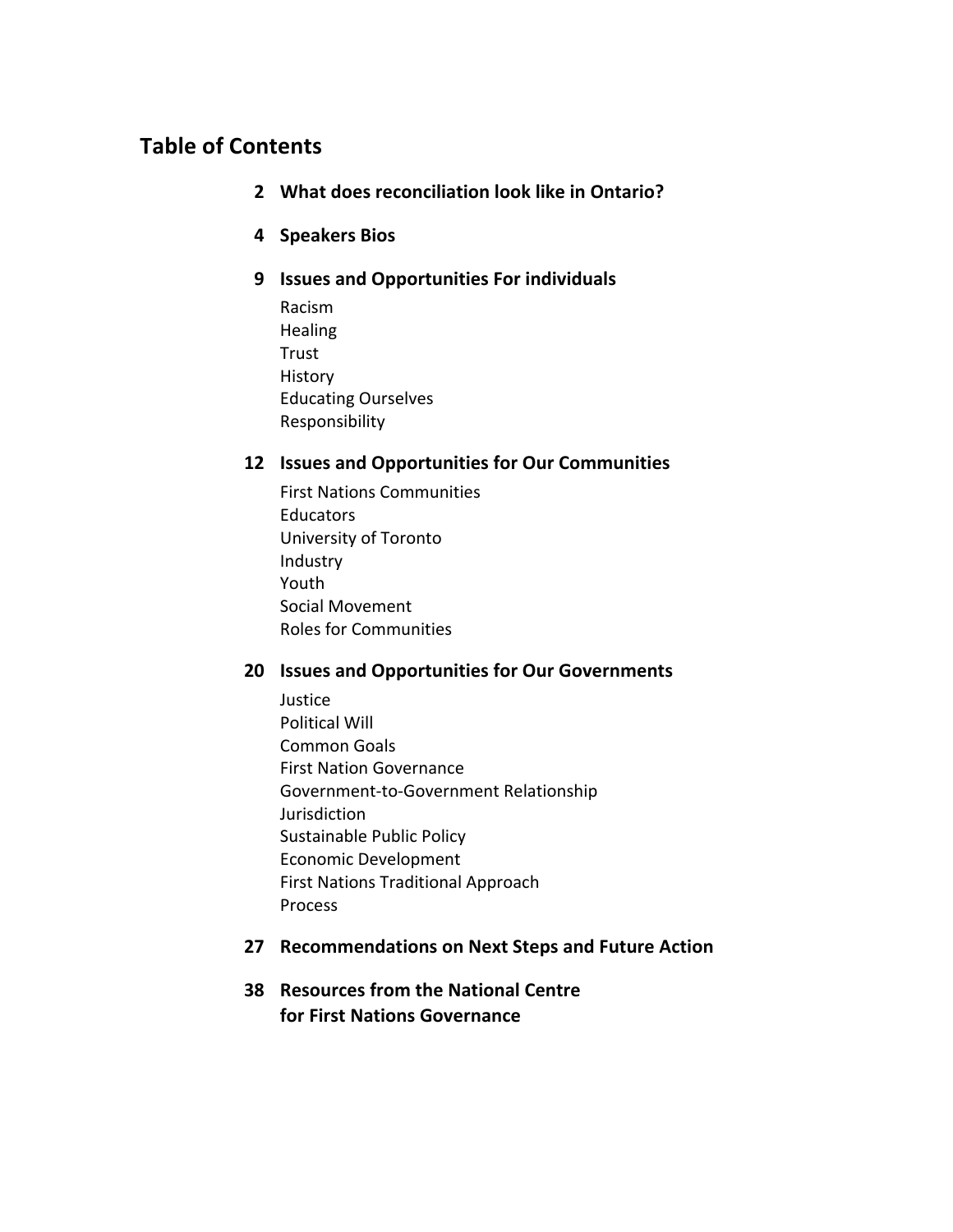## What does reconciliation look like in Ontario?

Reconciliation between Indigenous and non-Indigenous peoples in Canada is not just about the legacy of residential schools. It is a multi-faceted process that restores lands, economic self-sufficiency, and political jurisdiction to First Nations, and develops respectful and just relationships between First Nations and Canada.

Although
a
history
of
colonization
has
deeply
impacted
all
Indigenous
peoples
across Canada, and decolonization requires significant change at the federal level, the process of reconciliation is also unique to each region. This is because of cultural and historical differences among the more than 630 First Nations in Canada, varying settler
populations,
different
ecosystems
and
economies.

The jurisdictional separation of provincial and federal powers means that there are different legal regimes in each province. This symposium asked the questions: What does reconciliation look like in Ontario and what concrete ways can it be realized?

The
University
of
Toronto
and
the
National
Centre
for
First
Nations
Governance invited representatives from Ontario First Nations, the federal and Ontario governments,
business
and
industry,
and
the
university
for
an
open‐ended
and intergenerational exploration of these questions at a two-day symposium in February 2011.

## **THE
EVENT**

First
Nations
leaders,
youth
and
citizens
gathered
with
non‐Aboriginal
business people,
civil
servants,
lawyers,
academics,
and
students
in
an
appropriate
venue:
the Native Canadian Centre of Toronto. Over 140 participants came together to find answers to the critical need for Indigenous and non-Indigenous peoples to move forward on the question of reconciliation.

#### **Symposium
Speakers**

Participants listened to a host of distinguished speakers who presented on aboriginal and
treaty
rights,
history
and
reconciliation
(Some
presentations
were
recorded
and can
be
viewed
at
fngovernance.org/reconciliation).

**Elders**

**Grafton
Antone**  Oneida
of
the
Thames
First
Nation

**Eileen
Antone Lee
Maracle** Sto:
Loh
Nation

#### **Lieutenant
Governor**

**The
Honourable
David
C.
Onley** Lieutenant Governor of Ontario

**Presenters**

**Honourable
Justice
Ian
Binnie** Supreme
Court
of
Canada **Doug
Carr**

**Chief
Brian
Laforme** Mississaugas
of
the
New
Credit
First
Nation

**Chief
Allen
MacNaughton** Haudenosaunee
Confederacy
Chiefs
Council

**Aaron
Mills** Vice
President, Aboriginal
Legal
Services
of
Toronto

**Cheryl
Misak** Vice‐President
and
Provost, University
of
Toronto

**Honourable
David
Peterson** Former
Premier
of
Ontario and
Chancellor,
University
of
Toronto

**Ben
Powless** Indigenous
Environmental
Network

**Chris
Robertson**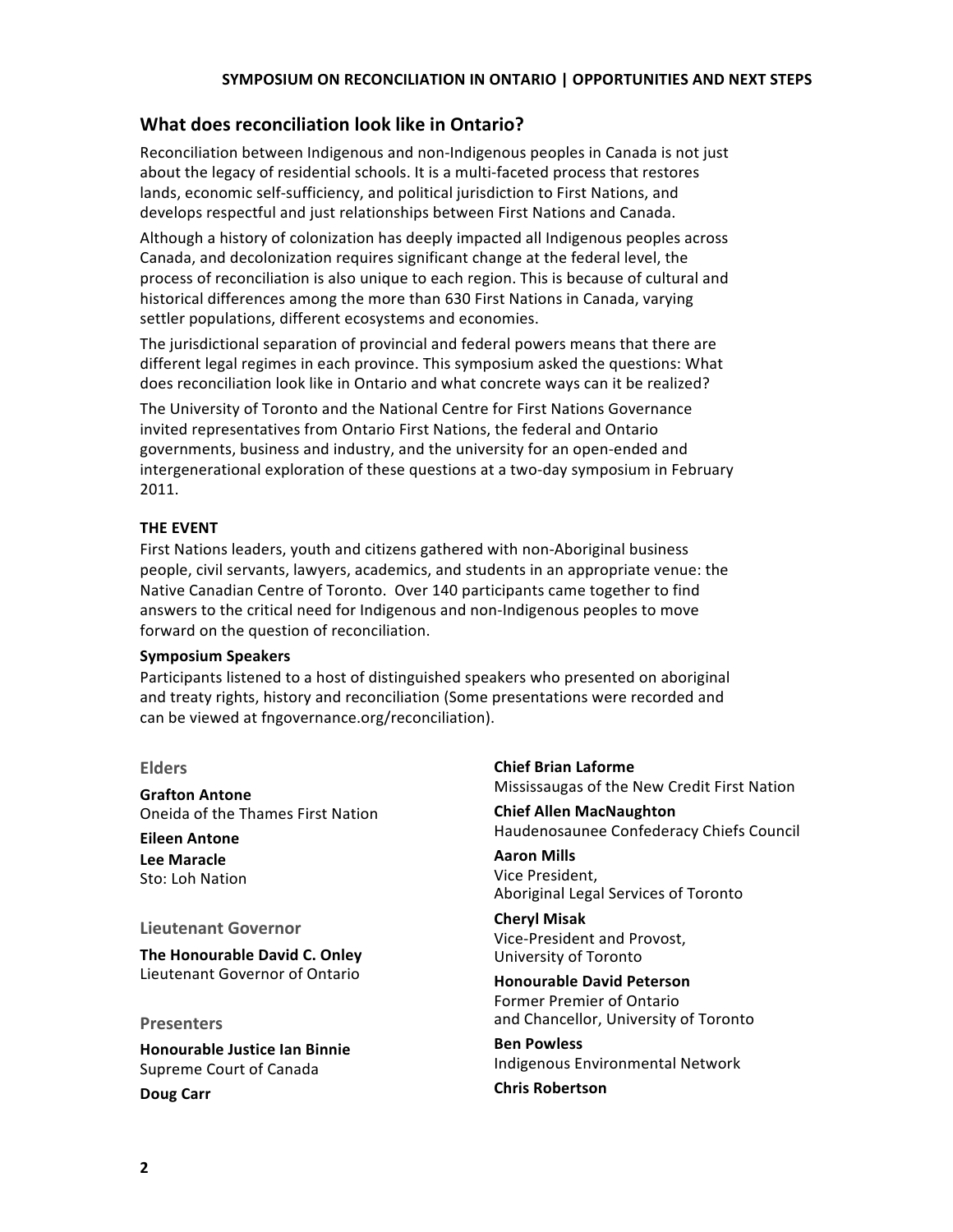Assistant
Deputy
Minister, Ontario
Ministry
of
Aboriginal
Affairs

**Marlene
Brant
Castellano** Professor
Emeritus,
Trent
University

**Jimmy
Dick** Singer/Drummer

**Victoria
Freeman** Coordinating
Director,
University
of
Toronto Initiative
on
Indigenous
Governance

**Joyce
Hunter** Director,
SEVEN
Youth
Media
Network

**Thomas
Isaac** Partner,
McCarthy
Tetrault

**Rebecca
Beaulne‐Steubing** Canadian
Roots
Exchange,
University
of
Toronto

**Ogichidaakwe
Grand
Chief
Diane
Kelly** Grand
Council
of
Treaty
Three

National
Centre
for
First
Nations
Governance

**Shelagh
Rogers** Radio
Broadcaster,
CBC

**Douglas
Sanderson** Assistant
Professor, University
of
Toronto
Faculty
of
Law

**Satsan
(Herb
George)** President,
National
Centre for
First
Nations
Governance

**Justice
Murray
Sinclair** Chair
of
the
Truth and
Reconciliation
Commission

**Angus
Toulouse** Regional
Chief,
Chiefs
of
Ontario

**Dr.
Cynthia
Wesley‐Esquimaux**

#### **Dialogue**

Presentations were followed by dialogue. Participants convened 41 sessions on a wide variety
of
topics
and
reported
the
outcome
of
each
session.

#### **THIS
REPORT**

This report is a call to action. It is a compilation of the many ideas, issues, opportunities,
next
steps
and
actions
identified
by
event
participants.
Participants suggested dozens of ways for Ontario's (and Canada's) First Nations, citizens, youth, communities,
industry,
educators
and
governments
to
begin
the
process
of reconciliation.

Many opportunities and next steps can be started today. We encourage everyone to *begin
something
now.*

Learn more by exploring the resources listed at the end of this report and stay connected
by
subscribing
to
email
updates
at:
fngovernance.org/bulletin.

Collecting information involved 41 note takers, volunteer typists and interpretation of the
notes
gathered.
Everyone
worked
to
capture
and
communicate
the
issues
as discussed; however, some discussion may have been misinterpreted in the process. We apologize to contributors where meaning was lost.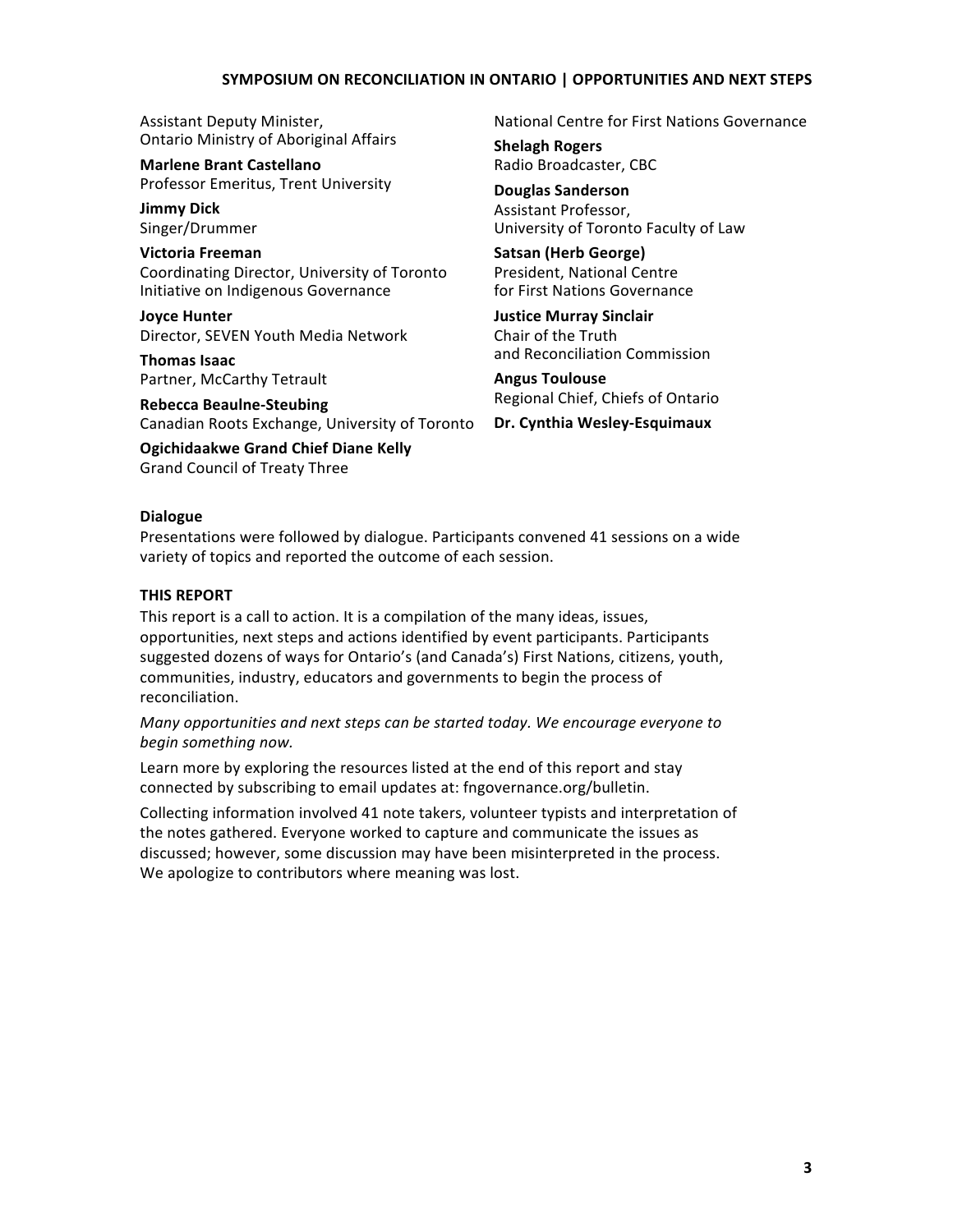## **Speakers
Bios**

#### **GRAFTON
ANTONE**

Grafton Antone is from the Oneida of the Thames First Nation. He serves as Urban Native Outreach Ministry in Toronto, as well as an elder-in-residence at First Nations House, University of Toronto. He teaches the Oneida language along with sharing the stories
and
traditions
of
his
people.

#### **IAN
BINNIE**

Honorable Justice Ian Binnie has acted as Special Parliamentary Counsel to the Joint Committee of the Senate and the House of Commons on the Meech Lake Accord, represented Canada before an international tribunal, served as advisor to the Government of Newfoundland on constitutional amendments to the Terms of Union, lectured on Aboriginal rights at Osgoode Hall Law School, the Law Society of Upper Canada, the Canadian Bar Association, The Advocates' Society and other professional associations,
authored
numerous
publications,
and
appeared
as
counsel
before
the Supreme Court of Canada in many leading constitutional, civil and criminal cases.

#### **DOUG
CARR**

Doug Carr is the Assistant Deputy Minister of Negotiations and Reconciliation in the Ontario Ministry of Aboriginal Affairs. He has worked on Aboriginal matters for the province since 1993. Doug has degrees in philosophy, was a producer at CBC Radio, and
joined
the
Ontario
government
in
1982
to
work
on
federalism
and
constitutional reform.

#### **MARLENE
CASTELLANO**

Marlene Brant Castellano is a Mohawk of the Bay of Quinte Band and Professor Emeritus
of
Trent
University.
She
provided
leadership
in
the
development
of
the emerging discipline of Native Studies, served as Co-Director of Research with the Royal
Commission
on
Aboriginal
Peoples
and
which
drafted
RCAP's
Ethical
Guidelines for Research now widely used as a reference for ethical research in Aboriginal contexts.
Professor
Castellano
has
been
honoured
with
LLDs
from
Queen's
University, St. Thomas University and Carleton University, induction into the Order of Ontario, a National Aboriginal Achievement Award and named an Officer of the Order of Canada.

#### **VICTORIA
FREEMAN**

Victoria Freeman is the author of Distant Relations: How My Ancestors Colonized North America (2000) and is the Coordinating Director of the University of Toronto Initiative on Indigenous Governance. She co-chairs, with Sami scholar Rauna Kuokkanen,
the
Group
on
Indigenous
Governance,
a
Toronto‐based
interdisciplinary network
of
scholars.
She
received
her
Ph.D.
in
History
in
2010
from
the
University
of Toronto after defending her dissertation 'Toronto Has No History!' Indigeneity, Settler Colonialism and Historical Memory in Canada's Largest City. She co-teaches a thirdyear Aboriginal Studies course at the University of Toronto called The Politics and Process
of
Reconciliation
with
Sto:lo
writer
and
traditional
teacher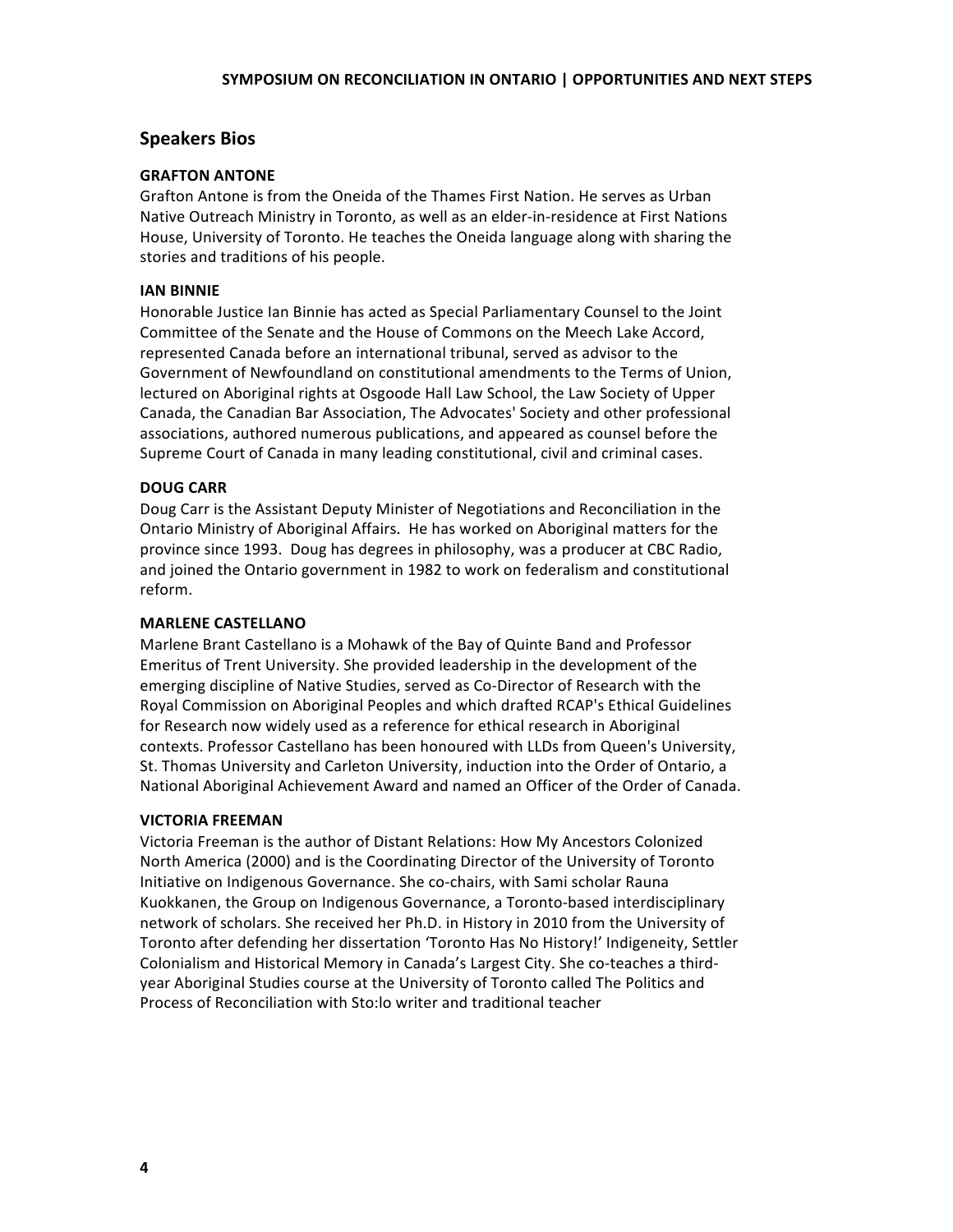## **JOYCE
HUNTER**

Joyce Hunter is Cree from Winisk First Nation, which is a small reserve of about 250 located along the Hudson Bay coast. She is youngest of 10 and, after leaving Durham College after studying photography and journalism, worked for the Daily Press in Timmins
where
her
favourite
beats
to
cover
included
human
interest
stories,
the courts and all levels of politics. She went on to win national and provincial awards for her work and even took some time off journalism to provide strategic communications advice as a communications director for a provincial treaty organization representing 49 First Nations in northern Ontario. She now works as the Director
of
SEVEN
Youth
Media
Network
where
she
publishes
a
magazine,
hosts
a website and radio show and offers multi-media training sessions where she teaches young
people
how
to
harness
media
skills
in
different
disciplines:
photography, videography,
radio
broadcasting,
writing,
and
web
posting.

## **THOMAS
ISAAC**

Thomas Isaac is a partner in the Vancouver office of McCarthy Tétrault, leads the firms Aboriginal Law Group, and is one of Canada's leading authorities on Aboriginal law. Mr. Isaac advises industry and government clients across Canada on aboriginal legal matters. Mr. Isaac has appeared before the Supreme Court of Canada, the British Columbia
Court
of
Appeal,
the
British
Columbia
Supreme
Court,
the
Northwest Territories Supreme Court and the British Columbia Environmental Appeal Board. He is a former Chief Treaty Negotiator for the Province of British Columbia and prior to that was Assistant Deputy Minister for the Government of the Northwest Territories responsible for establishing Nunavut. Mr. Isaac is the author of Aboriginal Law: Commentary,
Cases
and
Materials
(3
editions)
along
with
six
other
books
and numerous
articles
on
aboriginal
legal
matters.

## **REBECCA
BEAULNE‐STEUBING**

Rebecca Beaulne-Steubing is a Métis Anishinaabekwe pursuing a Masters of Education degree at York University. She is a graduate of the Sociology and Community Economic
and
Social
Development
programs
at
Algoma
University,
and
has
studied
at Shingwauk
Kinoomaage
Gamig.

With
a
background
in
community‐based
research
and development,
Rebecca
has
founded
and
coordinated
a
number
of
projects
in
the areas of food security and sustainability, the arts, and social justice in Canada and internationally. Rebecca currently coordinates intercultural educational programs for youth with the Canadian Roots Exchange at the University of Toronto.

## **DIANE
KELLY**

Diane Kelly is from the Ojibways of Onigaming First Nation. Diane Kelly was not only the first woman Grand Chief of Treaty #3, but also the first woman lawyer in the Treaty
#3
Nation.
She
holds
degress
from
the
Assiniboine
Community
College
in Brandon,
the
University
of
Manitoba.
Diane
specializes
in
facilitating
conflict resolution through the creative strategies and empowerment. She has taught both at the
University
of
Manitoba
and
Yellowquill
College.

#### **BRIAN
LAFORME**

Brian Laforme is the Chief of the Mississaugas of the New Credit First Nation. He has served on the Regular and Special Council, the Toronto Purchase Negotiation Team, AIAI
Chief's
Council,
and
the
Tom
Howe
Landfill
Site
Community
Trust
Committee.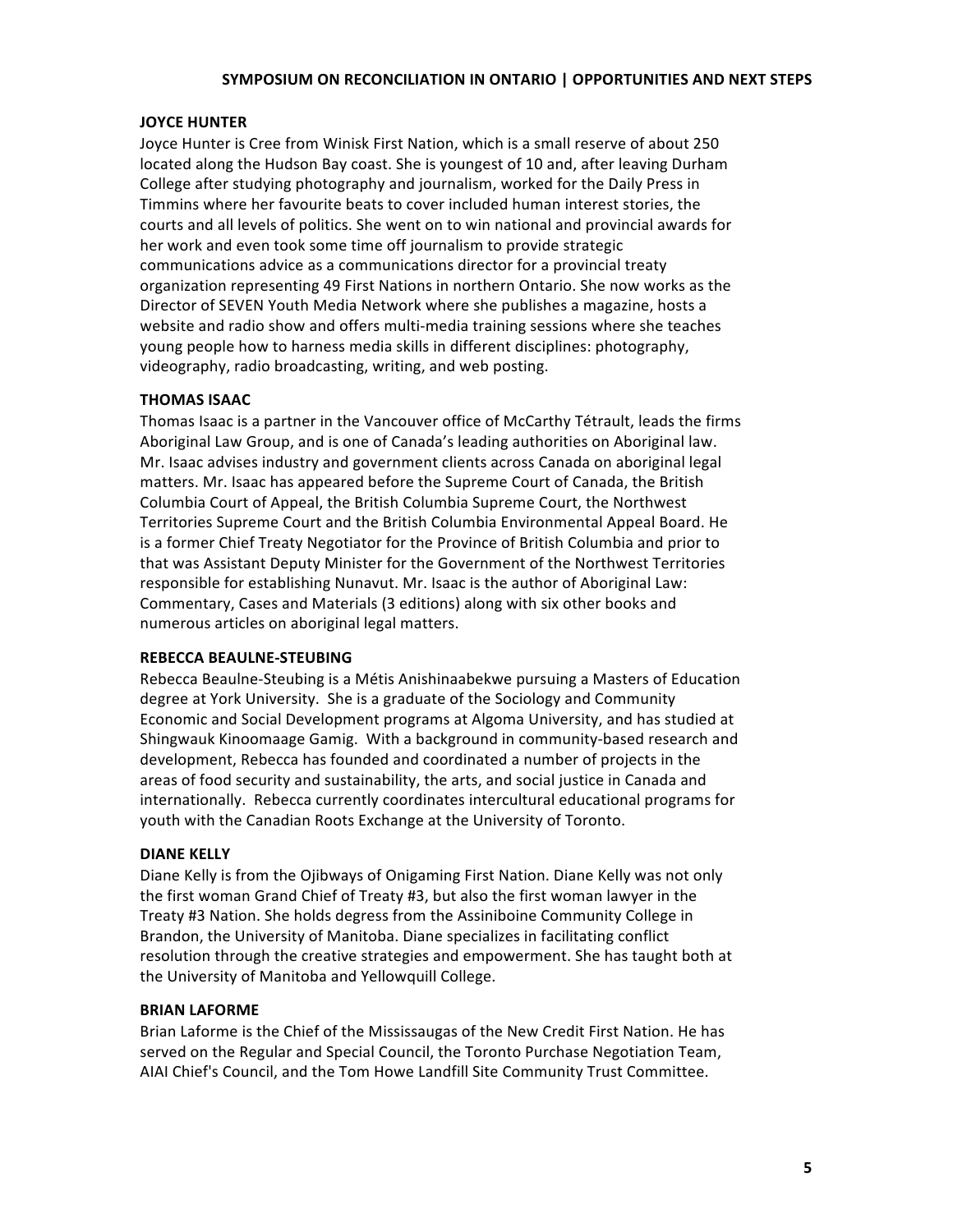#### **LEE
MARACLE**

Ms. Maracle is the author of a number of critically acclaimed winning literary works including:
Sojourner's
and
Sundogs,
Ravensong,
Bobbi
Lee,
Daughters
Are
Forever, Will's Garden, Bent Box, I Am Woman, and First Wives' Club: Salish Style, and is coeditor of a number of anthologies including the award winning My Home As I Remember, Telling It: Women and Language Across Culture. Ms. Maracle is a member of
the
Sto:
Loh
nation.

Maracle
has
served
as
the
Distinguished
Visiting
Professor
at both University of Toronto and Western Washington University. In 2009, Ms. Maracle received an Honorary Doctor of Letters from the St. Thomas University. Upcoming work: Memory Serves: and other words.

#### **AARON
MILLS**

Aaron
Mills
(Anishinaabe
name:
Wapshkaa
Ma'iingan)
is
a
Bear
Clan
Anishinaabe
from Couchiching First Nation in Treaty #3 Anishinaabe Territory. He obtained a J.D. from the University of Toronto in 2010. During this time he was Editor-in-Chief of the Indigenous Law Journal and obtained the President's Award for Native Student of the Year. Currently he is Vice President of Aboriginal Legal Services of Toronto and an Articled Student at Olthuis, Kleer, Townshend LLP, where his work focuses on the duty to consult, bringing indigenous law into Canadian law, and protection of sacred sites and objects. His core interests are building bridges between indigenous and Canadian legal orders and using Anishinaabe Law to shape contemporary legal and political realities
for
Anishinaabeg
today.

#### **CHERYL
MISAK**

Cheryl
Misak
is
Vice‐President
and
Provost
at
the
University
of
Toronto.
She
received her BA from the University of Lethbridge, MA from Columbia University, and her D. Phil from the University of Oxford. She is a philosopher who works on American pragmatism, epistemology, ethics, and philosophy of medicine. She is a Fellow of the Royal Society of Canada and has been a Humboldt Fellow, a Visiting Fellow of St. John's
College
Cambridge,
and
a
Rhodes
Scholar.

#### **DAVID
PETERSON**

Honorable Chancellor David Peterson was the 20th premier of the Province of Ontario. In parliament he oversaw a very active period of reform and played a major role
in
the
country's
constitutional
discussions.
He
currently
practices corporate/commercial
law
in
Toronto,
where
he
received
his
Law
Degree
from
the University of Toronto. He was chief federal negotiator for the devolution of the Northwest
Territories.
Chancellor
Peterson
has
also
served
as
an
adjunct
professor
at York University, a fellow of McLaughlin College, and Executive-in-Residence at Rotman School of Management. Along with his many career positions, he devotes his time to many
charities
and
pertinent
national
issues.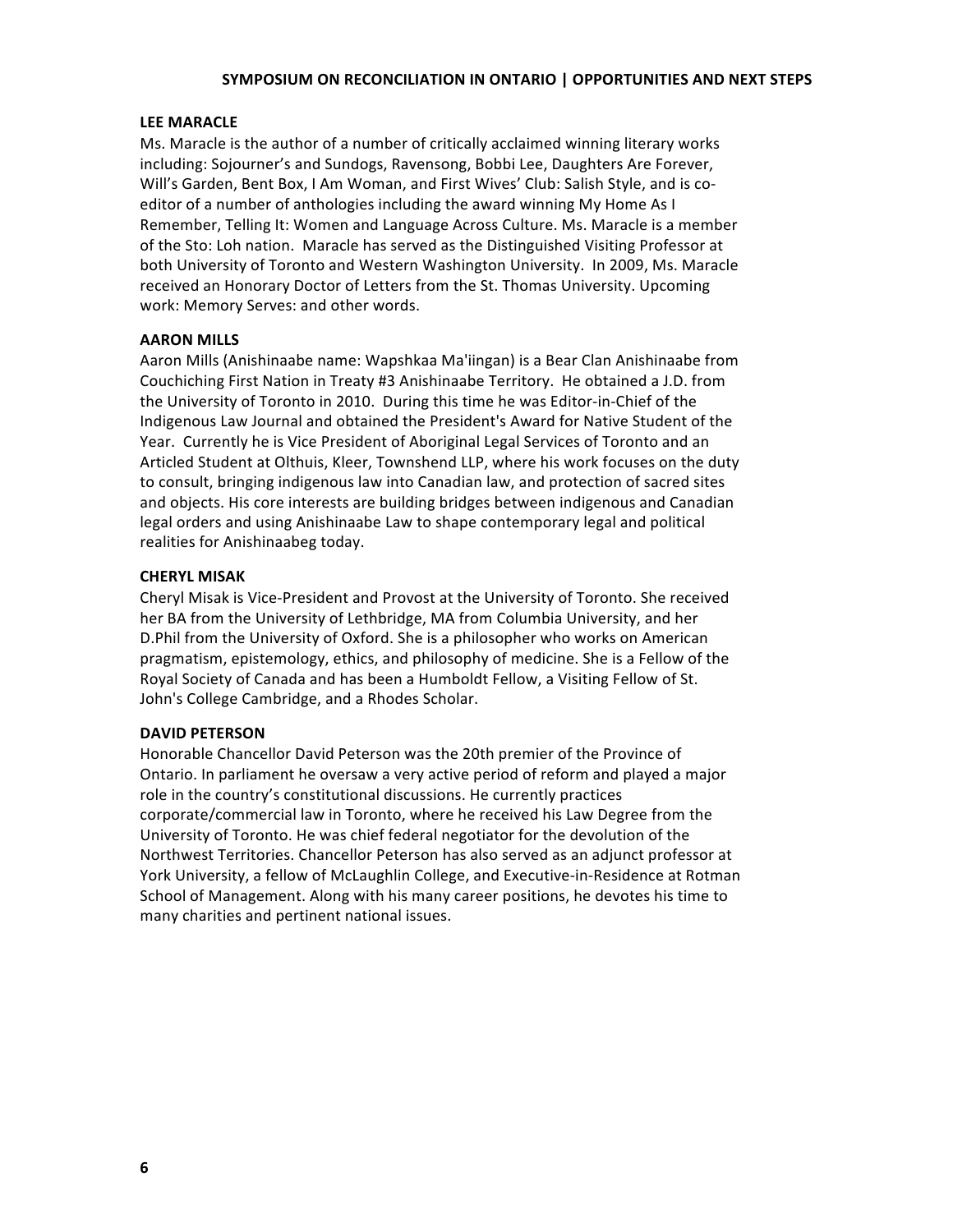#### **BEN
POWLESS**

Ben Powless is a Mohawk citizen from Six Nations in Ontario, currently living in Ottawa, Canada. He has recently completed an interdisciplinary degree in Human Rights,
Indigenous
and
Environmental
Studies
at
Carleton
University
in
Ottawa.
He works with the Indigenous Environmental Network (www.ienearth.org), focused on climate justice and resource extraction in Indigenous territories. He is also an organizer
with
the
Defenders
of
the
Land
network
(www.defendersoftheland.org).
He is also a photographer and has worked with Indigenous communities from Northern Alberto to the Peruvian Amazon. He is a founder of the Canadian Youth Climate Coalition
and
continues
to
support
their
work.

#### **CHRIS
ROBERTSON**

Chris Robertson is the President of Co, Se, Ma Communications, an established and respected consulting practice based in Gibsons Landing on the Sunshine Coast in British Columbia. He has over 18 years of experience specializing in community economic
and
organizational
development,
professional
management,
public
and media
communications,
strategic
planning,
governance,
lands
and
resources
support with First Nation communities, governments and businesses. Mr. Robertson was instrumental in helping develop, plan and implement the creation of the National Centre
for
First
Nations
Governance.
He
provides
advisory
and
strategic
planning services to the Centre's President as well as facilitation services to numerous First Nations that are currently involved in the re-establishment of governance components within their territories. Chris serves as a Director at Large for the Aboriginal Peoples Television Network board of directors. He is a founding member of the
Counsel
for
BC
Aboriginal
Economic
Development.

#### **SHELAGH
ROGERS**

Shelagh Rogers is a Canadian radio broadcaster and is currently the host of CBC Radio One's
the
Next
Chapter.
Since
1980,
she
has
hosted
programs
on
music,
film, literature, and current affairs. She received a Transforming Lives Award from CAM-H in 2008. In 2010 she received the Hero Award from the Mood Disorders Association of Ontario
and
an
award
from
Native
Counselling
Services
of
Alberta
for
working
on reconciliation.
She
was
also
named
Ambassador
at
Large
for
the
Canadian
Canoe Museum. In 2010, she was made an Officer of the Order of Canada for her contributions as a promoter of Canadian culture, and for her volunteer work in the fields
of
mental
health
and
literacy.

#### **DOUGLAS
SANDERSON**

Douglas Sanderson is from the Opaskwayak Cree Nation. He earned his LL.M at Columbia University where he was a Fulbright scholar. From 2004-2007 he was a Senior Advisor to the Government of Ontario, first in the Office of the Minister Responsible
for
Aboriginal
Affairs,
and
later,
to
the
Attorney
General.

From
2007
to 2009, he was a Visiting Research Fellow at the University of Toronto Faculty of Law, where he is now an Assistant Professor.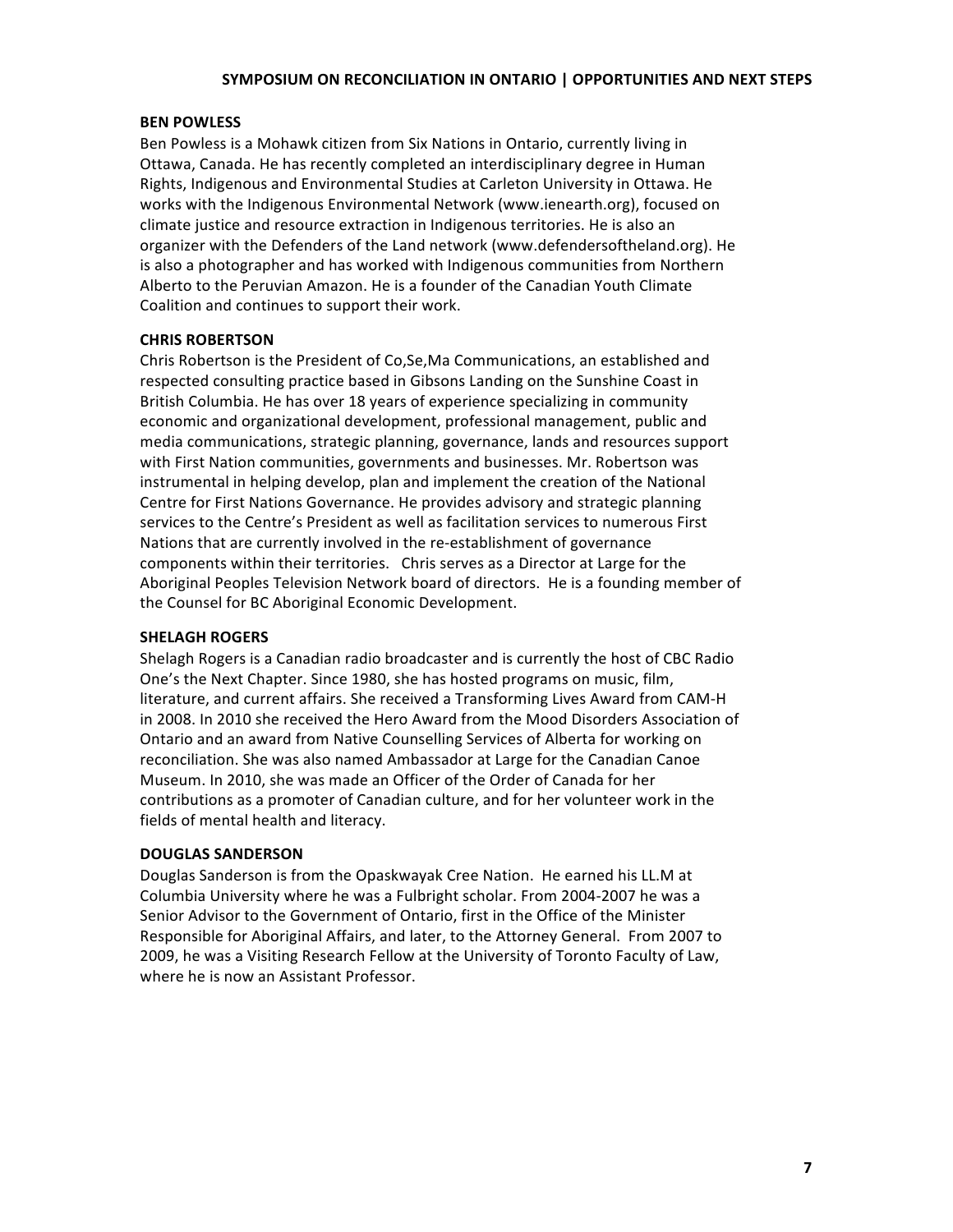## **SATSAN
(HERB
GEORGE)**

President and founder of the National Centre for First Nations Governance, Satsan is one
of
the
foremost
advocates
and
experts
on
Aboriginal
rights
and
self‐government in Canada. Schooled in both law and education, he has shared and furthered this knowledge in his role as long-time Speaker for both the Gitxsan and the Wet'suwet'en Nations, adjunct Associate Professor in the School of Public Administration at the University of Victoria, teacher in the University's Administration of Aboriginal Governments Program, elected BC Regional Chief and member of the National Executive
for
the
Assembly
of
First
Nations.
Through
his
continued
advocacy
and assistance of First Nations within his home province of British Columbia and across the country,
he
has
helped
affirm
and
safeguard
Aboriginal
title
and
Treaty
rights.

## **MURRAY
SINCLAIR**

The Honourable Justice Murray Sinclair was appointed Associate Chief Judge of the Provincial Court and to the Court of Queen's Bench of Manitoba, becoming Manitoba's first Aboriginal Judge. Justice Sinclair was born and raised in the Selkirk area north of Winnipeg. He attended the Universities of Winnipeg and Manitoba, and the latter's Faculty of Law. His legal career has focused primarily in the fields of Civil and Criminal Litigation and Aboriginal Law. Justice Sinclair was also appointed Co-Commissioner
of
Manitoba's
Aboriginal
Justice
Inquiry.
He
has
been
awarded
a National Aboriginal Achievement award as well as three Honourary Degrees for his work in the field of Aboriginal justice. He is currently an adjunct professor of Law and an adjunct professor in the Faculty of Graduate Studies at the University of Manitoba.

#### **ANGUS
TOULOUSE**

Ontario Regional Chief Angus Toulouse was born and raised on Sagamok Anishnawbek First Nation. He was Chief of his community for six consecutive terms. Through a traditional leadership selection process Chief Toulouse was selected as Ontario Regional Chief in June of 2005 and was re-elected for a second term in 2009. He also serves as a member of the Assembly of First Nations National Executive.

#### **CYNTHIA
WESLEY‐ESQUIMAUX**

Dr.
Cynthia
Wesley‐Esquimaux
is
formerly
an
Asst.
professor
in
Aboriginal
Studies
and the Faculty of Social Work, at the University of Toronto. She has dedicated her life to building bridges of understanding between people. She has a particular interest in developing creative solutions to complex social issues and sees endless merit in bringing
people
from
diverse
cultures,
ages,
and
backgrounds
together
to
engage
in practical dialogue. She is an Advisory Member of the Mental Health Commission of Canada, holder of the Nexen Chair for Aboriginal Leadership out of the Banff Centre, and an active and engaging media representative. Cynthia is a member of the Chippewa of Georgina Island First Nation in Lake Simcoe and has made a life-long commitment
to
educating
the
public
about
the
history
and
culture
of
the
Native peoples
of
Canada.

Her
areas
of
interest
include
historical
and
political
relations, historic trauma, reconciliation, media representation, and youth engagement.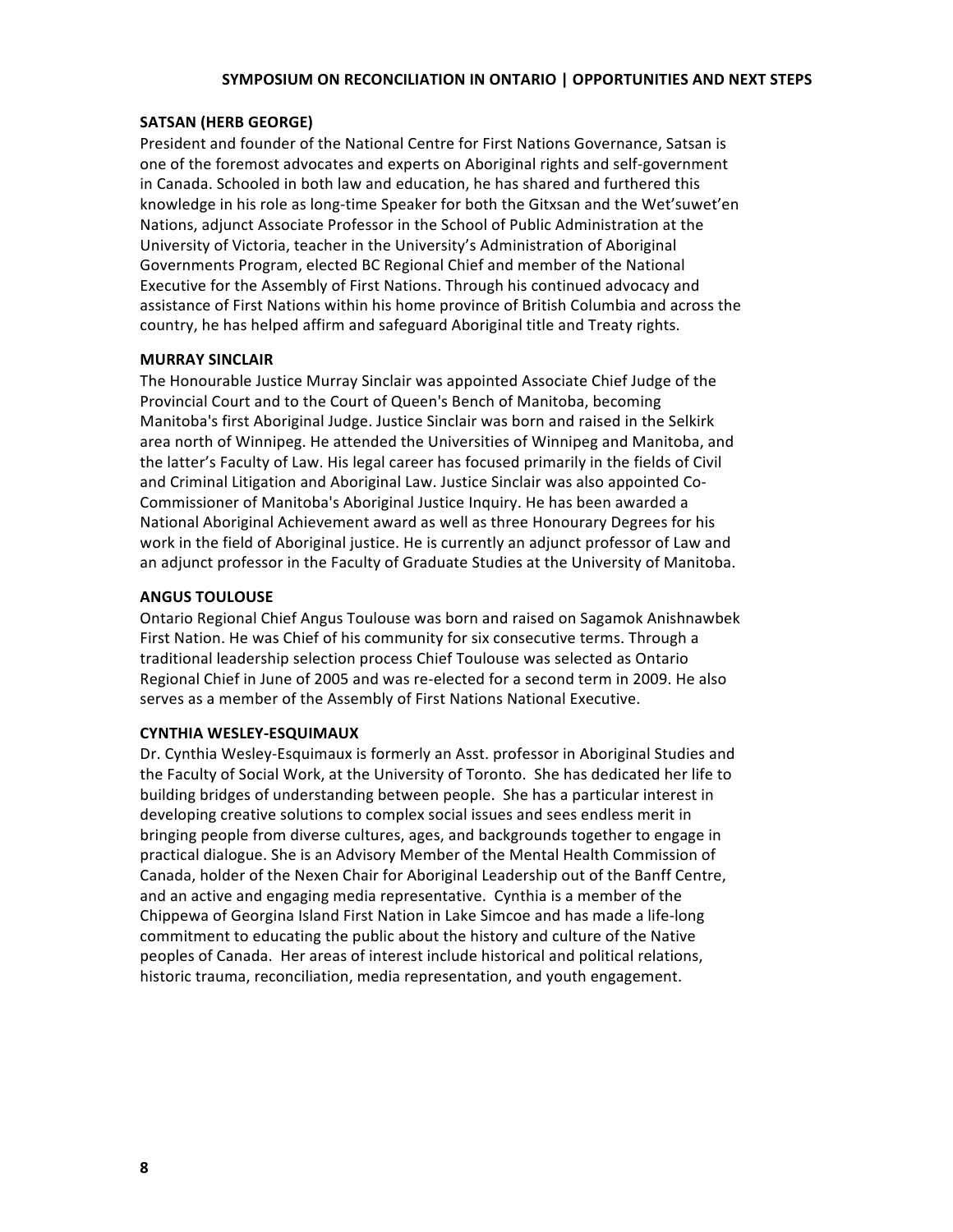## **Issues,
Opportunities
and
Next
Steps
for
Individuals**

#### **RACISM**

*Issues*

- $\triangleright$  How do we deal with the undercurrent of racism in achieving reconciliation?
- $\blacktriangleright$  Prejudice.

#### *Opportunities
and
Next
Steps*

▶ Need to educate Aboriginal Peoples about the Ontario Human Rights Commission. What it does do, relevance? There is still a perception that it deals with individual complaints. Recognize though that some matters will have to be determined on case-by-case basis. Suggest that those seeking to file a complaint be able to bring an elder or other support person
with
them.

#### **HEALING**

#### *Issues*

- ▶ The chiefs can accept the Apology, but it is up to the individual to forgive.
- $\triangleright$  We need to reconcile with and heal ourselves before addressing reconciliation issues that affect
the
broader
community.
- ▶ Mental illness.
- ▶ The fear & hurt is deep.
- ▶ The impact on family and education values has been problematic.
- ▶ Some don't know what it means to be a parent.
- ▶ Address the fact that our families are hurting.
- ► Alcoholism has done damage. How do people start to talk to each other in families that have
been
damaged?
- $\triangleright$  We have not been able to talk to parents and other adults in the community.

## *Opportunities
and
Next
Steps*

- Spirituality:
mentally,
physically,
peaceful.
- ▶ Let's heal together. Let's change our attitude.
- ▶ Heal together/justice/attitude change "united we stand, divided we fall".
- ▶ Youth can get to know adults on good terms. And get to know each other.
- Inspire us as young people so we are better.
- Allow youth the opportunity to explore and find their way.
- ▶ Teachings on a variety of things, including survival.
- ▶ Have people available to you, know they are there
- ▶ Create more openness and inclusiveness.
- ▶ Ceremony, feasting, storytelling.
- ▶ Listen/silent
- ▶ Create spaces.
- ▶ Pain into potential.
- If we forgive, we can heal. If we heal, we can reconcile.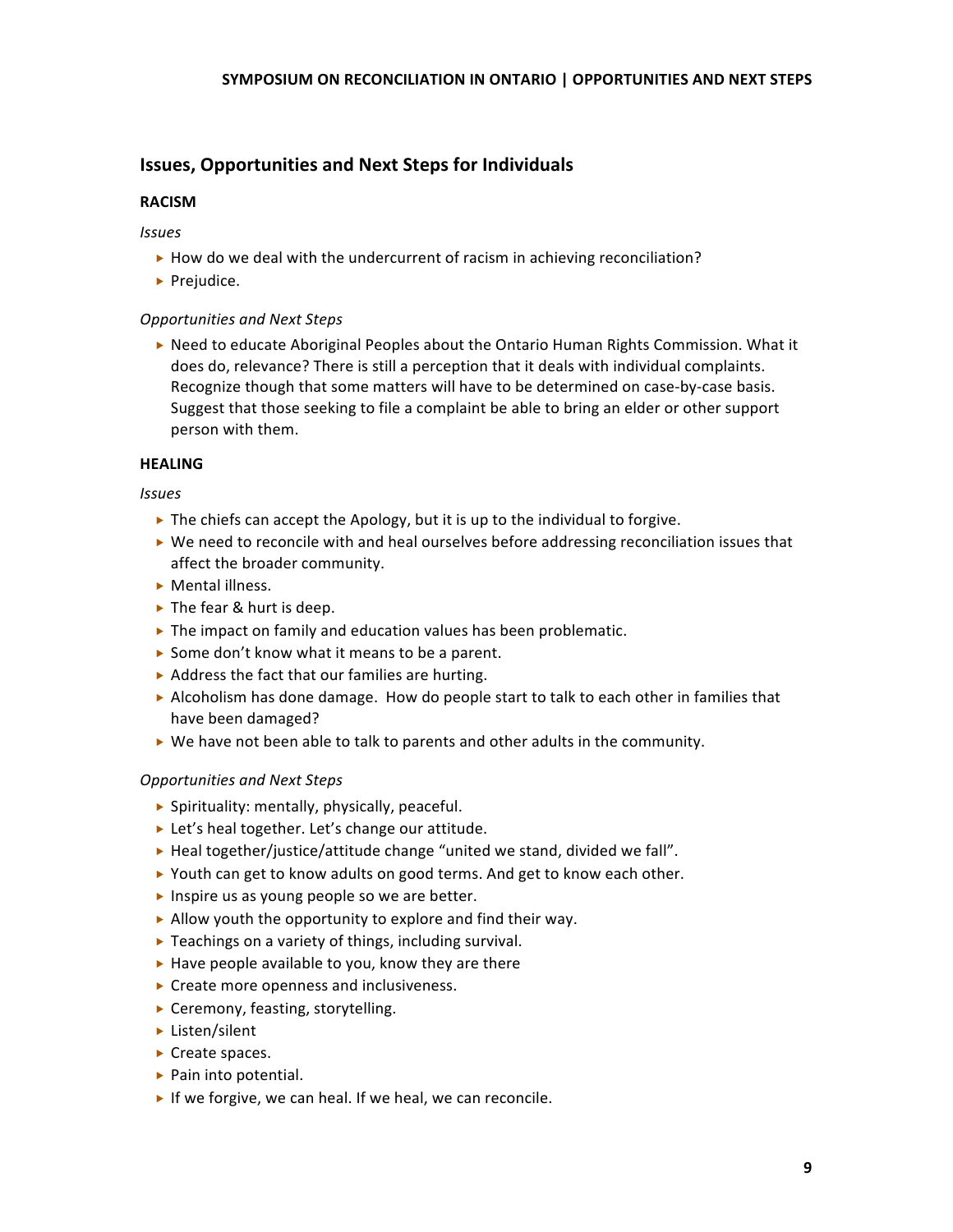## **TRUST**

## *Issues*

- ▶ How do we repair a broken trust?
- ▶ What are the points of connections?
- Indifference.
- $\blacktriangleright$  Misunderstanding.
- ▶ There is separation and ignorance between Aboriginal & non-Aboriginals. We don't communicate
or
engage
with
each
other.
- ▶ Trust takes time.

## *Opportunities
and
Next
Steps*

- ► Little things matter.
- ▶ Be prepared to change plans, expectations.
- ▶ Be non-judgmental.
- ▶ Open honest dialogue.
- ▶ More interaction between Aboriginal & non-Aboriginal people.
- ▶ Find opportunities to learn about each other.
- ▶ Relationship is the foundation for resolving concerns.
- ▶ Understand values, goals, and common interests.
- ▶ Use reconciliation as a principle to guide our relationship.

## **HISTORY**

## *Issues*

- ► Curiosity; take a look at history and remember. Make sure history doesn't repeat.
- ► Canada does not know history; need to be knowledgeable, to come to the table with a beginning
state
of
understanding.
- ▶ What did we learn from the 1990 Oka Crisis? How about the Ipperwash conflict and the Caledonia
land
disputes?

## *Opportunities and
Next
Steps*

- $\blacktriangleright$  Identify the role of history in reconciliation.
- ▶ Look internally at our obligations and how the history has shaped us.
- ▶ History is here and now. We inherit a history, not a blank slate.
- ► Need to know the history of Canada—educate non-natives so they can be respectful.

## **EDUCATING
OURSELVES**

- ▶ Reconciliation can't happen until there is respect, equity, and trust. It's about healing relationships.
- ▶ Instead of using "reconciliation," it would be better to use or think in terms of "relationships."
- ▶ We don't all understand that we are the treaty people.
- If you don't act out the changes, how can you expect change?
- ▶ We need to teach ourselves, our families, respect for culture.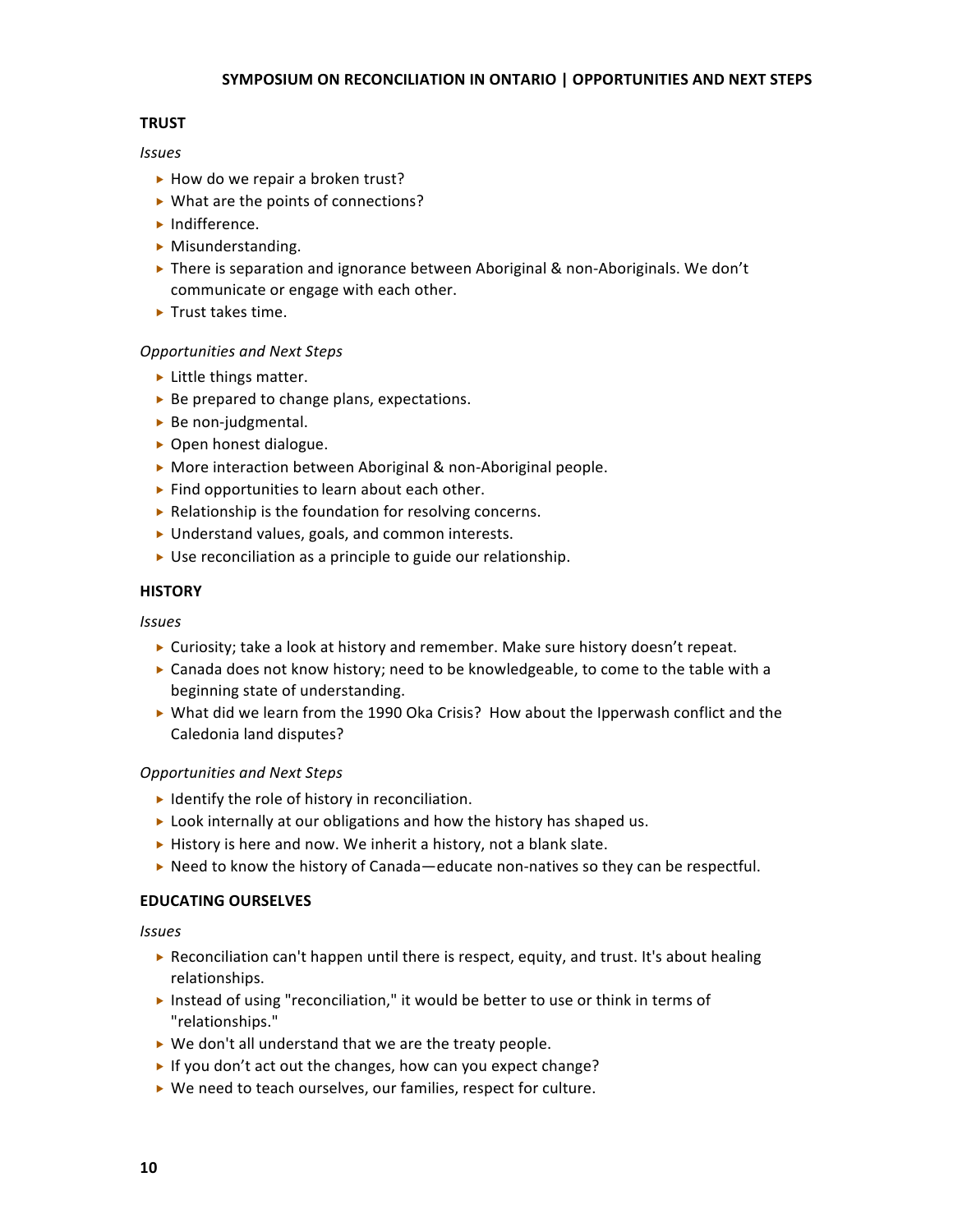#### *Opportunities and
Next
Steps*

- ▶ Know the truth about treaties, residential schools, RCAP and more.
- ▶ What examples are there as evidence of win/win and best practices?
- ► Learn about the Treaty of Niagara 1764. It is not known by most Canadians.
- ▶ Tecumseh Memory.
- Constant
awareness
- ▶ Laws we need to be educated about First Nation experience.
- ▶ We must educate ourselves.
- ▶ We must educate our children.
- ▶ Change the children's thinking, change the family
- ▶ Culture is the grounding.
- ▶ Art highlighting Aboriginal experiences & stories
- ▶ Educate ourselves and celebrating others' stories.
- ► Learn about ancestors.
- ▶ All Canadians to learn of Indigenous knowledge.
- ▶ We need to teach ourselves, our families respect-gain for culture.
- ▶ Meet a First Nations person.
- ▶ Understand perspectives.
- ▶ Take a trip to reserves.
- ▶ Come and live on the reserve.

## **RESPONSIBILITY**

#### *Issues*

- ▶ We vote, we have responsibility.
- ▶ Recognize that it is your issue too.
- ► Everybody is part of treaties.

## *Opportunities and
Next
Steps*

- ▶ Recognize that we have a role at each of our own levels of reconciliation.
- ▶ Reconciliation is ours to "fill".
- ▶ We're living it. We are already creating acts of reconciliation. What are your acts of reconciliation?
- ▶ Look internally our obligations; how the history has shaped us.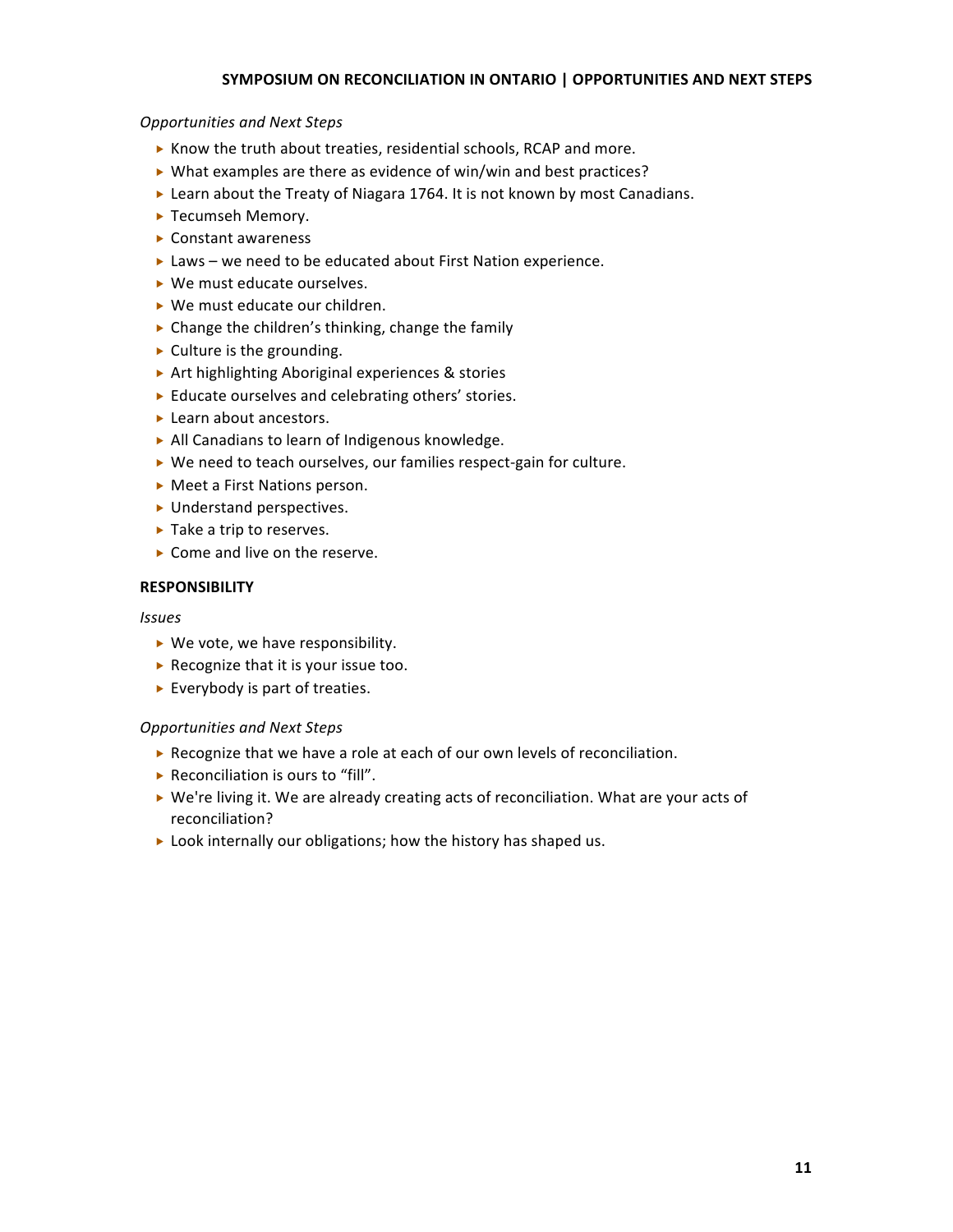## **Issues
and
Opportunities
for
our
Communities**

## **FIRST
NATIONS
COMMUNITIES**

#### *Issues*

- ▶ What is the role of distance (remoteness) in reconciliation?
- ► We need to define ourselves. Division adds to chaos. We cannot reconcile as separate nations.

#### *Opportunities and
Next
Steps*

- ► Let the community come forth and show their wisdom.
- ▶ There is power in numbers.
- ▶ There is power in time (the effort must endure).
- ▶ Respect, trust, and Two-Row Wampum belt.
- ▶ Protocol in the process can be more important than content. Goals and ceremonies.
- ▶ Women responsible for bringing culture forward-engaged in community development.
- ► Enable health impact assessment and health equity impact assessment tools at the community level (i.e. social determinants of health applied by communities themselves).
- ▶ Create more dialogue.
- ▶ Teme-Augama Anishnabe (cottagers), art camp = youth, intercultural relation building.
- $\blacktriangleright$  Ethics.
- ▶ Leaders: people in the community.

#### **EDUCATORS**

- ▶ There is difficulty incorporating Aboriginal context and values into a science context. How do
we
change
how
we
teach
sciences,
math,
languages
and
other
courses?
- ▶ Changes in the curriculum; things are being "Aboriginalized". Who teaches and what training
do
they
have?
- ► Education has become complex- more subjects, fewer grades.
- ► How do we make education relevant, so as to keep Aboriginal students in school?
- ► How do we assert Aboriginal pre-eminence, as founding societies, in a Canada that affirms multiculturalism?
- ▶ Who is a new Canadian? Why are new Canadians coming here?
- ▶ Who are settlers?
- ▶ We need more journalists.
- ▶ We need more story-writers.
- ▶ Changes to provincial curriculum; finding the right texts.
- Educating the educators, education outcomes on first Nation communities.
- ▶ Intergenerational residential school syndrome.
- ▶ Curriculum development.
- ▶ Curriculum integration
- ▶ Engaging communities (parents, Elders, education, boards of education, First Nation governments,
Provincial
and
Federal
governments).
- Communication
between
different
communities.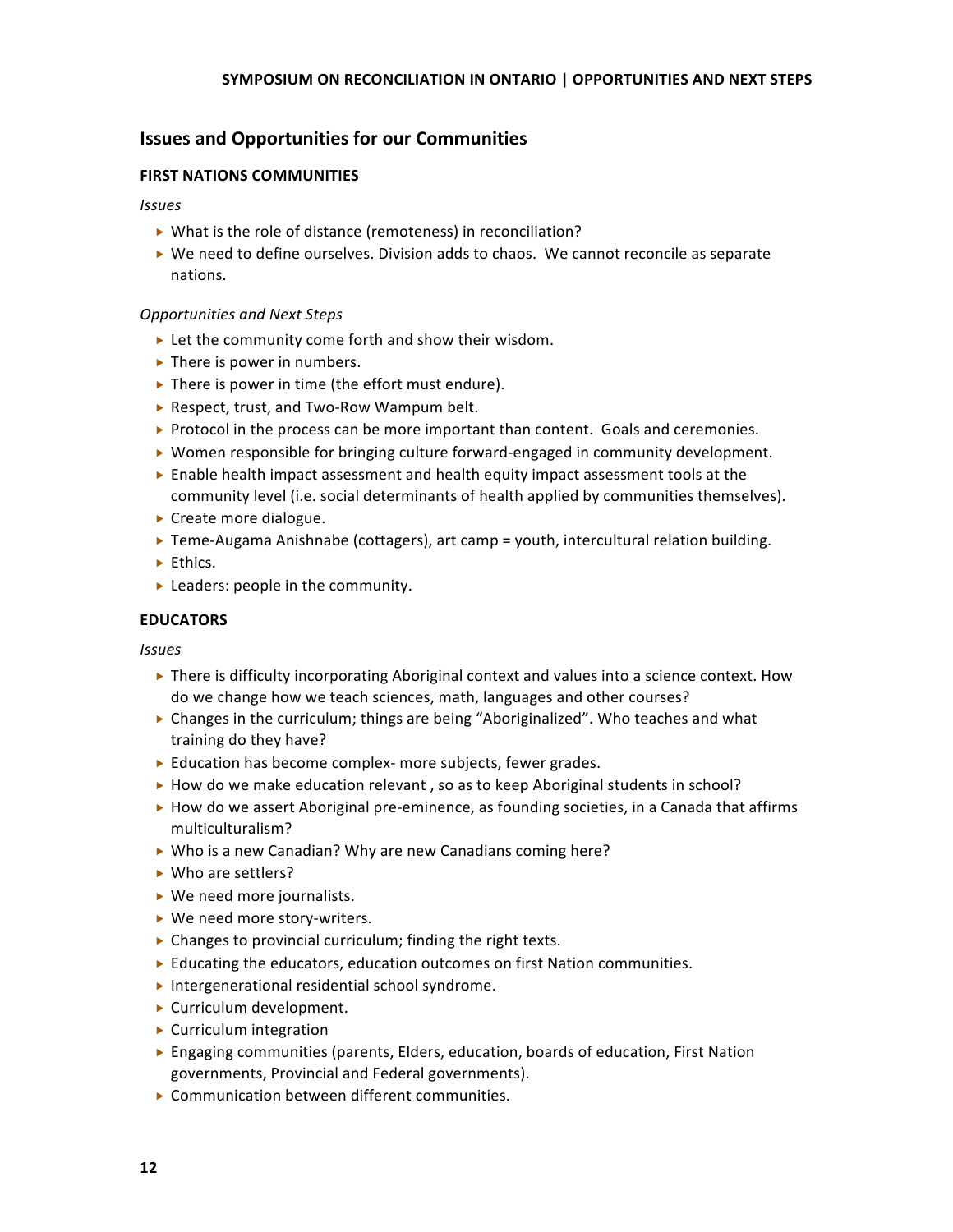- ▶ Extra-curricular education.
- Secularism.
- ▶ Graduation is the rule not the exception.

## *Opportunities and
Next
Steps*

- ▶ Lobby governments for change (First Nations, Provincial, Federal)
- ► Educate new citizens.
- ▶ Market cultural events.
- ▶ Create scholarships.
- ▶ More Aboriginal Studies programs from elementary school to university
- ► Ensure all stories are heard (example: Residential Schools that are not on "the List")
- ▶ Create more business and aboriginal youth internships.
- ▶ Use social media to generate discussion.
- ► Language education accrediting educators e.g. elders, language, TEK.
- $\triangleright$  Use arts, including: dramatic arts, toastmasters, like programming, relationships and personal
development,
bush
education.
- ► Education as a human right levels of funding
- ▶ Human rights or Bill of Rights and Responsibilities for students.
- ▶ Discussion between First nation educators and counsellors.
- ▶ Look to make/locate connections with new Canadians
- ▶ The Native Centre can expand the forum for connections.
- ► Environmental issues-ecological movement may provide a way to deal with science and Aboriginal
values‐context.
- ▶ New Zealand agreed to provide funding for 500 Maori PhDs. This forms the basis (seed) for a strong educational base in the community-could Canada do something similar?
- ▶ The Toronto School Board (and possibly others) are aware of the issues and working to resolve
them
or
at
least
deal
with
them.

## **UNIVERSITY
OF
TORONTO**

*Issues*

- "University is a place where knowledge is made and destroyed."
- ▶ How can the university use its unique resources to facilitate reconciliation?
- ▶ What is UofT's unique role in reconciliation?
- ▶ Western academic vs. traditional indigenous ways of knowing.
- ▶ What are the obstacles for indigenous students to advancing in the academic environment.
- $\triangleright$  Lack of individuals within the school who can competently evaluate the work of indigenous students.
- $\triangleright$  What is the role of universities in supporting these initiatives? For example, executive ed program
for
First
Nations
and
for
mainstream
business
to
understand
First
Nations business.

## *Opportunities and
Next
Steps*

- ► Ask Rotman school of Management to host a dialogue on reconciliation and business with CCAP
&
COO.
Include
COO
youth
wing.
- Universities
have
power
through
research.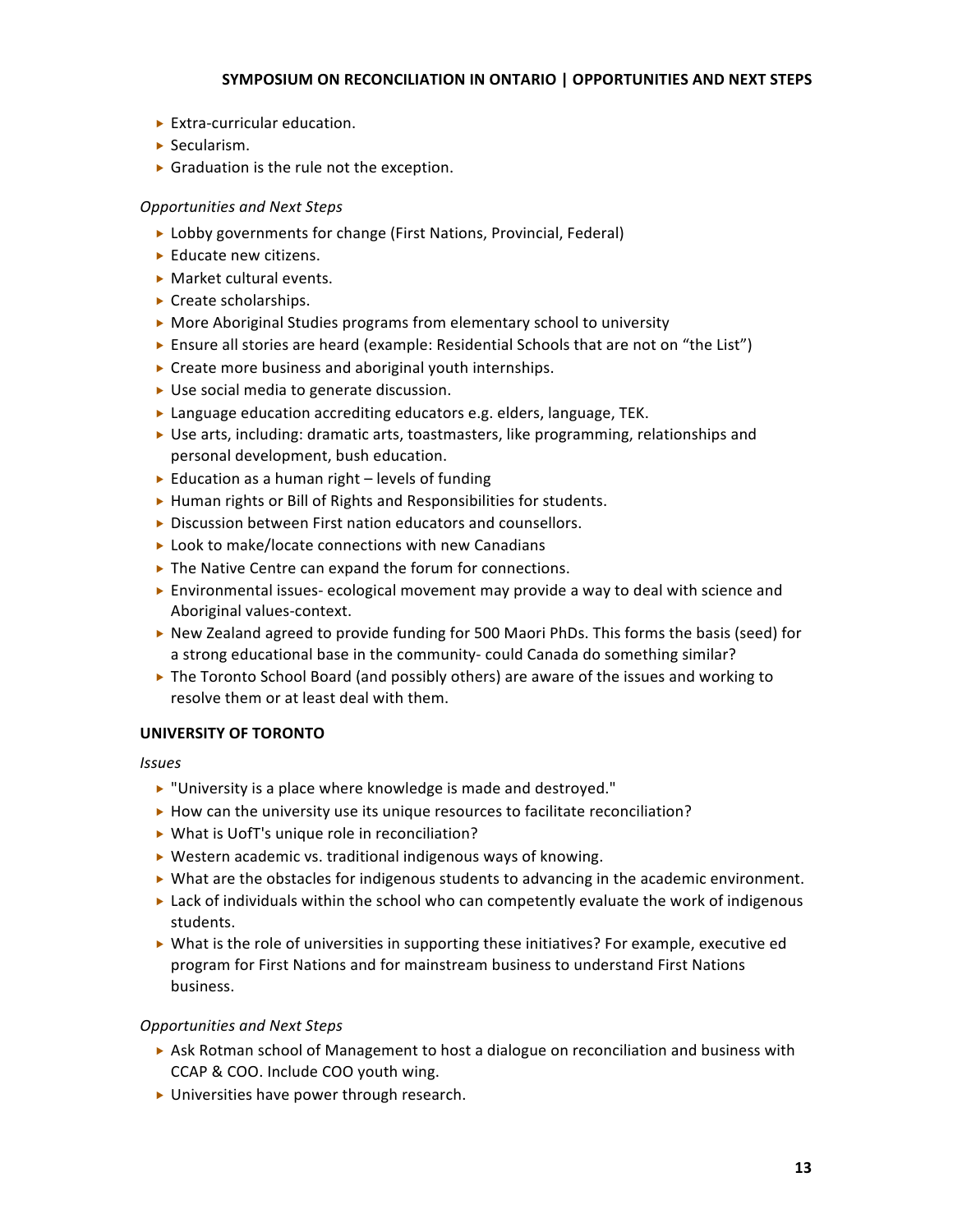- ▶ Create scholarships.
- ▶ Create more business and aboriginal youth internships.
- ▶ Community outreach.
- ▶ Dissemination of knowledge to people.
- ▶ Systematic change to accommodate different kinds of work (e.g. work in communities) and recognize
alternate
ways
of
knowing.
- ▶ Form partnerships with outside groups who can offer advice and assess alternate methods of
accreditation
adopted
by
the
university.

## **INDUSTRY**

- ▶ Duty to consult is a crown responsibility
- ▶ View consultation as opposed to duty to consult as an opportunity
- ▶ Consent should be included in the language of duty to consult.
- ▶ What is the role of TEK?
- ► Can we have this conversation in other symposiums, board rooms, IAP2Canada
- ▶ eg. minority business, programme in US.
- ▶ Role of universities in supporting these initiatives eg. executive Ed program for FN and also for
mainstream
business
to
under
FN
business.
- ▶ Is there a good business case for reconciliation?
- ▶ What kinds of tangible results exist for reconciliation?
- ▶ We are still struggling with the process; some companies do it willingly, some by force.
- ▶ What is the relationship between business and treaty aboriginal rights?
- ▶ How might we consider FN citizens as shareholders?
- ▶ How might we have the inclusive conversation w/r/t business development future?
- ▶ How do we create business awareness about First Nations?
- ▶ Business is not involved in a government to government relationship, but do we have a parallel
process
for
learning
about
First
Nations?
- ▶ Business and industry are not treaty signatories.
- ► How do we integrate reconciliation into daily, corporate operations? For example, agenda item at BOD, or an item in share holder reports CS.
- ▶ Question for business. Do you want to be part of the process or wait for a negative outcome?
- ▶ The Ring of Fire First Nations are not aware of what it will look like.
- ▶ Open meetings are very technical and not easily understood is this doable?
- Industry does not trump treaty rights
- ▶ First Nations must also articulate their bottom line.
- ▶ Industry needs certainty.
- ▶ Certainty is condition precedent to investment.
- ► CSR in all businesses how company engaged communities etc.
- ▶ Relationship between CSR and 2 levels of government
- ▶ What about political continuity?
- ▶ What do we do about fragmentation in communities? Tribal Councils, Band Councils.
- ▶ Develop business to business relationships without the politics.
- ▶ First Nations must have good governance.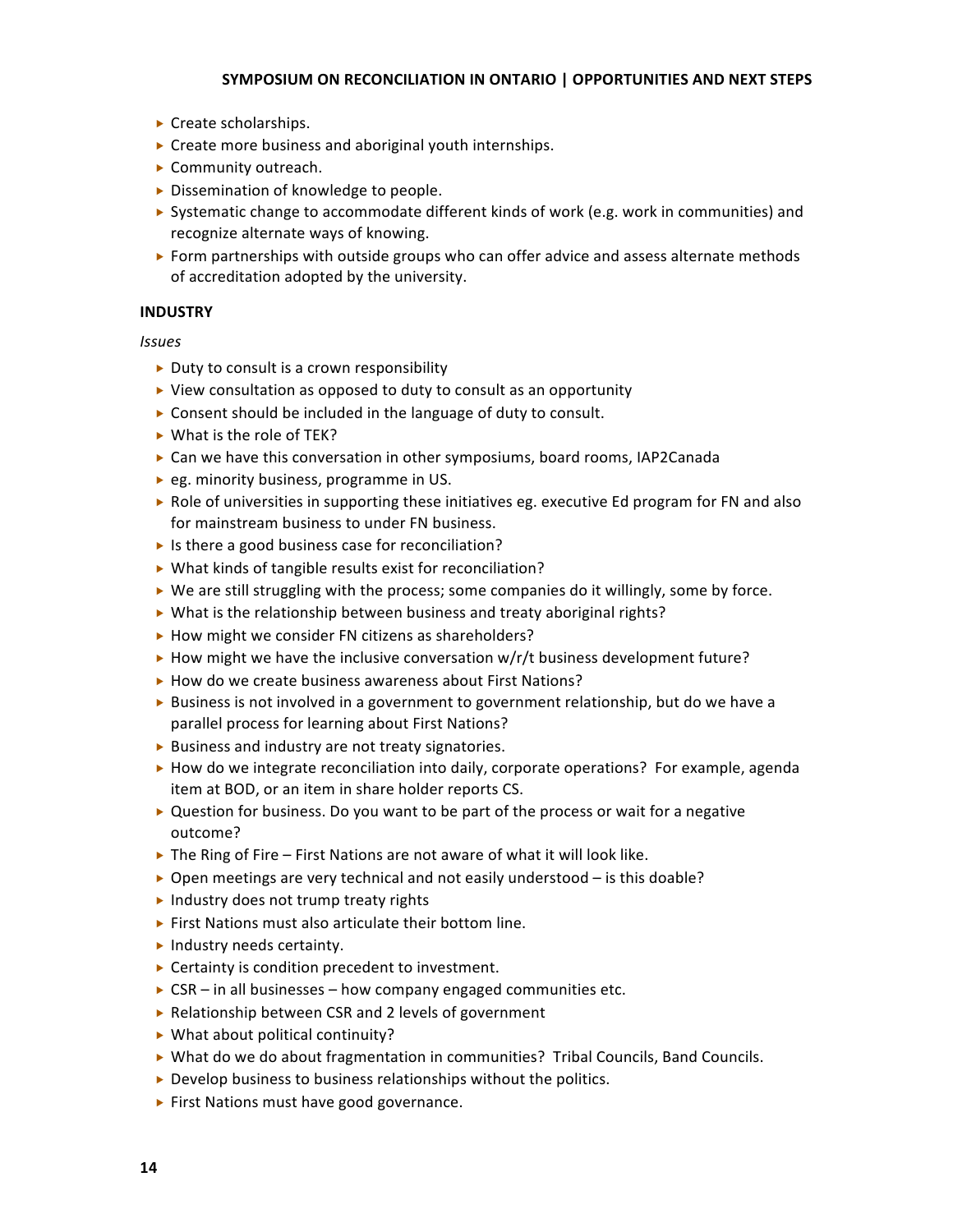- ▶ Can industry work with First Nation business without band council involvement?
- ► How does industry like to see their relationship with First Nations and government?
- ▶ How do we deal with First Nation priorities?
- ▶ What do we do with overlapping territories and interests?
- ▶ All parties must be consistent and know what they want.
- ▶ The face of business is Canadian.
- ▶ How do we ensure mistakes don't happen again?
- ▶ Are there standards for royalty rates?
- ▶ Will government split royalties?
- ► How do we build and create awareness of the relationship between first nations and government?
- Metis
issue.
- ► Issue of industry First Nation shopping? What to do? Who will do it? What resources are required?
- ▶ How do we build trust of outside of development?
- ▶ Business relationships must be voluntary.
- ▶ Autism- disclosure about health risks? What do we do with past non-disclosure of risk?
- ▶ Business cannot have burden or adverse impact of past mistakes.
- ▶ What is the role of First Nation knowledge or traditional knowledge?

## *Opportunities and
Next
Steps*

- ▶ See duty to consult as a business opportunity.
- ▶ View consultation as opposed to duty to consult as an opportunity.
- ▶ Duty to consult those companies who don't take it seriously will lose opportunities.
- ▶ Reconciliation is good for the bottom line.
- ▶ Reconciliation is part of the package to a good bottom line.
- Canadian
business
for
social
responsibility.
- ▶ Partnership between corporations and First Nations.
- In the sthere a role business can play in healthy communities? Role of corporate citizenship and reconciliation
e.g.
TD
and
green
project,
Bell
and
mental
health.
- ▶ See Kellogs as an example of filling a government gap.
- ▶ We need more good business role models.
- ▶ Create a relationship that is meaningful & sustainable.
- ▶ Create more business and aboriginal youth internships.
- ▶ Practice good relationship principles: transparent, predictable, sustainable, equal voice, influence
not
necessarily
capital.
- $\triangleright$  Comparative information about reconciliation in other jurisdictions and countries.
- ▶ Does Ontario Mining Council or PDAC have a youth wing?
- ▶ Is there a jurisdictional scan or discussion about royalty or rates?
- ▶ Develop tax breaks for aboriginal partnerships / ventures.
- ▶ Can industry germinate First Nations business?

## **YOUTH**

*Issues*

▶ No one recognizes that youth have a lot to offer.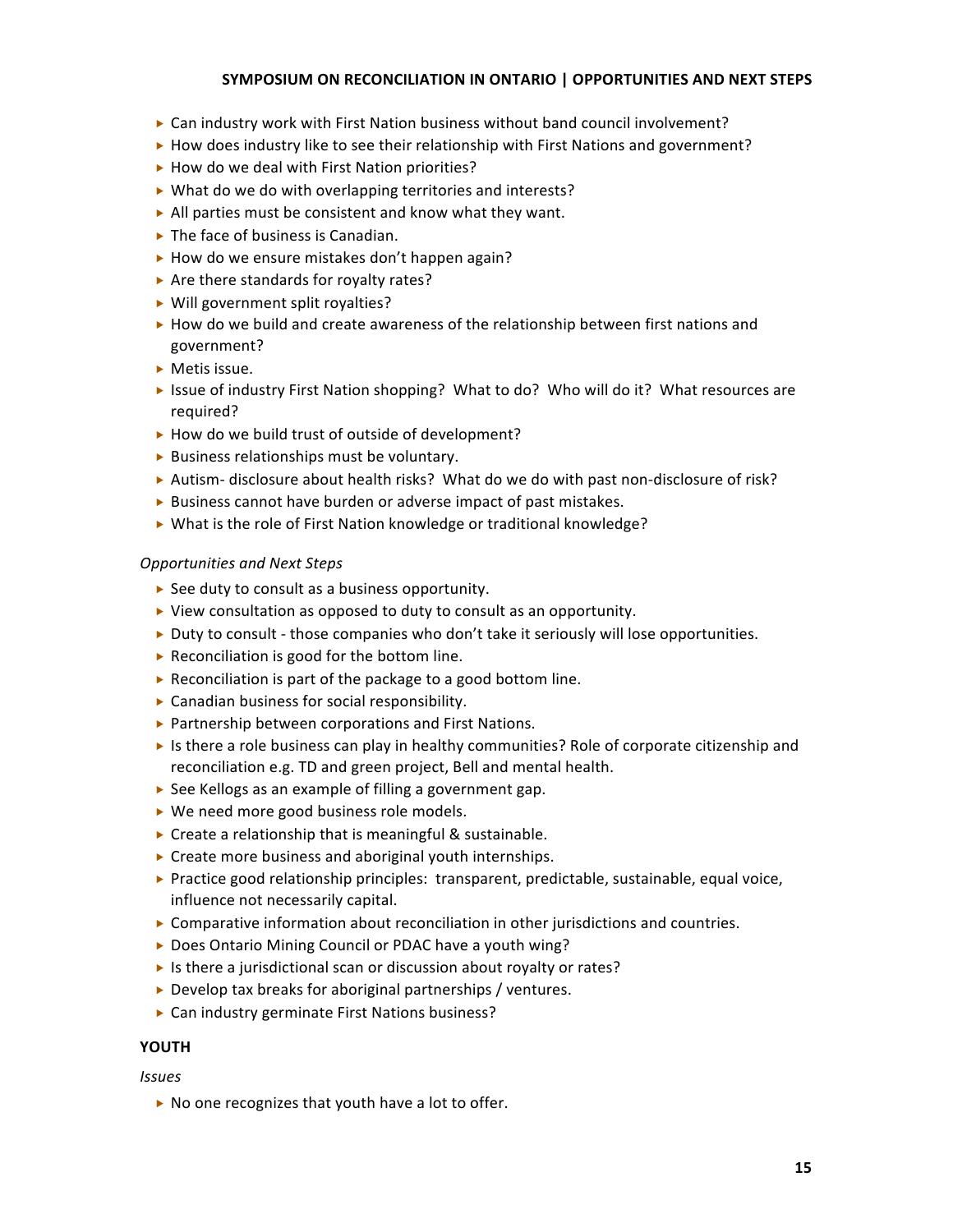- ▶ No one includes the youth; youth feel invisible.
- ▶ Costs to invite, priority to set aside.
- ▶ Knowing their history.
- ► Getting an education but what is the point? No work at home; people don't talk to them.
- ▶ in First Nations communities, adults don't trust youth.
- ▶ Youth don't have to be 'my children' to make space.
- ▶ Understanding history and making youth interested.
- ▶ Museum renderings of sacred objects i.e. Wampum belts, not correct.
- ▶ Writers want to write from a youth perspective on their issues, but First Nations youth are not
coming
forward.
- ► Adult disagreements do not need to transform and youth-lateral violence needs to stop amongst
ourselves.
- $\triangleright$  Youth need to know that someone is there to support them, especially when they decide to leave
home.
- ▶ Take kids out of reserve to see other youth.
- ▶ Young people- education deficit-lack of jobs- social/economic deficit
- ▶ 50% of First Nations population are under the age of 24.
- ▶ Our First Nations youth are not welcome at the decision-making table.

## *Opportunities and
Next
Steps*

- **Bring youth together.**
- ▶ Advance planning put aside money for youth involvement.
- $\triangleright$  Canadian roots exchange can assist with some of the costs, and a listing of organizations that
can
bring
youth
to
gatherings
- ▶ Talk to oldest person in their family.
- ▶ Establish drumming groups.
- ► Youth are more accepting of each other and know how to resolve differences more easily.
- ► Let go more easily.
- ▶ Share on Facebook.
- ▶ There is a willingness to share.
- ► Talk to elders.
- ▶ Watch Videos "Shielded Minds," Shannon's Dream
- ▶ See the misconception of First Nations Peoples portrayals and talking to people to correct.
- ▶ Connect with other First Nations youth.
- ► Let youth organize themselves.
- ▶ Youth sports more interaction between First Nation and non-Native.
- ▶ Pen pal.
- Environmental
degradation,
say
you're
sorry.
- ► Educate children.
- ► Get Native youth involved in helping Non-Native youth to open their minds.
- ▶ Native language programs in schools.
- ▶ Youth can be motivated by their current anger to help.
- ▶ How do you create internships in public, private and business?
- ▶ Make a law youth councils.
- Observing,
shadowing,
mentoring.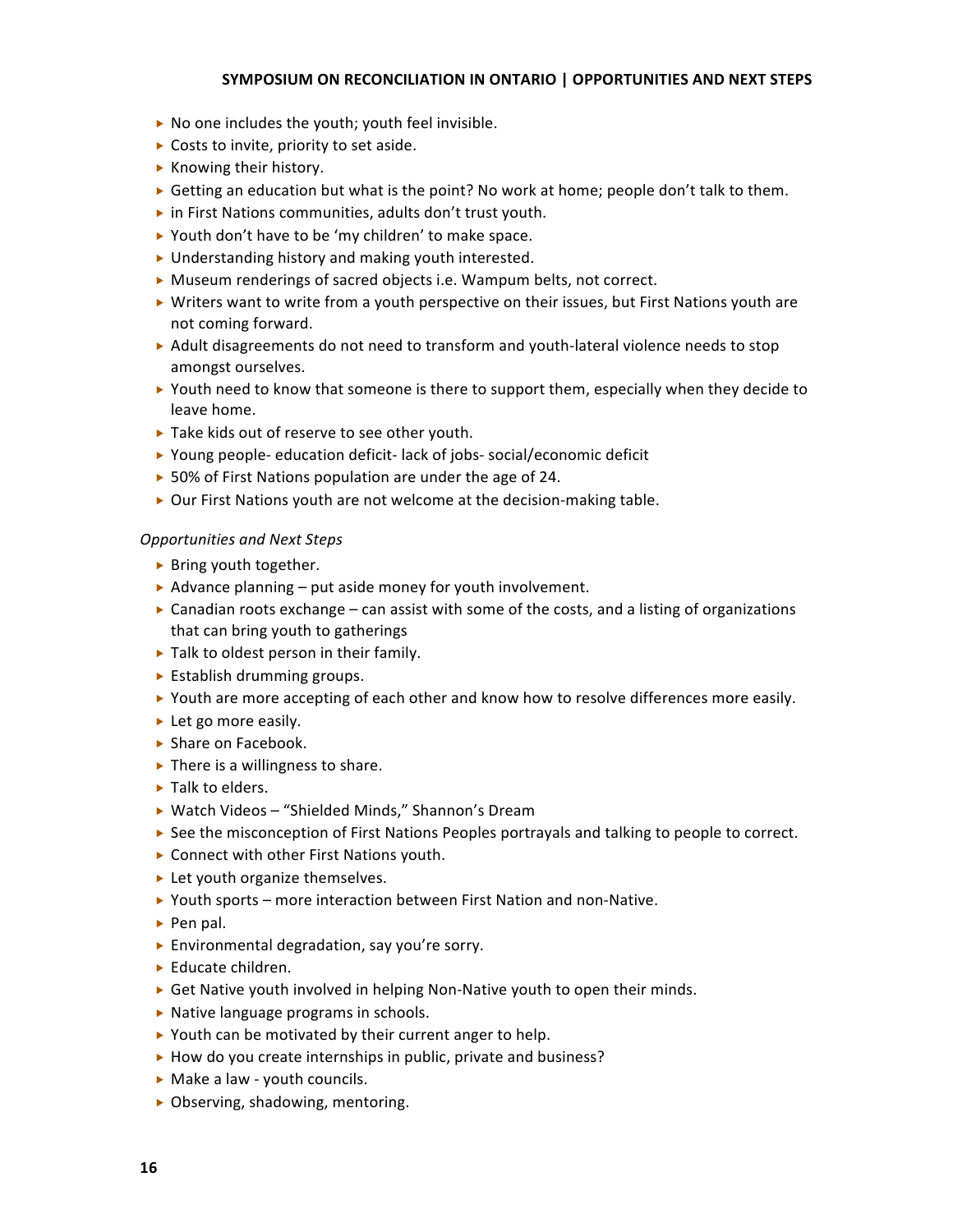- ▶ Create chapters of young peoples' councils in every First Nation.
- ► Create parent/teacher like groups who will host events in their community with the youth, so it can create a relationship and dialogue among community members.
- ► Everyone bring at least one youth to future gatherings.
- ▶ Create truth and reconciliation youth forums
- ▶ Create opportunities to work on the land
- Develop a community vision for  $20 30$  years
- ▶ Videos for youth = Shannon's Dreams, Shielded Minds
- ▶ Youth sports more interaction between First Nation and non-native.
- ▶ Invest in young-social consciousness; this is where reconciliation can happen
- ▶ Pass on what you know.
- ▶ Reintroduce cultural activities ie. Sweats, Pow Wows.
- ▶ More gatherings locally, regionally and nationally.
- ▶ Role models.
- ▶ Establish a mentoring program.
- ▶ Re-establish rites of passage processes.
- $\triangleright$  Give youth access to their culture, heritage and language and engage them; present them for
reconciliation.
- ▶ Teach youth the process of leadership and how to become incorporated.
- ▶ Mentorship: mentor the youth so they can be leaders.
- ► Get Native youth involved in helping non-Native youth to open their minds.
- ▶ Native language programs in schools.
- In the communities will involve youth at every step of the way and it will start now.

## **SOCIAL
MOVEMENT**

*Issues*

- ▶ What would we have this movement say?
- ▶ What is the "message"?
- ▶ One risk is that the language becomes a buzz word, meaningless, too undefined. It can mean "re-conned." Analogues to what happened with "multiculturalism", or "consultation".
- ▶ We don't all understand that we are the Treaty People.
- ► We have to answer "what is in it for everybody?" caring for everyone and/or the environment.
- ▶ We need a statement, a desired outcome
- $\triangleright$  We need to know the real history the truth. What people think we (Aboriginal people) have vs. what we really have. We have to create a shared understanding of the truth. When will this kick in? We've have already had 500 years of oppression and dictatorship.
- If you are busy, how do you get your message out when there are so many out there?
- It is a demographic thing.
- $\triangleright$  All the "Pioneer Village + Forts" all they set there is the settler perspective.

## *Opportunities and
Next
Steps*

- ► Can we have this conversation in other symposiums, in board rooms?
- ▶ The media has the power. We need the media.
- ▶ increase awareness of Canadians about reconciliation.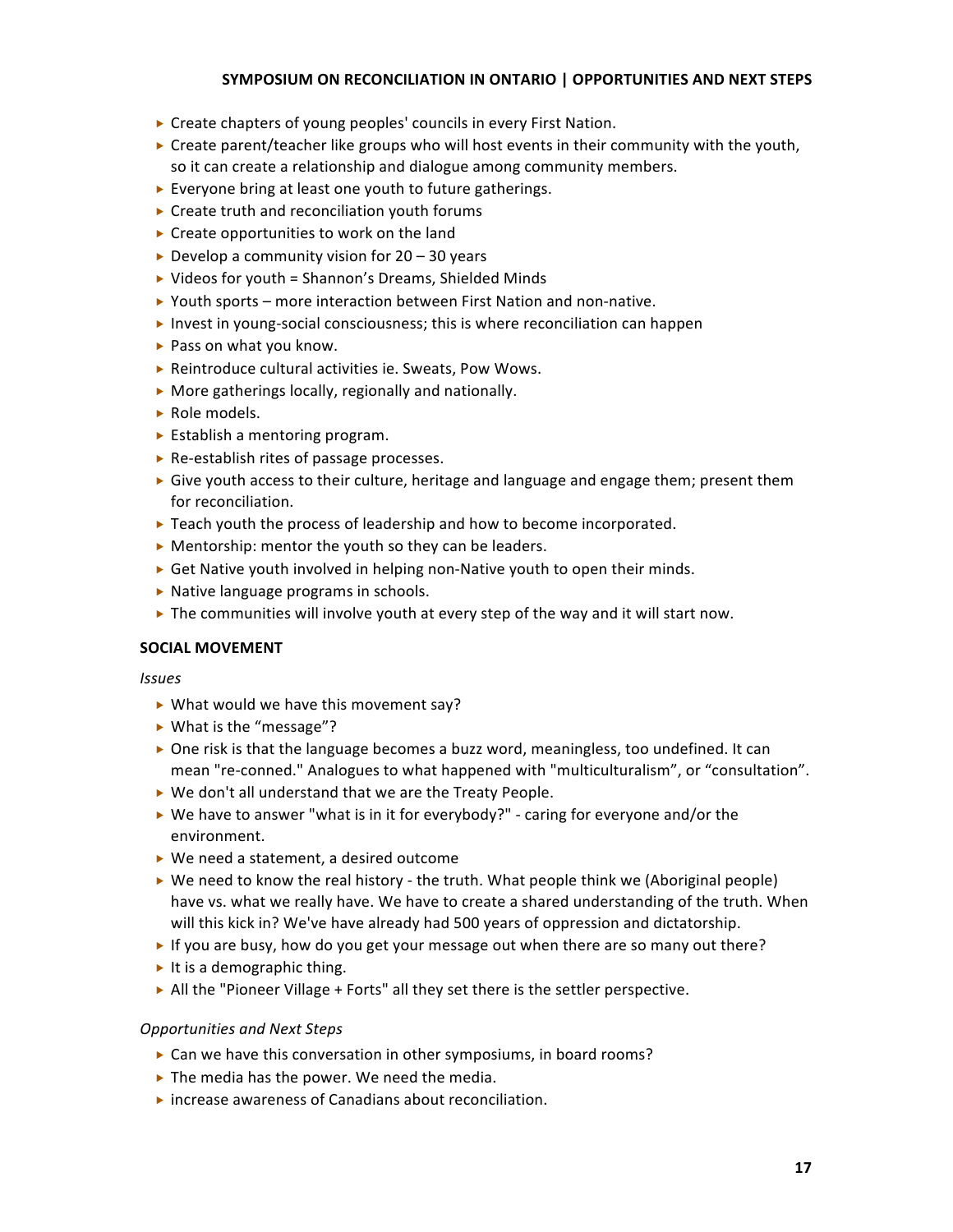- ▶ Reconciliation often happens outside formal government structures.
- ▶ Ceremonies and protocols are important for creating a good process.
- ► Use flash mobs, emails, Facebook, traditional and non-traditional ways.
- ► Create an understanding first, like "Equality Eves" for the women's movement, which had placemats
with
all
the
issues
on
them
- $\triangleright$  Celebrate important commemorations (i.e. the Treaty of Niagara): it's the 250th Anniversary
of
the
Treaty
in
2014
- ▶ Satire is the perfect vehicle. Using the media and theatre.
- ▶ Build an Indigenous/Aboriginal heritage centre in each Province to tell the truth
- ▶ Ensure media features reconciliation frequently
- ▶ Use apology anniversary as a "Day of Remembrance"
- ► Use Family Day in Ontario as a day of Reconciliation. Image of children linking arms.
- ▶ We need a catalyst.
- ▶ Myth busting, truth-telling campaign.
- ► Let's get it into the media.
- $\blacktriangleright$  Push the understanding of treaties.
- ▶ Rally around people.
- ▶ Be respectful about cultural appropriation.
- ► Exercise care if joining one organization to another.
- ▶ Answer the question "What's in it for me?".
- ▶ Make sure we understand what really happened.
- ▶ We all want to belong.
- ► Let's have 10 million people showing up to celebrate Aboriginal Day (register on the web, in public
places).
- ▶ Alka Seltzer (the Apology) in Water (the country).
- ▶ On reserve and off reserve, we have to start talking to each other.
- ▶ Ross Manson's theatre pieces, great artistic leaders.
- A benefit concert with musicians who are into reconciliation, a la Live Aid or Farm Aid. Bring Aboriginal
and
non‐Aboriginal
musicians
to
gather
a
network
of
public
figures/
speakers bureau
to
talk
about
"R".
- $\triangleright$  more watchdog create the equivalent of the Jewish Defence League.
- ▶ Monitor the comments section in online media.
- ▶ Reach out to newcomers.
- ▶ Examples in Vancouver of bridge-building
- ▶ Make sure aboriginal voices are heard.
- ▶ Tell 3 people.

#### **ROLES**

- ▶ What is the role of universities in supporting these initiatives? For example, executive ed program
for
First
Nations
and
for
mainstream
business
to
understand
First
Nations business.
- $\triangleright$  There is government resistance reconciliation should be a top dream, as well as bottom up.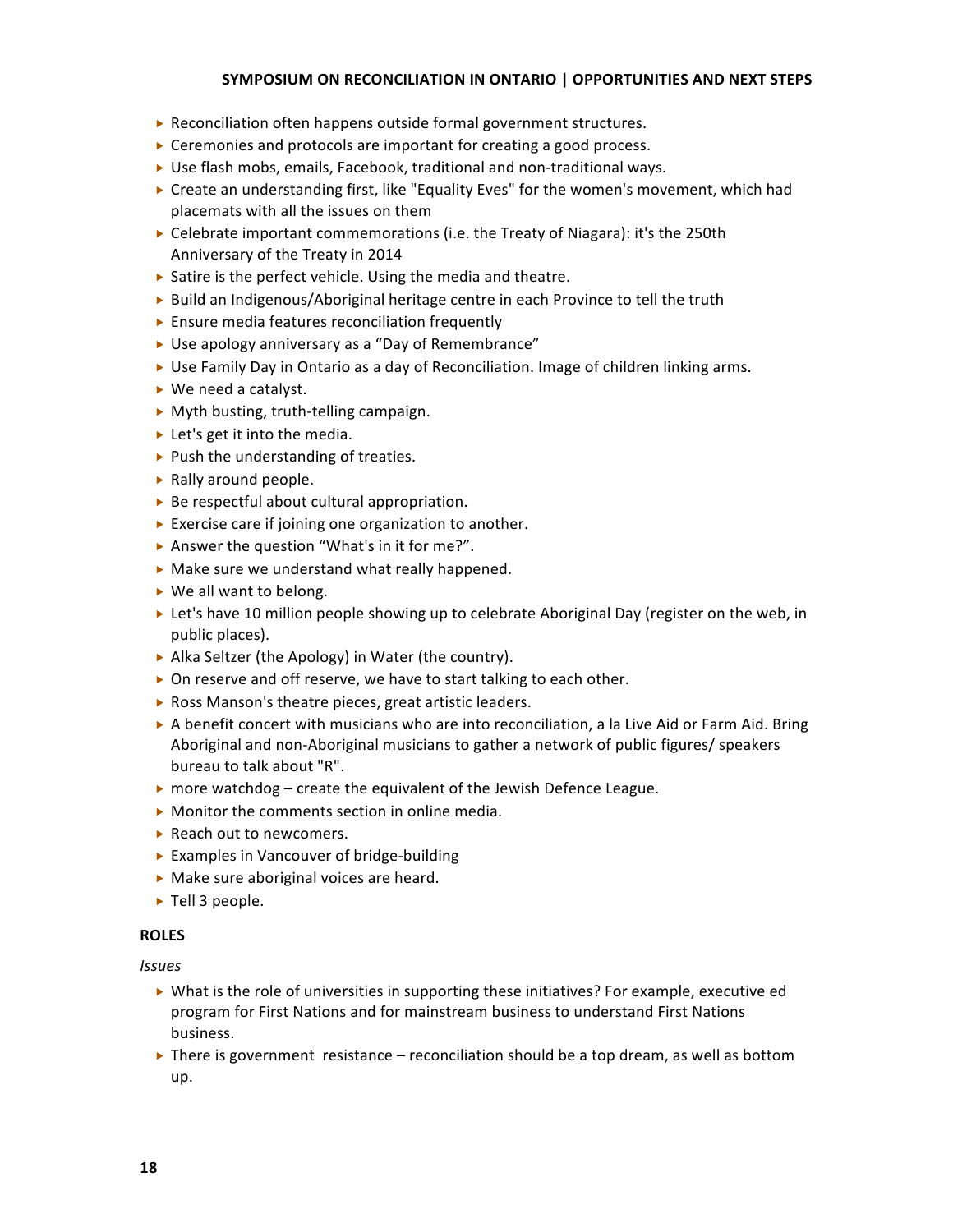- In the sthere a role business can play in healthy communities? Role of corporate citizenship and reconciliation. For example, TD and green project, Bell and mental health.
- ▶ There are two sides to reconciliation, we need church presence; what right do churches and survivors
hold;
bring
sides
together
for
discussion.
- ▶ What does Ontario Human Rights Commission do? How does it differ from Canadian Human Rights Commission? How can OHRC help Aboriginal People? Jurisdiction issues - don't most issues fall into federal jurisdiction? Scepticism and distrust of human rights system as still part of government institution. There is a fear of filing complaint of discrimination - why should we trust you? Why should we give you information? Concerns regarding confidentiality; fear of reprisal if we speak-up. Many Aboriginal people just tend to put up with it if speaking up could lead to dire circumstances.
- ▶ Media is a big tool for setting the status quo.

## *Opportunities and
Next
Steps*

 $\triangleright$  Church can be a part of reconciliation by moving forward into twenty first century relationships. Reconcile through TRC process and opportunities. Use church justice networks. Use church connection to bring people together. Key role in acknowledging role with schools to lead to healing.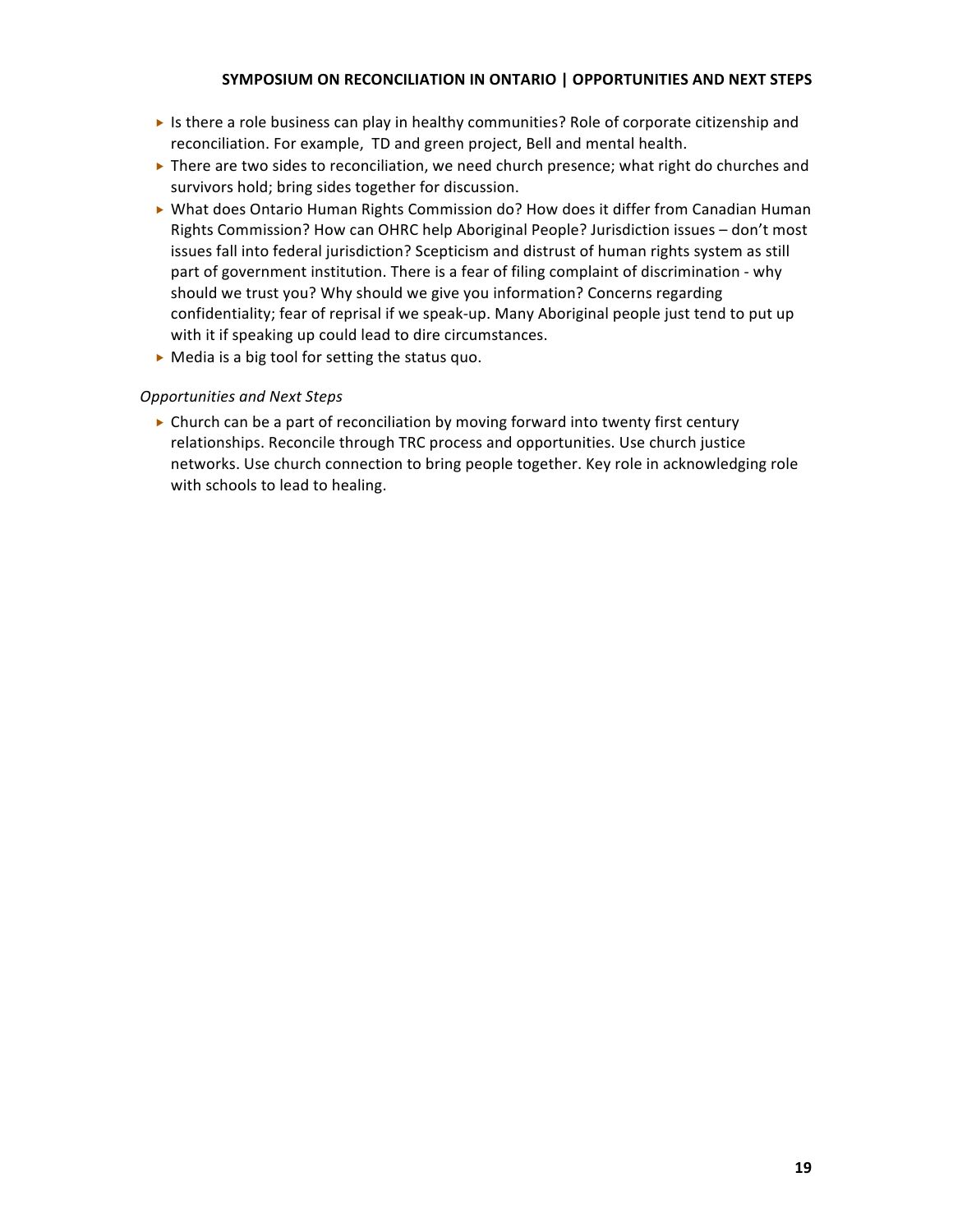## **Issues,
Opportunities
and
Next
Steps
for
our
Governments**

## **JUSTICE**

## *Issues*

- Injustices need to be corrected properly.
- ► Land Claims Is there a need for an apology for the wrong that was done? Recognize the value of symbolic actions to the wrongful party.

## *Opportunities and
Next
Steps*

▶ Admission of past wrongs/failure to honour treaties is needed, would start process to build trust.

## **POLITICAL
WILL**

*Issues*

- $\triangleright$  There is pressure from corporations for access to resources and this agenda is supported by the
Canadian
government.
- ▶ Politicians at the highest level and the "mandarins" of the Federal Government have the power.
- $\triangleright$  Canadians have a lot to do with their system, political corruption within the past 5 years; dysfunctional
electoral
process;
so
many
unwritten
conventions
on
ethical
conduct.
- ▶ Rogues, no way of stopping; how to figure what to do about rogue governments that don't adhere
to
political
conventions.
- ▶ Communication needs to be greater.
- ▶ We need a voter block.
- ▶ We need regime change.
- ▶ First Nations people, some don't vote into change.
- ▶ Form an Aboriginal party.
- ▶ How corrupt are the political systems, First Nations and non-native?
- ▶ Women and children need space to speak.
- ▶ What language are we speaking?
- ▶ Avoid re-inventing colonization under different colour.
- ▶ Residential School Apology with actual emotion; actual reality
- ▶ Use words carefully.

## *Opportunities and
Next
Steps*

- ▶ Women's forums create safe spaces for women and children.
- Aboriginal party = may be a reality that would have to be considered.
- ▶ Create a grassroots movement.
- ▶ Numbers mean something.
- ▶ Tell high level politicians an apology is not enough.

## **COMMON
GOALS**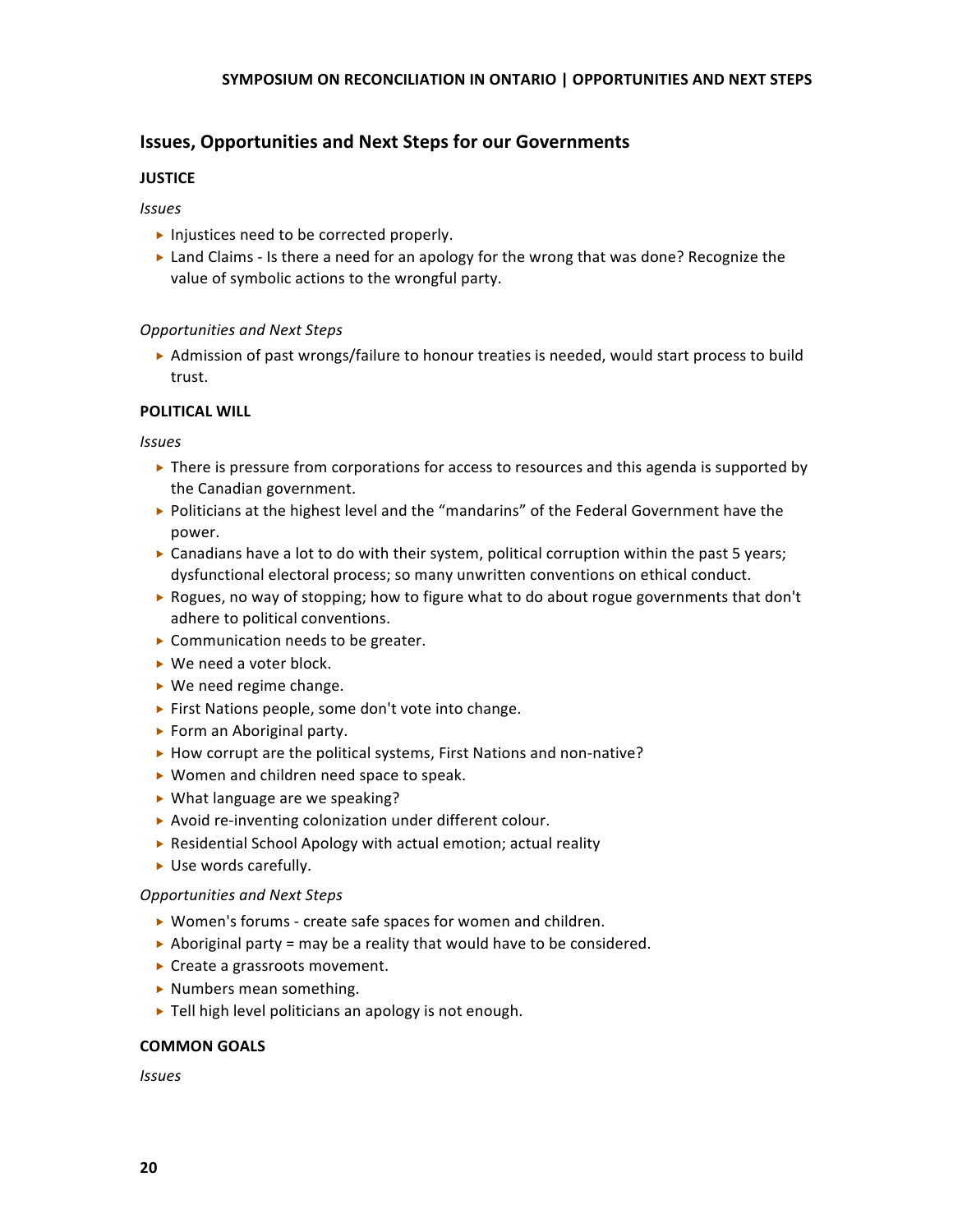- ► Main issues: Health; Happiness; Meaningful and gainful employment (not McJobs); we need to be at the decision-making table;. All of the above has to be for future generations.
- ▶ Recognition.
- ▶ Citizenship.
- ▶ Self-determination.
- $\triangleright$  We need someone/people to "carry the fire" (constructive course of action).

## *Opportunities and
Next
Steps*

- ► Lessen barriers to equality
- ▶ Increase access to healthcare, education and housing.
- ► Create an open process for the community regarding what the government is doing.
- ▶ Open mindedness with Youth.
- ▶ Organizations need to be culturally inclusive instead of segregating into special areas.
- ▶ Maintain cultural ties.
- ▶ Spend less time on differences and increase awareness amongst communities.
- ▶ Start Young
- ▶ Community-based grassroots alliance-building between Indigenous and non-indigenous as reconciliation.
- ▶ Partnership works where have common issue between Aboriginal and non-Aboriginal
- ▶ Different kinds of partnerships rather than just broad partnership.

## **FIRST
NATION
GOVERNANCE**

#### *Issues*

► How to deal with different factions within a First Nation in face of an elected Band Council.

## *Opportunities and
Next
Steps*

- ► Create the technical capacity to deal with consultation issues. For example, GIS survey, small
critical
mass
of
folks
with
specific
technical
competencies.
- ▶ Need full spectrum from youth and elders.
- ▶ Create chapters of young peoples' councils in every First Nation.
- ▶ Has to be community driven.

## **GOVERNMENT
TO
GOVERNMENT
RELATIONSHIP**

- ▶ What are the main issues?
- ▶ What are we reconciling?
- ▶ How do we benefit from all of what Ontario has to offer?
- ▶ Instead of using "reconciliation," it would be better to use or think in terms of "relationships."
- Reconciliation needs to be applied to specific situations (e.g. land claims) to be meaningful
- $\triangleright$  We need to provide and agree to better/full definition resolve the big picture and community
priorities.
- ► Is reconciliation a principle to guide our relationship or an ongoing process?
- ► How does the negotiating table address changes to access to spiritual sites resulting from relocation?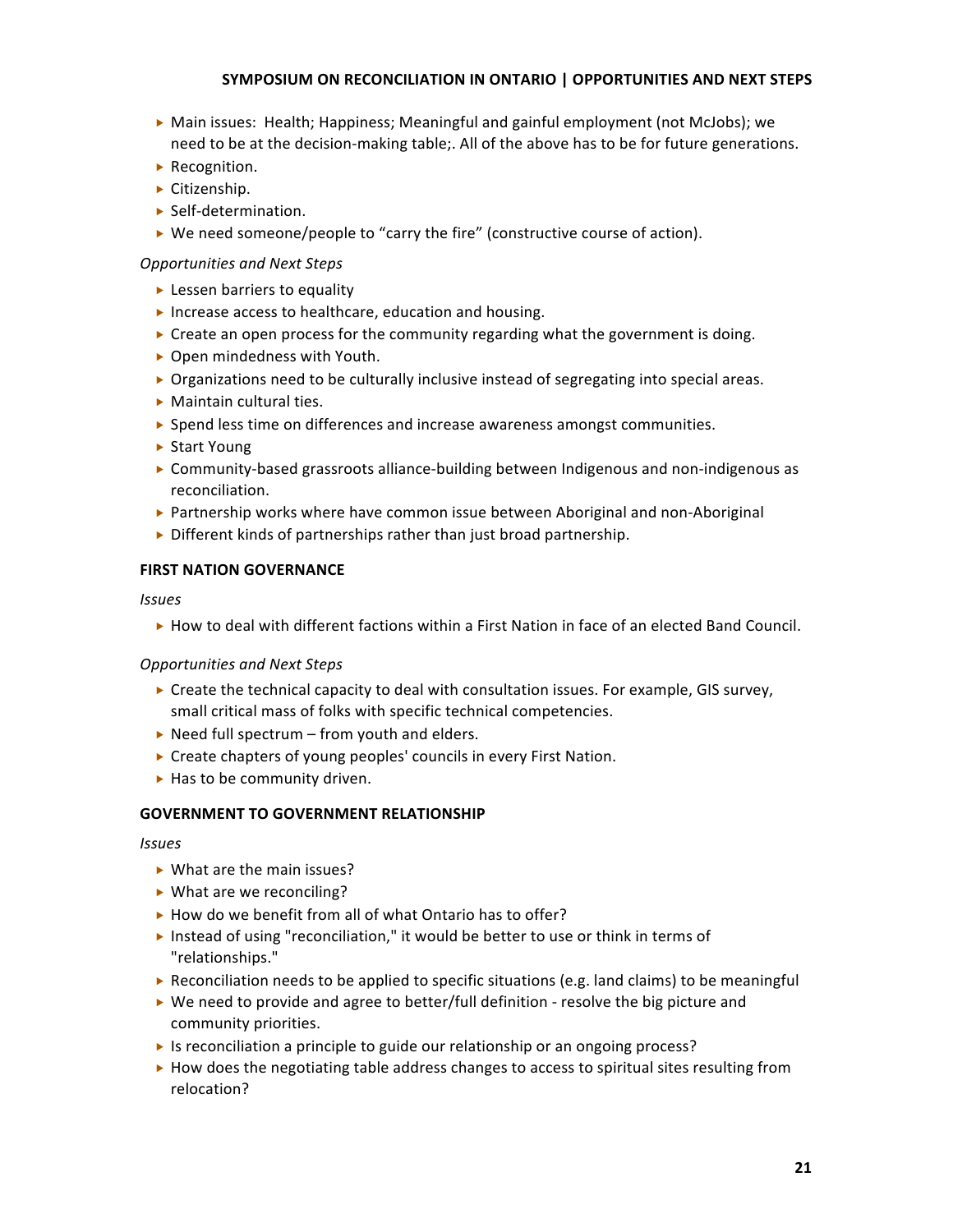- It also might/will involve non-Aboriginal people giving up some things (power).
- ▶ Metis perspective needs to be included.
- ▶ How do you ensure mandates don't change?
- ▶ What can we learn from the Treaty of Waitangi- Principle of Partnership?
- ▶ Ontario doesn't have a mandate to negotiate self-government.
- In The challenge: the land is used up.
- $\triangleright$  There is a concern that the inundation of a First Nation community with referral letters is part of a strategy so the community won't have time to ever open the letter. And then the lack of response is enough to claim they have been "consulted"; a "tactic".
- ▶ Ask communities how they want to be engaged and what their issues are.
- ▶ Equality, two sides? Issue to issue.
- ▶ Different interpretations of treaty...no agreed to meaning.
- ▶ The practice of dealing with Indians is outdated
- ▶ We need trust.
- $\blacktriangleright$  Treaty relationship
- ▶ Canada has at least 3 founding peoples.
- ► Can you have government to government relations, with a power imbalance, especially when
one
controls
reserves?
- ▶ How do you develop the trust factor?
- ▶ We all have own agenda (feeling each other out not b/w fed/prov).
- ▶ Mistrust, how can we fix it?
- ► Engagement at broad sense not everybody wants self-government
- ▶ What would really change? Ontario would still fund.
- ▶ What is the view. What does the whole basket of self-government look like?
- If the public doesn't want it, there is no drive.
- I ust listen to the way they talk they have no idea what Native people want...visa.versa....
- ▶ How do we reconcile jurisdictional relationships?
- ▶ What is the basket of responsibilities that a First Nation...
- Freaty  $3$  the view is that any activity that will affect the FN, then the discussions are between
the
FN
council
and
the
federal
or
provincial
government
- ▶ Powers of FN government. Law making on reserve should be respected. Laws to protect the people
and
for
social
order.
Ability
to
enforce
those
laws.
- $\triangleright$  How should a provincial bureaucrat communicate with a First Nation and what is an appropriate protocol to open discussions.
- ▶ Cultural differences.
- ▶ Willingness of government to adopt Aboriginal approaches may be an obstacle.
- ▶ Make sure there is equity between treaty First Nations and those who have Aboriginal title.
- ► Early treaties are very different from new negotiations; bring forth all the commissioners and
letter
and
diaries
for
review
by
all.
- ► Engagement at broad sense not everybody wants self-government
- ▶ What would really change? Ontario would still fund.
- ▶ What is the view. What does the whole basket of self-government look like?
- If the public doesn't want it, there is no drive.
- ▶ We need to get out of consumerist mentality; profit is not a right. Instead, we need to 'right'
relations.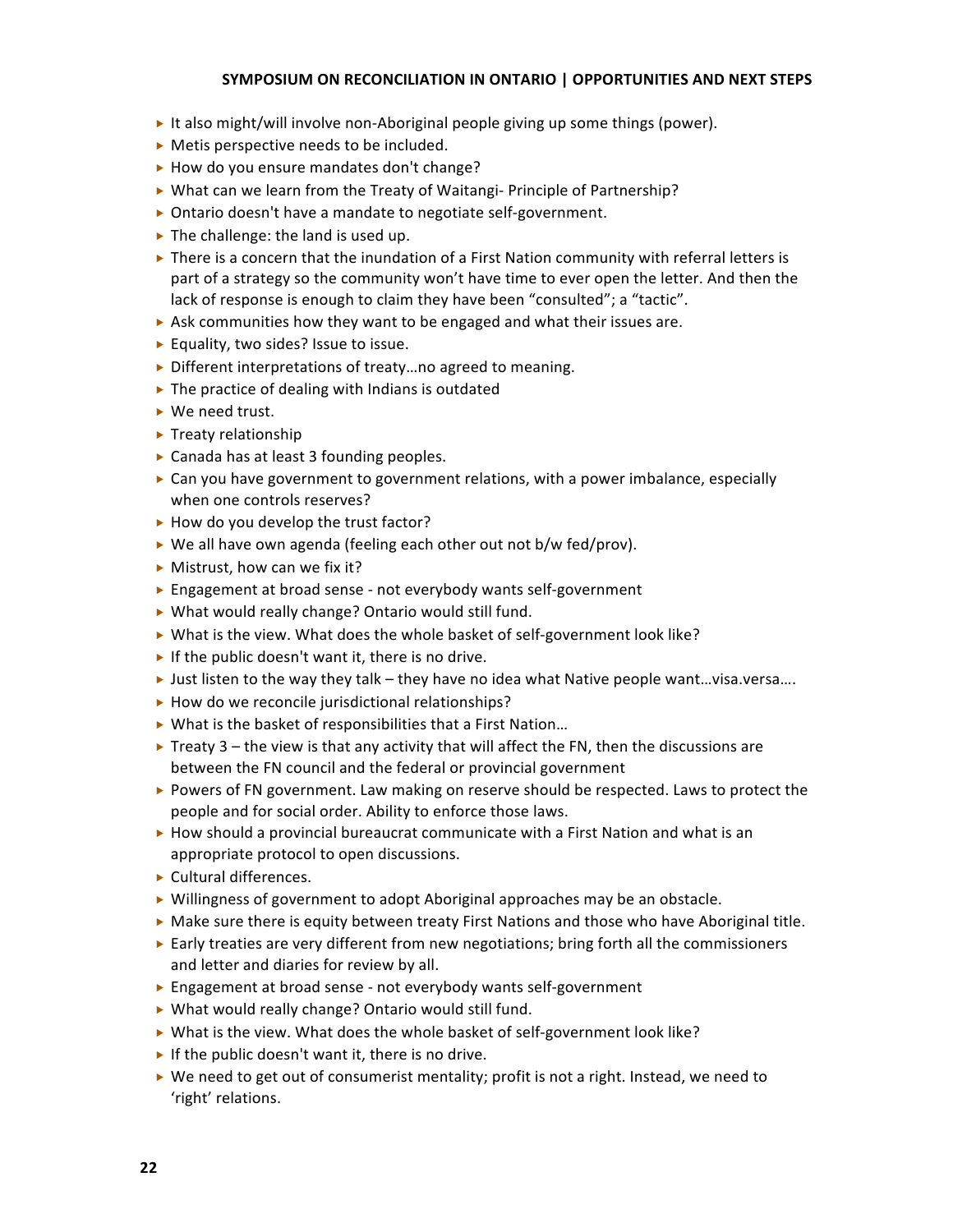- $\triangleright$  "Money is the root of all evil." We need to look at relationships to solve problems.
- ▶ We need reconciliation with the earth.
- If a First Nation has a strong vision, the profit motive may help them achieve it, that's great. But, if the vision is to go another way and resource extraction is forced upon them, then reconciliation
is
undermined.
- ► How can a First Nation trust the government if big business has so much influence?
- ▶ Key figures need to be engaged from both sides Canadian and First Nations.

## *Opportunities and
Next
Steps*

- $\triangleright$  Recommendations: speak to First Nation and find out what they think would work.
- ► First Nations interests. Knowing what we know, these may work: knowledge and ability to tell government what processes they need to follow, written for gov't
	- ‐
	protocols
	negotiated
	between
	the
	province
	and
	First
	Nations
	- ‐ capacity:
	
	develop
	consultation
	protocols,
	new
	relation
	fund.
- ▶ Ontario has provided funding to First Nation and Métis to administer the consultation process.
Get
consultation
point
people
together
to
find
out
what
works
and
what
more
is needed.
- ► First Nations interests: First Nation asserting jurisdiction off reserve, trying to regulate.
- ▶ Traditional territory.
- ▶ Relationship is the foundation for resolving concerns.
- ▶ We need to understand values, goals, and common interests
- ▶ Make sure the right people are at the table.
- ► Great Law of Peace Sets out right of the people.
- ▶ Reconstitute nations not 632 bands.
- ▶ Extend territorial jurisdiction off reserve.
- ▶ Redefine the spirit and intent honestly this is reconciliation.
- ▶ Think short term: priority discussions.
- ▶ Great earth law: Treaty 3 (regulatory)
- ► Equalization payments? Create an entity that can be accountable.
- ▶ Self-government agreements; they must be custom to the First Nations.
- $\triangleright$  Multiple jurisdiction.. we are good at it! Are there other examples in law?
- ▶ Ways are there... we have skills.
- ▶ Negotiation/discussion with non-Aboriginal communities.
- $\triangleright$  Throw out Indian Act, negotiate on principled relationship with partnership.

## **JURISDICTION**

- Iurisdiction issues with Canada; will only be involved with matters falling within its jurisdiction- how to deal with this, is there a willingness to deal with this?
- ▶ How (assuming there is a willingness) to ensure (enforce) this?
- ▶ Role of treaties in resource development.
- ► How First Nation can get a fair share of resource benefits and convince business that First Nations are not a threat to business.
- ▶ How do we mitigate adverse environmental impact? Compensation?
- issues have to be settled in court.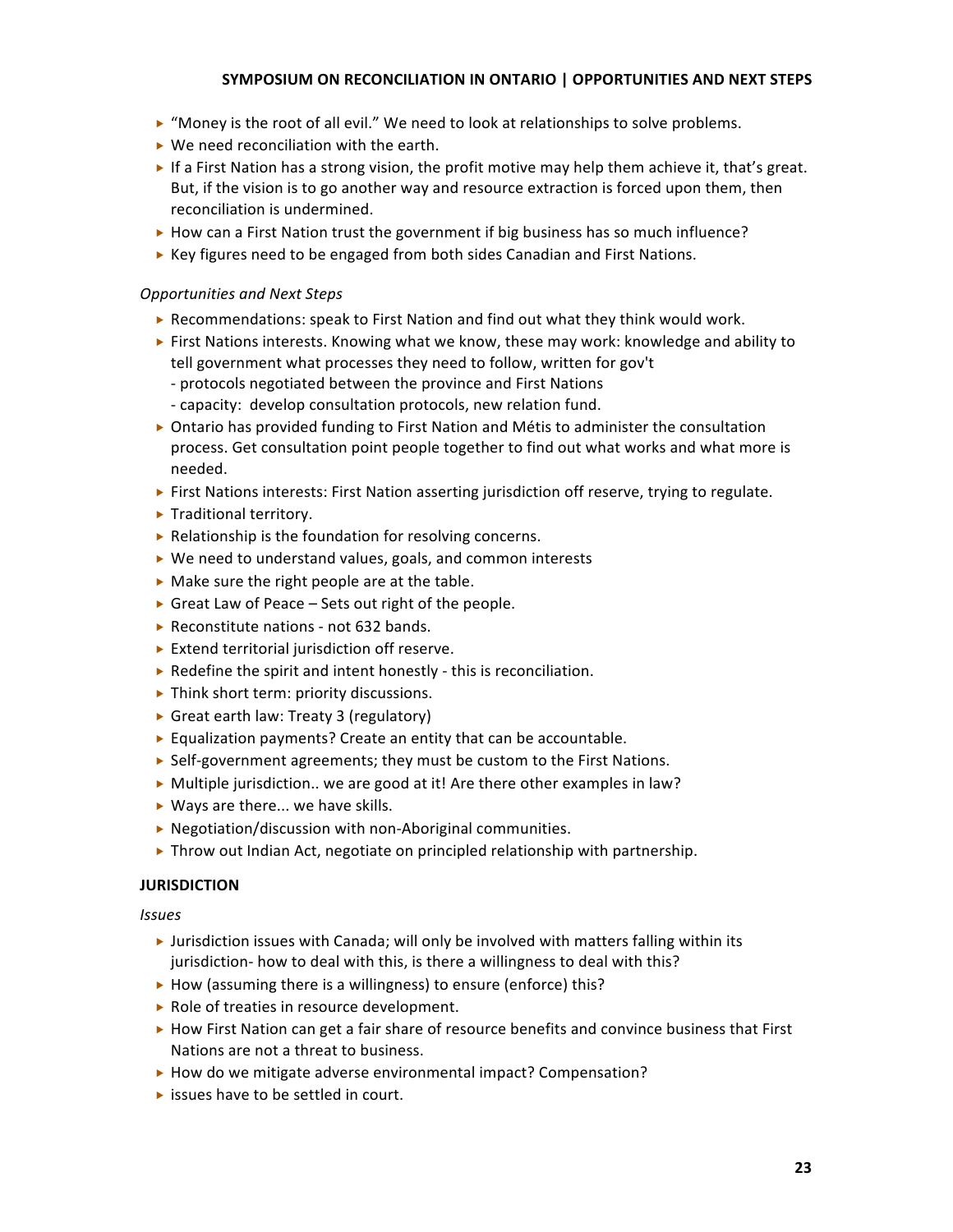- $\triangleright$  There is pressure from corporations for access to resources and this agenda is supported by the
Canadian
government.
- ► Business was always conducted in First Nations communities, but Indian Act affected how this
could
be
done.
- ▶ Profit motive is what fuelled colonialism to begin with.

## *Opportunities and
Next
Steps*

- ▶ Is there a jurisdictional scan or discussion about royalty or rates?
- $\triangleright$  Share resources = reconciliation.
- ▶ Reconciling Treaty interpretations.

## **SUSTAINABLE
PUBLIC
POLICY**

## *Issues*

- ▶ Where do we want to be? Let's describe it? What would be the elements?
- It would involve fairness but what does it mean?
- ▶ There would be universal access to education, health...
- ► what is the end goal?
- $\triangleright$  we would have a great law allowing people to live will in their own ways.
- ▶ not such an adversarial form of government, it would be integrated, more voices!
- ▶ creating more forums
- ▶ parliament tenants association.
- ▶ How do we make multiple forums of government work together?

## *Opportunities and
Next
Steps*

- ► Look at Nunavut, they chose a foreign model and look at the problems
- ▶ Haudenosaunee inspired/influenced the US system.
- Elevate people to the same level.
- $\triangleright$  Way of work becomes natural way of working together. It's a way of being.
- ► Engagement: the gap between people and the impact of public policy. We need to encourage
it
at
all
levels.
- ▶ Holistic; outcome oriented.
- ▶ Develop relationship with traditional and spiritual leaders.
- ▶ Just listen.
- ▶ Good will, listen, share, grow and move together. Continually educate, show good will.
- inclusive approach / path.
- Include people who have different views (i.e. anti-reconciliation) maybe not, go for the low
hanging
fruit.

## **ECONOMIC
DEVELOPMENT**

- ► Business needs to be aware that they cannot waltz into first nations territory and do as they please.
- ▶ What examples are there as evidence of win/win and best practices?
- ▶ What are the benefits to consultation and reconciliation how to spell them out? What are the
tangibles
eg.
security,
scheduling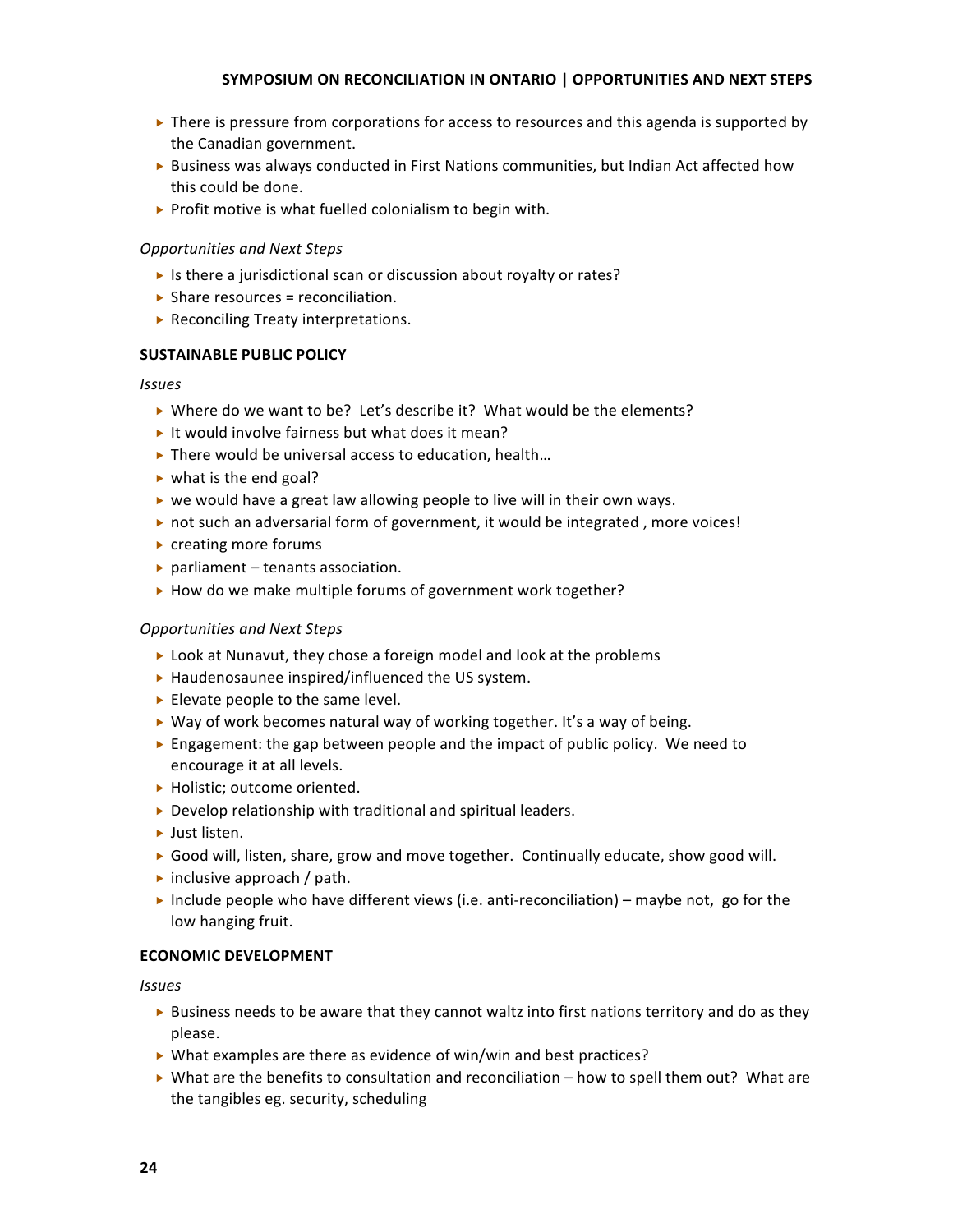- ► How can business invest in developing local knowledge and competencies?
- ► Governments need to demonstrate to Aboriginal communities willingness to repair what is broken.
- ▶ Profit motive is a culture in and of itself; it turns everything into a commodity.
- $\triangleright$  There is a need to honour the choice to live in subsistence (as opposed to profit).

#### *Opportunities and
Next
Steps*

- ▶ What about aboriginal procurement?
- ▶ Reconciliation as a business deduction / write off.

#### **FIRST
NATIONS
TRADITIONAL
APPROACH**

#### *Issues*

- ▶ Role of culture, traditional life way in reconciliation
- ▶ Benefit of non-adversarial approach, i.e. talking circle, opportunity to be heard.
- ▶ May take time to reach consensus (or not); takes work to teach it.
- ▶ Taught by oral tradition how to share?
- ► Importance of respecting tradition need for education to grow awareness so people are more
open
to
a
different
approach.
- ► We are trying to resolve or reconcile our relationship by only using Euro-centric western law particularly when it comes to sharing the land and resources, and water! We are still bound by colonistic thinking that places barriers in front of valuing other ways of knowing.
- ▶ Not a product, not a project or document, it is a process.

#### *Opportunities and
Next
Steps*

- ▶ We must talk cross-culturally and inter-generationally about our shared future. We should build the national indigenous Centre on Victoria Island in the Ottawa river.
- $\triangleright$  We must share the responsibility of changing our systems of environmental protection, systems
of
governance
laws,
economies,
cultural
expression
and
social
support
to
reflect our
diverse
needs
and
rights.
- ▶ We need substantial resources. How about 50% of the current national defence budget?
- Importance of understanding.
- ▶ Great Law, oral tradition.
- ► Legal, Cultural Winawbe Framework: applies to 5,000 miles, outside of Canadian legal framework, put into Ceremony - enhancements, pt. of Man. and Western Ontario.
- Consensus.
- $\triangleright$  Sustainable healthy community development must by guided by integration of customary law which identifies the sacred responsibility for all of life. Only then will all of our future generations
have
a
chance.
- ► Legal and cultural principles need to translate Navaho structure, could be a starting point of an
institutionalized
model.
- $\triangleright$  Should know how many beads are in the Wampum Belt. (i.e. be knowledgeable, learn about the
spirit
of
the
people.)
- It's about how to share the land, not how to divide it up.
- ▶ We must begin Immediately.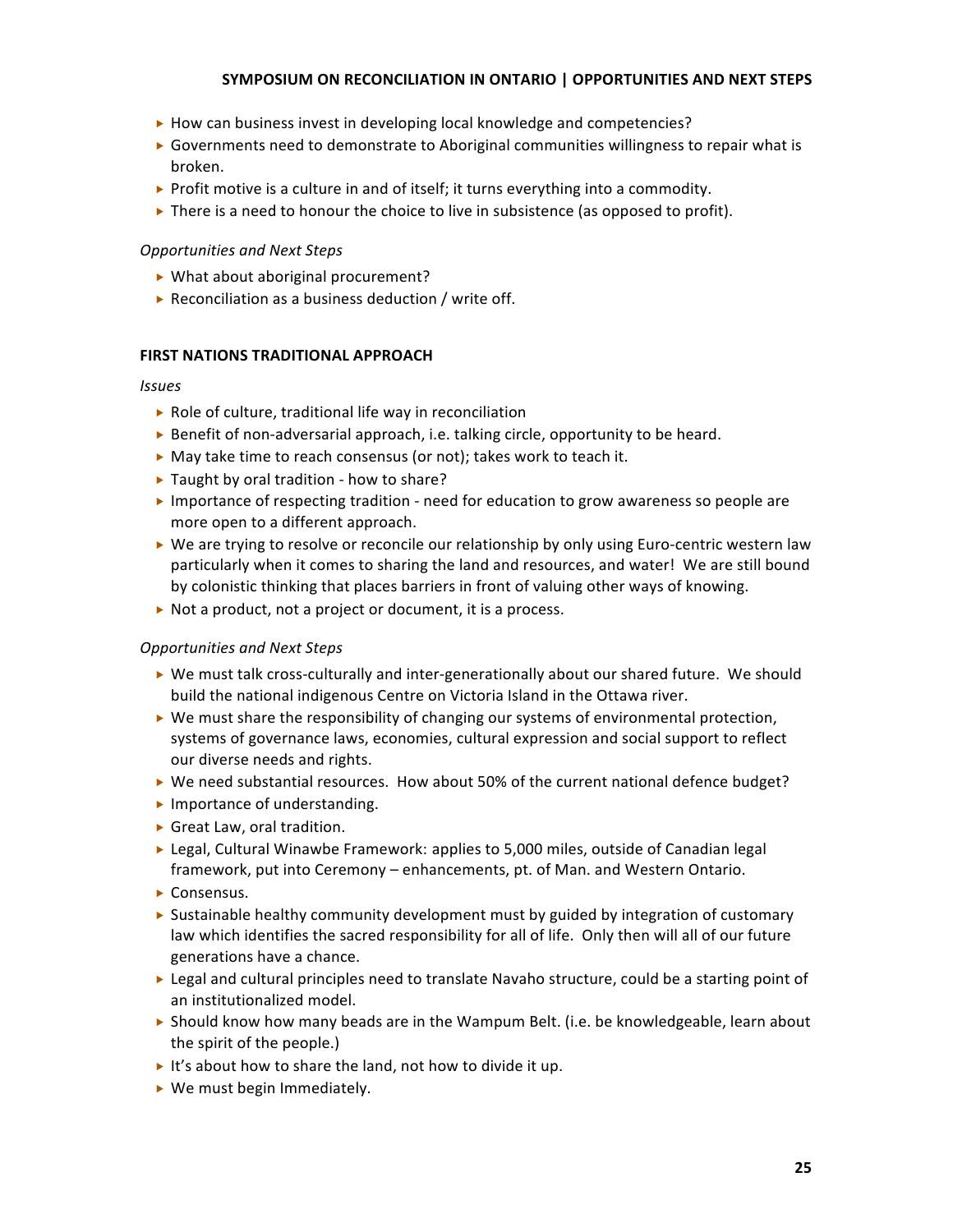- ▶ Walk in the Red Road
- **Connect with Elders**
- ► Learn/walk with the seasons and learn from our animal teachers.
- ▶ Adopt the Seven Grandfather Teachings and incorporate them in the reconciliation process.
- ▶ Return to our traditional medicines and prayer.
- Relearn
TEK.
- $\triangleright$  Traditional framework as children grow characteristics of child revealed and traditional.
- ▶ Appoint enforcers, conciliators, clans = judge.
- $\triangleright$  Reformation of the education system; incorporate flexibility in the curriculum and methodology that breaks down institutional racism, eradicates stereotypes, etc.
- ▶ Celebrate all of our cultures.
- ► Use the "Sequoia" analogy where each part of the tree represents a Nation taking on a particular
responsibility
that
is
commensurate
with
its
function
within
the
tree.
- ▶ Share our stories and knowledge.
- ► Ceremony in everyday life.
	- ‐
	everyone
	needs
	direction
	- there is no foundation of spirit
	- ‐
	
	medicines
	are
	in/outside
	territory,
	we
	ask
	- ‐
	8th
	fire
	is
	lit...
	nations
	from
	all
	men
	are
	here
	- ‐
	we
	can
	no
	longer
	draw
	lines
	in
	the
	sand
	- ‐
	we
	all
	share
	the
	land,
	animals,
	do
	it
	without
	conflict
	- implementing ceremony; we are asking for guidance to move forward in a good manner... so
	we
	can
	understand
	each
	other.

good
+
bad
in
each
side
of
grandfather
teachings

ceremonies
went
underground,
but
we
knew
that
was
coming ceremonies
are
watching

- ▶ Look to justice circles as a successful model
- ▶ Need to respect traditional culture.
- ▶ Need for commitment (not fly by night approach).
- ▶ Start at a human level build relationships.
- ▶ National conference to bring cultural and spiritual leaders together.
- ▶ Need for courage to confront an ingrained attitude.

## **PROCESS**

## *Issues*

- ▶ Is reconciliation a principle to guide our relationship or an ongoing process?
- ▶ Land claims: Need to establish a process that works for all parties.
- ▶ Process needs to be transparent.

## *Opportunities and
Next
Steps*

- ▶ We like a step by step process: individual, community, nation, country.
- $\triangleright$  Protocol in the process can be more important than content. Goals and ceremonies.
- ▶ Process needs to be inclusive and respectful and you build on that.
- ► Building trust around land claims. the process may include symbolic gestures which value can only be identified by the wrongful party. May be important to spend time early in negotiation
process
to
understand
and
address
those
important
symbols.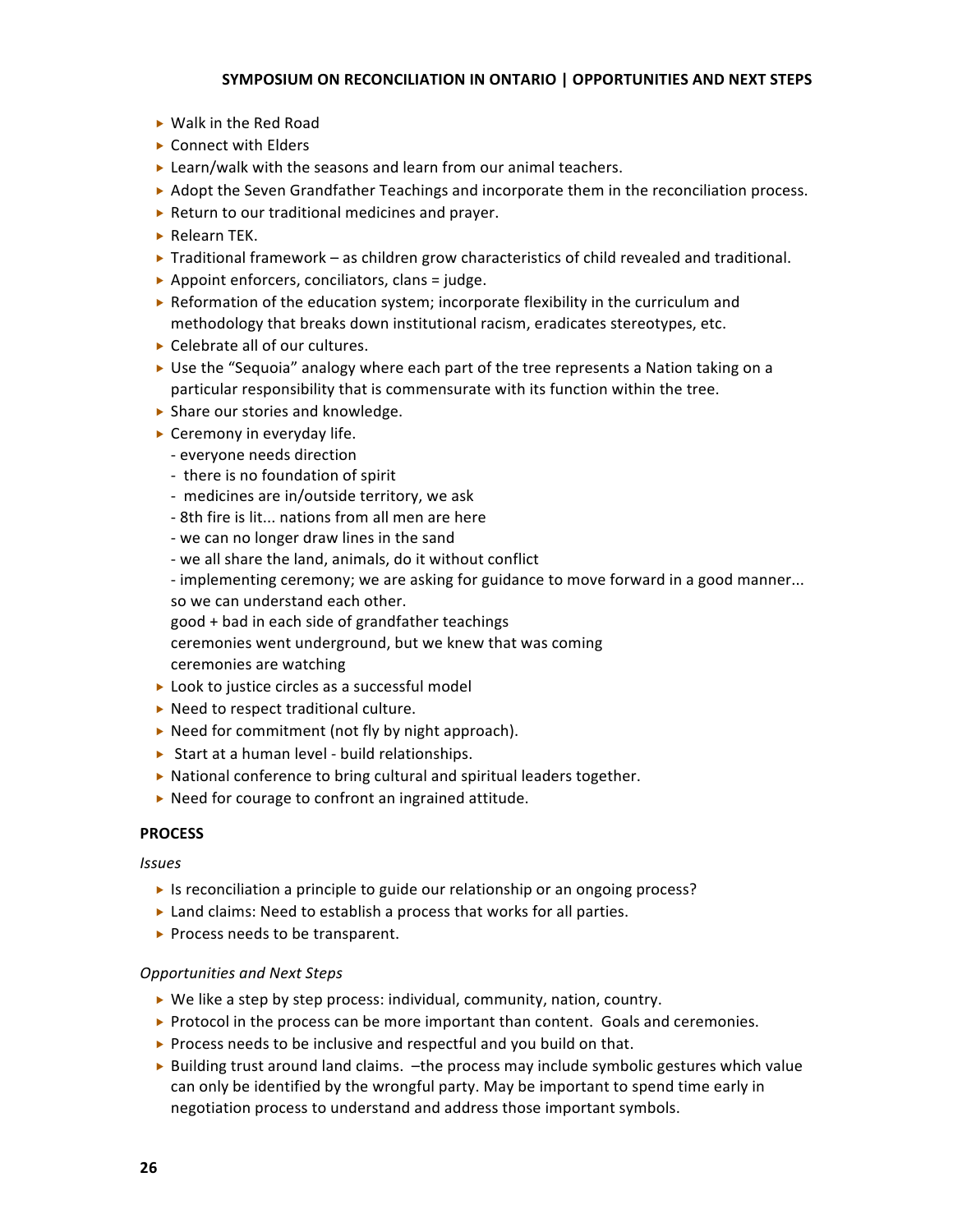## **Recommendations
on
Next
Steps
and
Future
Action
from
41
Sessions**

## **HOW CAN WE MAKE RECONCILIATION RELEVANT TO MORE RECENT IMMIGRANTS? I.E. NEW CANADIANS**

- ▶ Tecumseh Memory
- ▶ Curriculum integration
- ► Learn about ancestors
- ▶ We need more journalists
- ▶ We need more story-writers
- ▶ Look to make/locate connections with new Canadians
- ▶ The Native Centre can expand the forum for connections
- ► Everybody is part of treaties
- ▶ Training at literacy causes
- ▶ All Canadians to learn of Indigenous knowledge

## *Those
who
will
help
out*

- ▶ Examples of Vancouver of bridge-building
- Constant
awareness

## **HOW DOES NON-ABORIGINAL CANADA BECOME ENGAGED IN RECONCILIATION?**

- ▶ more interaction between Aboriginal & non-Aboriginal people
- ▶ art highlighting Aboriginal experiences & stories
- ▶ educating ourselves and celebrating others' stories

## WHAT ARE THE RISKS AND BENEFITS OF USING THE LANGUAGE OF RECONCILIATION?

- ▶ Reconciliation can't happen until there is respect, equity, and trust. It's about healing relationships
- Reconciliation needs to be applied to specific situations (e.g. land claims) to be meaningful
- It can't just be an empty apology; the apology would be only a start.
- It has to be about repentance and changing future behaviour. About restoration.
- About
changing
structural
dominance/violence

## *Those
who
will
help
out*

- $\triangleright$  it has to happen at different levels (personal, institutional, political), and under conditions of
respect.
- ► It also might/will involve non-Aboriginal people giving up some things (power)
- Instead of using "reconciliation," it would be better to use or think in terms of "relationships."

## IN ORDER TO HEAL, YOU NEED TO FORGIVE TO MOVE FORWARD.

- ► need to forgive to heal
- ► need to heal to reconcile

## WHAT DOES RECONCILIATION MEAN TO YOU AND WHAT DO YOU PLAN ON DOING ABOUT IT?

- ► Heal together/Justice/attitude change "United we stand, divided we fall.
- ▶ Communities (First Nations)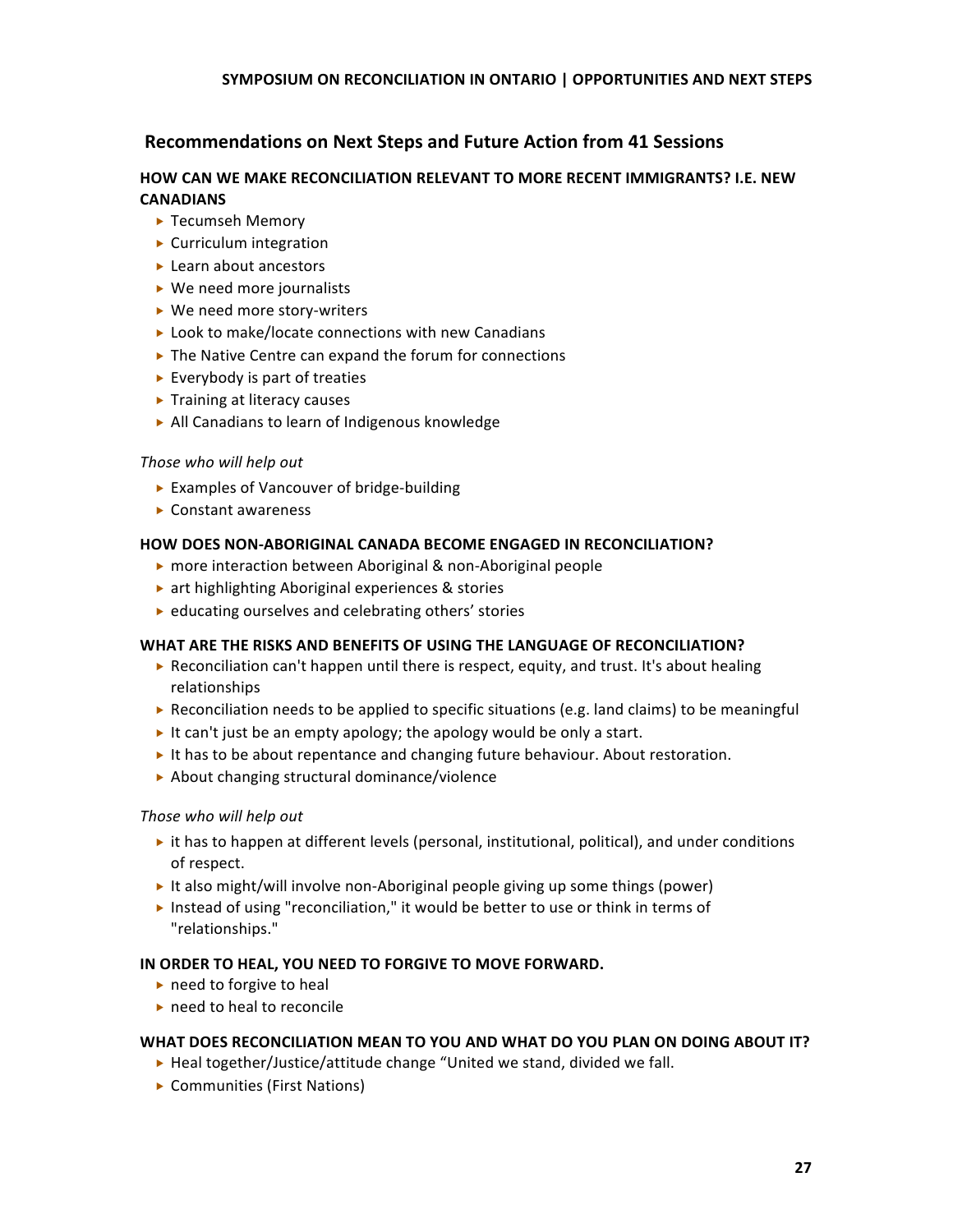#### RECONCILIATION IN CANADA: WHAT ARE OUR INDIVIDUAL RESPONSIBILITIES?

- ► educate ourselves
- ► educate children
- ▶ recognize that it is your issue too
- ▶ meet a First Nations person!
- ► little things matter
- ▶ recognize that we have a role at each of our levels of reconciliation
- $\triangleright$  look internally our obligations; how the history has shaped us

#### **HOW
DO
WE
CONTINUE
BUILDING
TRUST
MOVING
FORWARD?**

- ▶ be prepared to change plans, expectations, etc.
- $\triangleright$  be prepared to spend this time required for this situation (and that "time" will differ in each situation)
- ▶ be non-judgmental
- ▶ open honest dialogue

#### **RECONCILIATION
IS
LIKE
AN
EMPTY
BOX.**

► Canada does not know history, need to be knowledgeable to come to the table with a beginning
state
of
understanding.

#### **HOW
DOES
THE
PROFIT
MOTIVE
AFFECT
THE
RECONCILIATION
PROCESS?**

- ▶ We need to get out of consumerist mentality; profit is not a right. Instead, we need to 'right'
relations.
- ▶ "Money is the root of all evil." We need to look at relationships to solve problems.
- ▶ We need reconciliation with the earth
- If a First Nation has a strong vision, the profit motive may help them achieve it, that's great. But, if the vision is to go another way and resource extraction is forced upon them, then reconciliation
is
undermined.
- ► How can a First Nation trust the government if big business has so much influence?

#### *Those
who
will
help
out*

- ▶ Profit motive at micro or individual level. Do we want to profit from or contribute to reconciliation?
- It is a false assumption that any of us can remove ourselves from the economic system?
- ▶ We need to open up the conversations about other perspectives (on economic systems).

## WHAT ARE YOUR ACTS OF RECONCILIATION? PERSONALLY? PROFESSIONALLY? AFTER THIS **EVENT?**

- pain
into
potential
- $\blacktriangleright$  listen/silent
- ► create spaces
- understand
perspectives
- ▶ come and live on the reserve

#### ARE WE MAKING PROGRESS ON DEALING WITH PAST ABORIGINAL GRIEVANCES?

▶ Reconciliation needs to happen. Canada and First Nations have to work together more closely.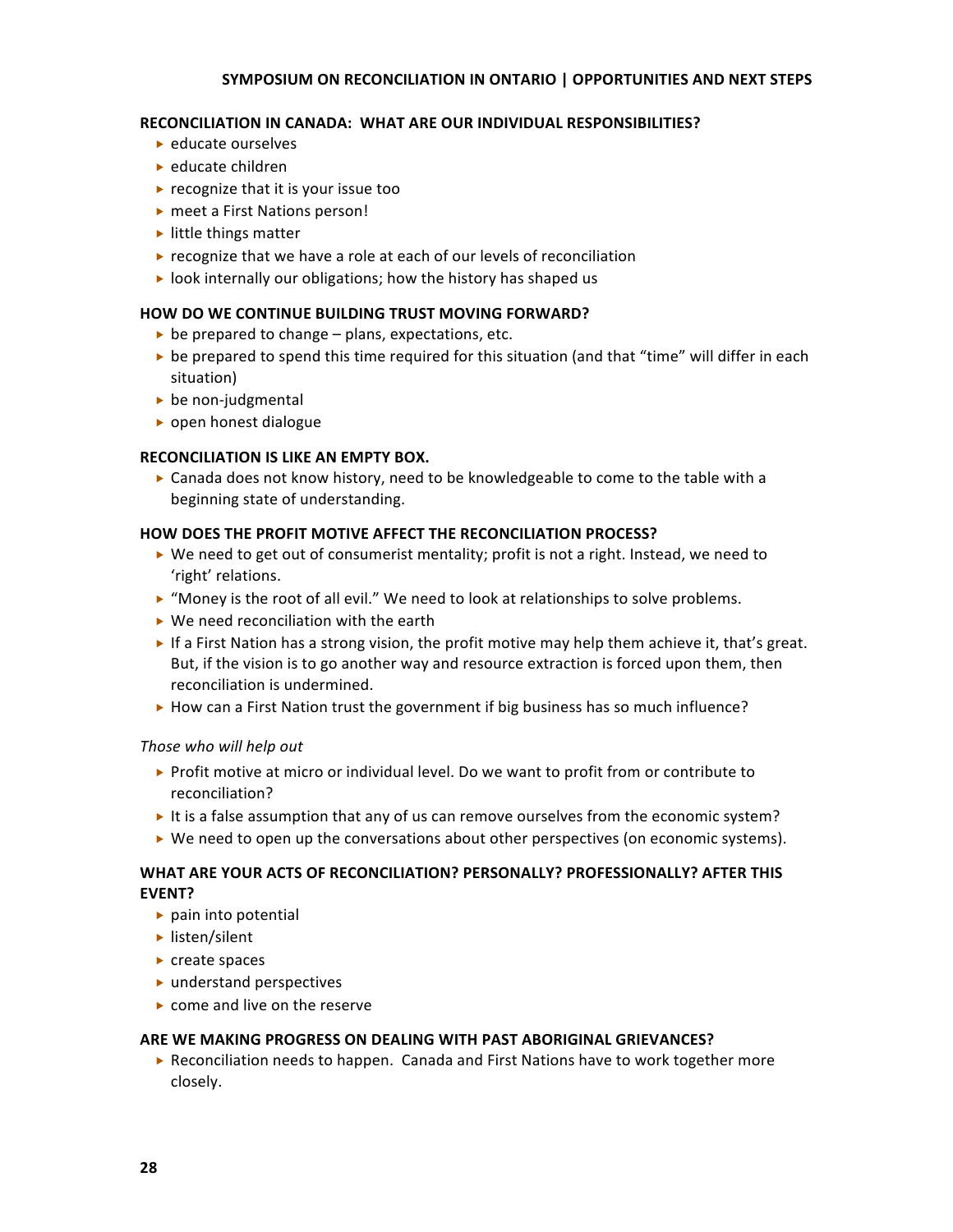## WHO HAS THE MOST "POWER" TO MOVE RECONCILIATION FROM DIALOGUE TO ACTION? IF THEY WERE HERE, WHAT WOULD YOU ASK THAT THEY DO?

- ▶ Use events to tell the story (Techumseh Celeb: 2012)
- ▶ Write "the missing Chapters" of Canadian History Books
- ► Ensure all stories are heard (example: Residential Schools that are not on "the List")
- **Enable health impact assessment and health equity impact assessment tools at the** community level. (i.e. social determinants of health applied by communities themselves)
- ▶ Tell high level politicians an apology is not enough
- ▶ More Aboriginal Studies programs from elementary school to university
- ► Build an Indigenous/Aboriginal heritage centre in each Province to tell the truth
- ▶ Ensure media features reconciliation frequently
- ▶ Use apology anniversary as a "Day of Remembrance"

## **ESTABLISH A NATION-TO-NATION RELATIONSHIP BETWEEN POWERS**

- ▶ Reconstitute nations not 632 band
- ▶ educate on example regional authorities
- ▶ extend territorial jurisdiction off reserve
- ► make sure there is equity between treaty First Nations an those who have Aboriginal title
- ▶ early treaties are very different from new negotiations
- ‐
bring
forth
all
the
commissioners
- ‐
letter
and
diaries
for
review
by
all
- $\blacktriangleright$  redefine the spirit and intent honestly
	- ‐
	This
	is
	reconciliation

## *Those
who
will
help
out*

- ▶ What are we reconciling?
- ▶ need to provide and agree to better/full definition
	- ‐
	resolve
	big
	picture
	and
	community
	priorities

## WHAT CAN WE LEARN FROM NEW ZEALAND? THE TREATY OF WAITANGI- PRINCIPLE OF **PARTNERSHIP?**

- ▶ Specific examples for education
- ▶ Partnership works where have common issue between Aboriginal and non-Aboriginal
- ▶ Different kinds of partnerships rather than just broad partnership
- ▶ Throw out Indian Act, negotiate now principled relationship with partnership
- ▶ Negotiation/discussion wit non-Aboriginal communities
- May
take
long

## WHAT IS GOVERNMENT-TO-GOVERNMENT RELATIONS?

- ▶ Different interpretations of treaty...no agreed to meaning.
- ▶ The practice of dealing with Indians is outdated
- ► It's a new context
- ▶ (ex. \$4, ledshot, riffle, blanket...May...RCMO, CDA,..that's it.)
- ▶ How can we interact better?
- Indian government is copying the White government (municipalities) (stealing, enrichment)
- ▶ A tax base is the difference...(i.e. the waterline)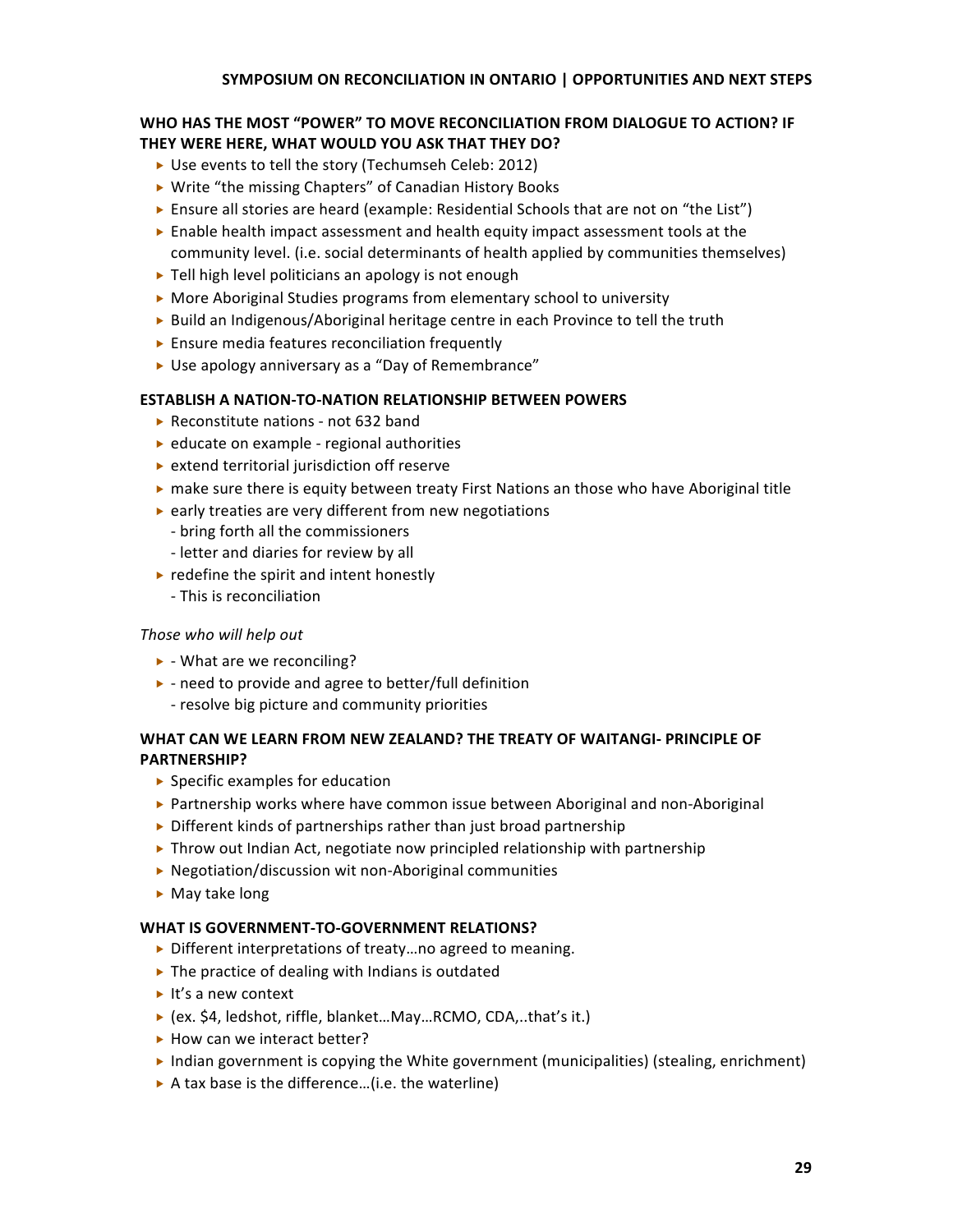- ► People in welfare can't afford it when it breaks there is no \$\$ to fix it. So many little mistakes
- ▶ Governance- Membership INAC systems vs. traditional
- ▶ Noted the challenged a community having the capacity to review and respond to request for
consultation.
- $\triangleright$  There is a concern that the inundation of a community with letters is part of a strategy so the
community
won't
have
time
to
ever
open
the
letter.
And
then
the
lack
of
response
is enough to claim they have been "consulted". A "tactic".
- ▶ Ontario has provided funding to First Nation and Métis to administer the consultation process. Now want to get consultation point people together to find out what works and what
more
is
needed.

#### WHAT IS/OR OUR COMMON GOAL(S) AS NATIVE AND NON-NATIVE PEOPLE?

- ▶ Lessen barriers to equality
- ▶ Increase access to healthcare, education and housing
- $\triangleright$  Open process for the community regarding what the government is doing;
- ▶ Open mindedness with Youth
- $\triangleright$  Organizations need to be culturally inclusive instead of segregating into special areas.
- Maintain
cultural
ties
- ▶ Spend less time on differences and increase awareness amongst communities
- ▶ Start Young
- ▶ Community-based grassroots alliance-building between Indigenous and non-indigenous as reconciliation

#### **HOW
CAN
WE
INCORPORATE
RECONCILIATION
INTO
LAND
CLAIM
SETTLEMENTS?**

- Importance of understanding.
- $\triangleright$  Should know how many beads are in the Wampum Belt. (i.e. be knowledgeable, learn about the
spirit
of
the
people.)
- It's about how to share the land, not how to divide it up.

## **HOW
WILL
WE
KNOW
THE
CONSTRUCTIVE
COURSE
OF
ACTION
FOR
BUILDING
IN
THE
PRESENT AND
FOR
FUTURE
GENERATIONS?**

- ► Walk in the Red Road
- ▶ Connect with Elders
- ▶ Learn/walk with the seasons and learn from our animal teachers
- ► Adopt the Seven Grandfather Teachings and incorporate them in the reconciliation process
- ▶ Return to our traditional medicines and prayer
- ▶ Relearn TEK
- Exercit Reformation of the Education system; incorporate flexibility in the curriculum and methodology that breaks down institutional racism, eradicates stereotypes, etc.
- ▶ Celebrate all of our cultures
- ▶ Share our stories, knowledges, etc.
- ▶ Help your 1) Self, 2) Family, 3) Community and 4) Nation

#### *Those
who
will
help
out*

► Use the "Sequoia" analogy where each part of the tree represents a Nation taking on a particular responsibility that is commensurate with its function within the tree.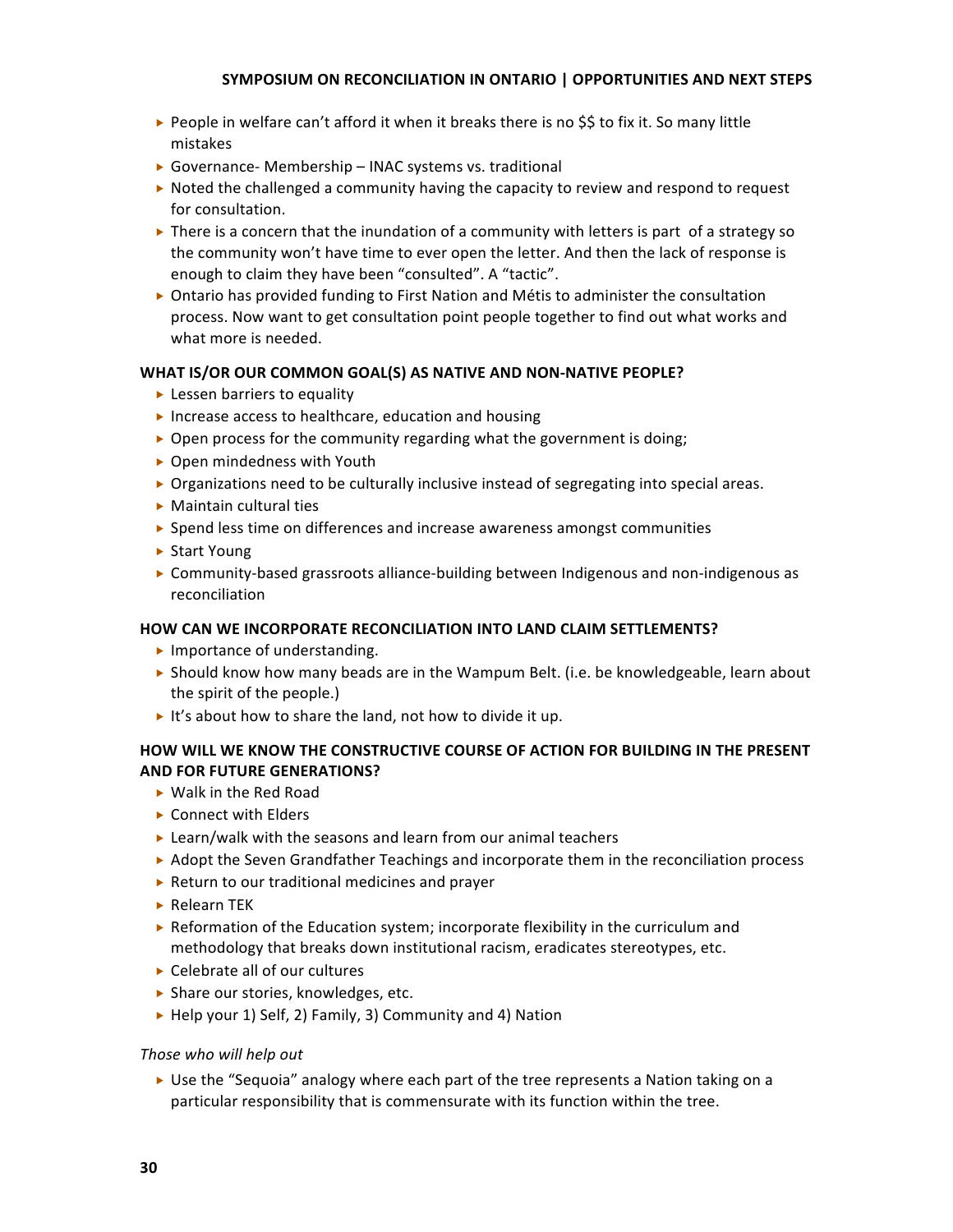#### WHAT SHOULD A LONG-TERM, SUSTAINABLE PUBLIC POLICY LOOK LIKE?

- ▶ look at Nunavut, they chose a foreign model and look at the problems
- ▶ Haudenosaunee inspired/influenced the US system
- ▶ how do we make multiple forums of government work together?
- $\blacktriangleright$  elevate people to the same level
- ► way of work becomes natural way of working together. It's a way of being.
- ▶ engagement: the gap between people and the impact of public policy. We need to encourage
it
at
all
levels.
- wholistic;
outcome
oriented
- ▶ process needs to be inclusive and respectful and you build on that
- ▶ Prophecies how do these surface? How will we know? International indigenous conference
May
2011
- ▶ Develop relationship with traditional and spiritual leaders
- $\blacktriangleright$  just listen
- ► good will, listen, share, grow and move together. Continually educate, show good will.
- inclusive approach / path
- Include people who have different views (i.e. anti-reconciliation) maybe not, go for the low
hanging
fruit.
- ▶ increase awareness of Canadians about reconciliation
- We need the media
- ▶ Tell 3 people

## ARE THERE TRADITIONAL APPROACHES TO DISPUTE RESOLUTION THAT CAN GUIDE THE **RECONCILIATION
PROCESS**

- ► Governments need to demonstrate to Aboriginal communities willingness to repair what is broken
- ▶ Process needs to be transparent
- ▶ look to justice circles as a successful model
- ► need to respect traditional culture
- ▶ need for commitment (not fly by night approach)
- ▶ start at a human level build relationships
- ► admission of past wrongs/failure to honour treaties is needed, would start process to build trust

#### *Those
who
will
help
out*

- ▶ national conference to bring cultural and spiritual leaders together
- ▶ need for courage to confront an ingrained attitude

#### **ANYONE
WITH
ABORIGINAL
KNOWLEDGE
ABOUT
LEGAL
FRAMEWORKS?**

- ▶ Not a product, not a project or document, it is a process
- ▶ Key figures need to be engaged from both sides Canadian and First Nations
- ▶ Need full spectrum from youth and Elders
- ▶ Has to be community driven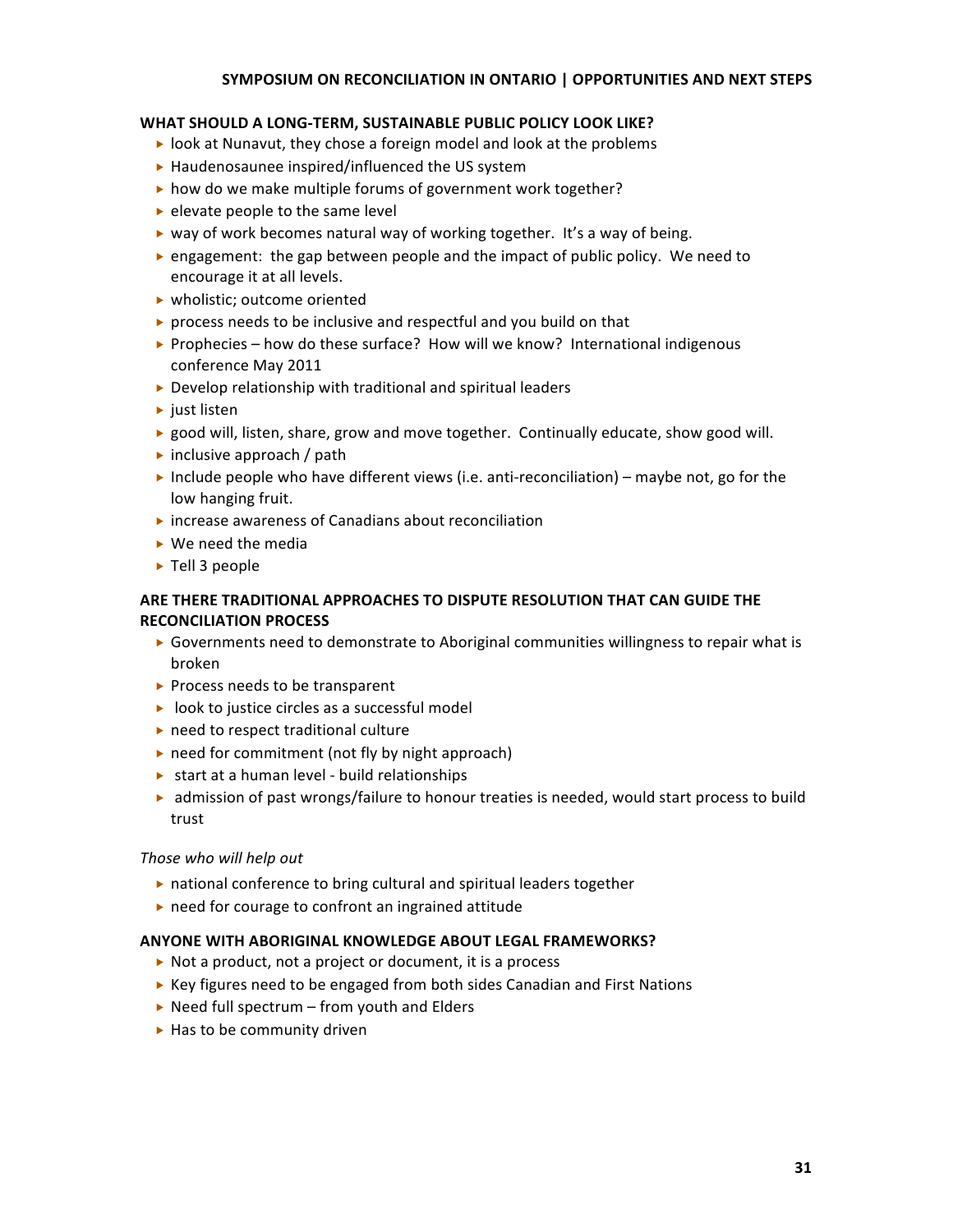## RECONCILING THROUGH CUSTOMARY LAW AND THE ANISHINABE WELCOME AND SHARING **WAMPUM
BELT**

- ▶ We must talk cross-culturally and inter-generationally about our shared future. We should build the national indigenous Centre on Victoria Island in the Ottawa river.
- $\triangleright$  We must share the responsibility of changing our systems of environmental protection systems of governance laws, economies, cultural expression and social support to reflect our
diverse
needs
and
rights.
- ▶ We need substantial resources. How about 50% of the current national defence budget.
- ▶ Immediately we must begin.

## HOW DO WE ENCOURAGE "MODERN" EDUCATION WHEN IT SEPARATES, DENIES, RIDICULES **THE
SPIRITUAL
CONNECTION?**

- ► environmental issues-ecological movement may provide a way to deal with science and Aboriginal
values‐context
- ► New Zealand agreed to provide funding for 500 Maori PhDs...This forms the basis (seed) for a strong educational base in the community-could Canada do something similar?
- ► Generally- The Toronto School Board (and possibly others) are aware of the issues and working to resolve them or at least deal with them

## **CEREMONY
IN
EVERYDAY
LIFE**

- ▶ I bumped into spirits...
- ▶ good + bad in each side of grandfather teachings
- ▶ ceremonies went underground, but we knew that was coming
- ceremonies
are
watching

## HOW TO GET GOVERNMENT TO MOVE WHEN THERE ISN'T POLITICAL WILLINGNESS

- ▶ women's forums create safe spaces for women and children
- $\triangleright$  Aboriginal party = may be a reality that would have to be considered
- ▶ movement successful grassroots
- ▶ numbers mean something

## WHAT IS THE ROLE OF THE UNIVERSITY (OF TORONTO IN ADVANCING RECONCILIATION?

- ▶ Community outreach
- ▶ Dissemination of knowledge to people
- ► Systematic change to accommodate different kinds of work (e.g. work in communities) and recognize
alternate
ways
of
knowing
- ▶ Form partnerships with outside groups who can offer advice and assess alternate methods of
accreditation
adopted
by
the
university

## WHAT COULD THE ROLE BE FOR THE CHURCH IN RECONCILIATION?

- ▶ reconcile through TRC process and opportunities
- ▶ key role in acknowledging role with schools to lead to healing
- $\triangleright$  yes church can be a part of reconciliation by moving forward into twenty first century relationships
- ▶ be educated about residential schools and overall doctrined discovery
	- ▶ use church connection to bring people together
- ► use church justice networks
- ► self determination move forward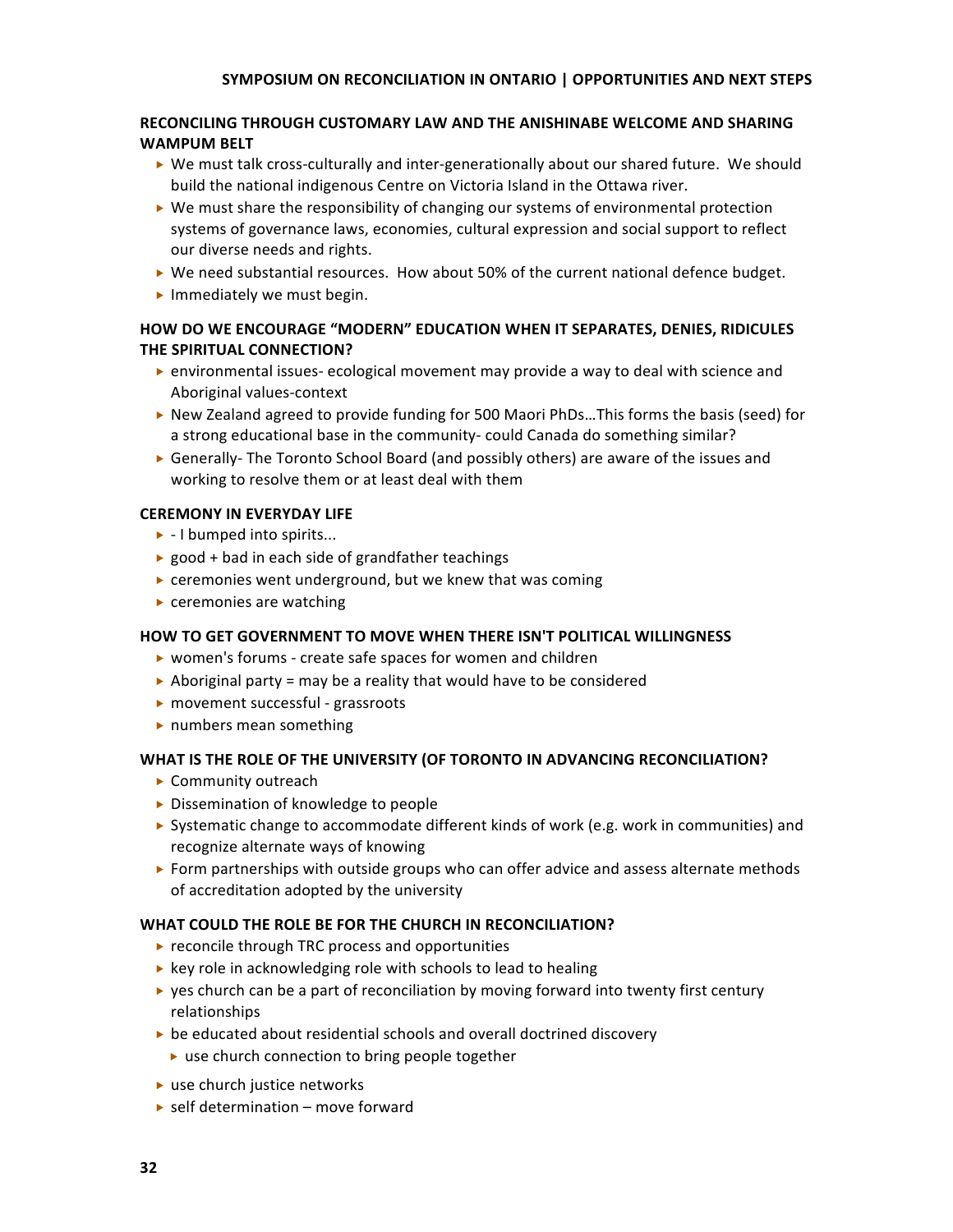*Those
who
will
help
out*

- $\triangleright$  church members native and non native
- ▶ KAIROS (ecumenical justice group)
- ▶ Nancy Hurn, Anglican Church of Canada

## WHAT ROLE CAN HUMAN RIGHTS COMMISSIONS PLAY IN ACHIEVING RECONCILIATION?

- ► Clear need to educate Aboriginal Peoples re OHRC: what it does relevance? HRTs system re
3
Pillars
- $\triangleright$  -still perception that we deal with individual complaints
- $\triangleright$  Believe engaging with communities, should try and sort out jurisdictional issue if can so can give
sense
of
what
can
do:

also
recognition
of
so
many
protocols
to
be
aware
of
- ► recognize though that some matters will have to be determined on case-by-case basis
- ► Suggestion that those seeking to file a complaint be able to bring on elder or other support person
with
them.

IT IS IMPORTANT TO EDUCATE OUR FIRST NATIONS MEMBERS AND OUR YOUTH TO TELL OUR COMMUNITY OUR OWN STORY ABOUT OUR COMMUNITY HISTORY AND OUR HEROS. 1) **MANDATORY TREATY EDUCATION & ABORIGINAL RIGHTS EDUCATION ON AND OFF RESERVE** AND 2) CULTURAL TEACHING ON AND OFF RESERVE. COMBINED TO EDUCATION - EARLY **YEARS
–
12**

- ▶ lobby governments for change (First Nations, Provincial, Federal)
- $\blacktriangleright$  graduation is the rule not the exception
- $\blacktriangleright$  education as a human right levels of funding
- ▶ human rights or Bill of Rights and Responsibilities for students
- ▶ discussion between First nation educators and counsellors

## WHAT KIND OF TOOLS CAN FIRST NATIONS BRING FORWARD TO ENGAGE AT THAT STRATEGIC **NATION‐TO‐NATION
LEVEL?**

- ▶ think short term: priority discussions
- ▶ great earth law: Treaty 3 (regulatory regive)
	- ‐
	but
	you
	don't
	get
	around
	legal
	enforceability
	- ‐
	the
	courts
	have
	started
	to
	feel
	around
	jurisdiction
	- ‐
	dies
	it
	extend
	off‐reserve?
- ▶ equalization payments?
	- ‐Create
	an
	entity
	that
	can
	be
	accountable
- ▶ self-government agreements

they
must
be
custom,
to
the
First
Nations

- How
do
you
ensure
mandates
don't
change?
- Ontario
doesn't
have
a
mandate
to
negotiate
self
government
- In The challenge: the land is used up
- ► multiple jurisdiction.. we are good at it! (Are there other examples in law? what multiple
- ▶ ways are there... we have skills.
- ► engagement at broad sense
	- ‐
	not
	everybody
	wants
	self‐government
- ▶ what would really change?
	- ‐
	Ontario
	would
	still
	fund
- ▶ What is the view, the whole basket of self-government look like?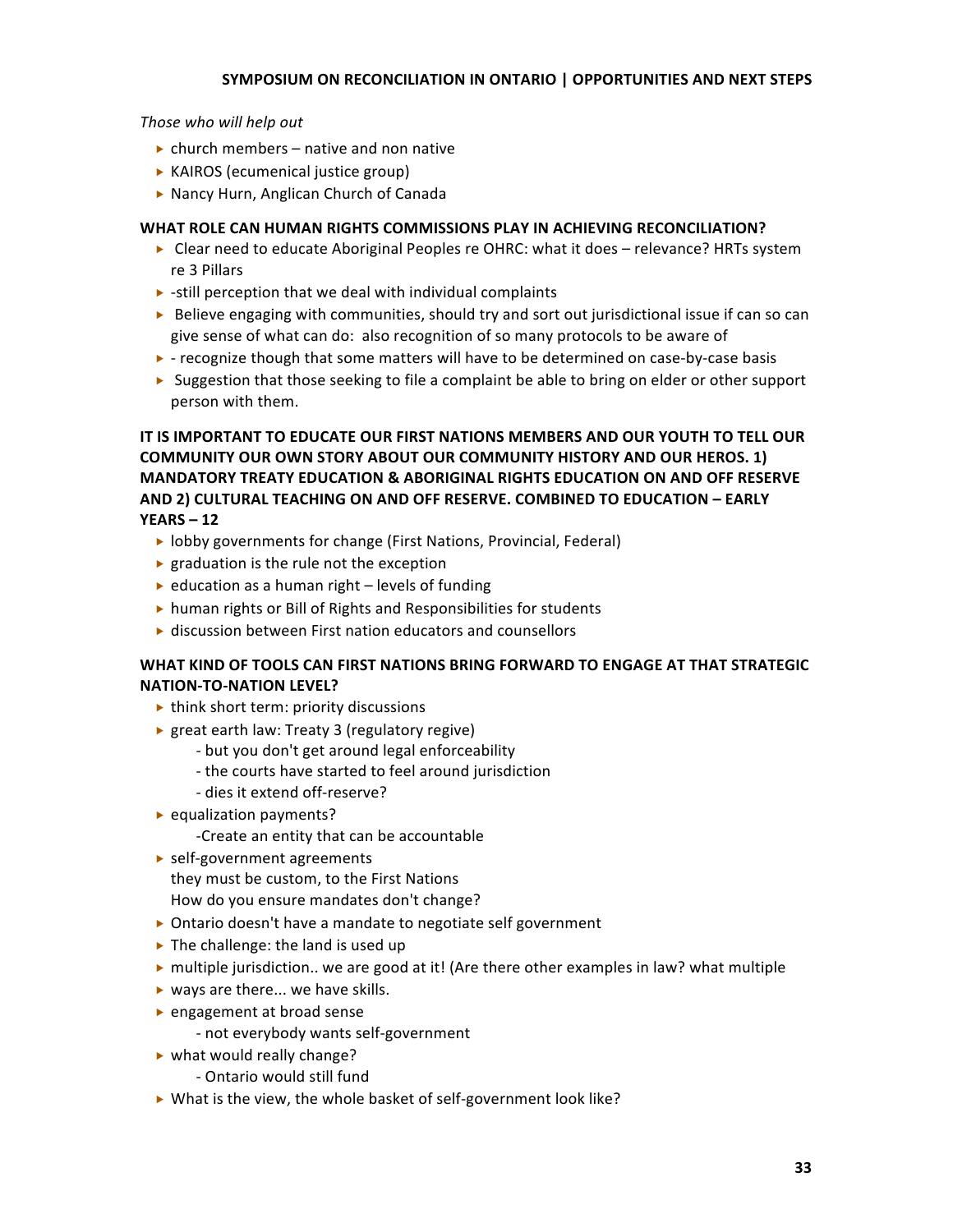- If the public doesn't want it, there is no drive.
- ▶ How do we benefit from all of what Ontario has to offer

## IF IT IS TRUE THAT RECONCILIATION BEGINS WITH YOURSELF, WHAT DO WE NEED TO DO AT HOME SO THAT OUR COMMUNITIES ROLE MODEL RECONCILE?

- $\triangleright$  change the children's thinking, change the family
- $\blacktriangleright$  culture is the grounding
- $\triangleright$  if you don't act out the changes, how can you expect change
- ► need to know the history of Canada—educate non-natives so they can be respectful
- ► women responsible for bringing culture forward-engaged in community development
- ▶ we need to teach ourselves, our families respect-gain for culture

## RECONCILIATION NOT ONLY TOUCHES ON RELATIONS BETWEEN ABORIGINAL PEOPLES AND NON-ABORIGINAL BUT RECONCILIATION BETWEEN SURVIVORS, THEIR FAMILIES AND **COMMUNITIES.**

- ▶ have people available to you, know they are there
- ► don't do it for me
- $\blacktriangleright$  allow youth the opportunity to explore and find their way
- ▶ teachings on a variety of things including survival
- ▶ create more openness and inclusiveness
- ► inspire us as young people so we are better
- ▶ ceremony, feasting, storytelling
- ▶ address the fact that our families are hurting

#### **COMMUNITY‐BASED
ALLIANCE
BUILDING**

- ▶ reconciliation often happens outside formal government structures
- ▶ ceremonies and protocols are important for creating a good process

#### HOW DO WE CREATE A SOCIAL MOVEMENT FOR RECONCILIATION?

- ▶ Flash mobs, emails, facebook, traditional and non-traditional ways
- ▶ Create an understanding first like "Equality Eves" for the women's movement, which had placemats
with
all
the
issues
on
them
- ▶ Important Commemorations (i.e. the Treaty of Niagara): it's the 250th Anniversary of the Treaty
in
2014
- ▶ All the "Pioneer Village + Forts" all they set there is the settler perspective
- ▶ Satire is the perfect vehicle. Using the media and theatre.
- ► Use Family Day in Ontario as a day of Reconciliation. Image of children linking arms
- ▶ We need a catalyst
- ▶ Myth busting, truth-telling campaign
- ► Let's get it onto the media
- ▶ Push to understanding of Treaties
- ▶ Rally around people
- ▶ Bring respectful about cultural appropriation
- ▶ Exercise care if joining one organization to another
- ▶ What's in it for me?
- ▶ Make sure we understand the part as it really happened
- ▶ Friends and Neighbours in the tust sense fo the words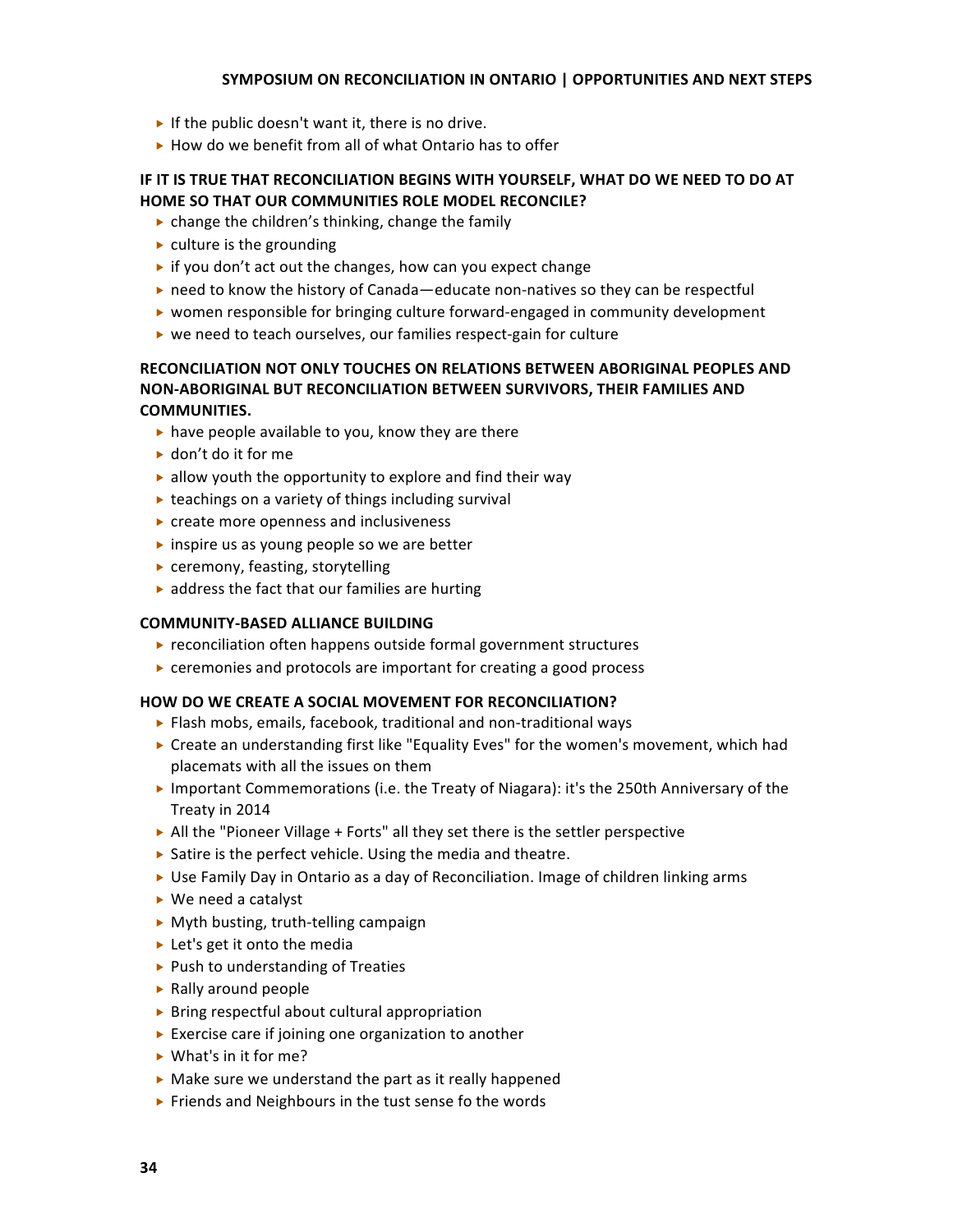- ► We all want to belong
- ► Let's have 10 million people showing up to celebrate Aboriginal Day (register on the web, in public
places)
- ▶ Alka Selzer (the Apology) in Water (the country)
- ▶ on reserve and off reserve have to start talking to each other
- ▶ Ross Manson's theatre pieces, great artistic leaders
- ▶ a benefit concert with musicians who are into reconciliation a la Live Aid, Farm Aid etc. bringing Aboriginal and non-Aboriginal musicians to gather a network of public figures/ speakers bureau to talk about "R"

## WHAT IS THE ROLE OF SOCIAL MEDIA AND ONE MEDIA IN RECONCILIATION?

- $\triangleright$  more watchdog create the equivalent of the Jewish Defense League
- $\blacktriangleright$  vigilance
- ▶ monitor comment section
- ▶ make it easier!
- ► "message"
- ▶ reaching out to newcomers
- ▶ make sure aboriginal voices are heard

## YOUTH AS VEHICLES OF RECONCILIATION - LOCAL/REGIONAL/NATIONAL

- that everyone bring at least one youth to future gatherings
- ▶ creating truth and reconciliation youth forums
- ▶ create opportunities to work on the land
- $\blacktriangleright$  developing community vision for 20 30 years
- ▶ videos for youth = Shannon's Dreams, Shielded Minds
- ▶ youth sports more interaction between First Nation and non-native
- ► Invest in young-social consciousness; this is where reconciliation can happen
- ▶ Pass on what you know
- ▶ Reintroduce cultural activities ie. Sweats, Pow Wows
- ▶ More gatherings locally, regionally and nationally
- ▶ Role models needs
- ▶ Mentoring program to be established
- ▶ Re-establishing rites of passage processes

## *Those
who
will
help
out*

- ▶ Cynthia will check with T & R forum
- ▶ Pawa phaiyupis@fngovernance.org
- ► tsioneratahse@yahoo.ca work towards establishing a Akwesasne Youth Group

## HOW DO WE GET OUR YOUTH INVOLVED? RESIDENTIAL SCHOOL ISSUE? LEARN ABOUT OUR **HISTORY**

- ► Get youth involved to get Native youth involved in helping Non-Native youth to open their minds
- ▶ Native language programs in schools

## HOW DO WE INCLUDE YOUTH IN RECONCILIATION IN OUR COMMUNITIES?

▶ Youth council - the judicial system and these children by suffered these measly crimes CPIC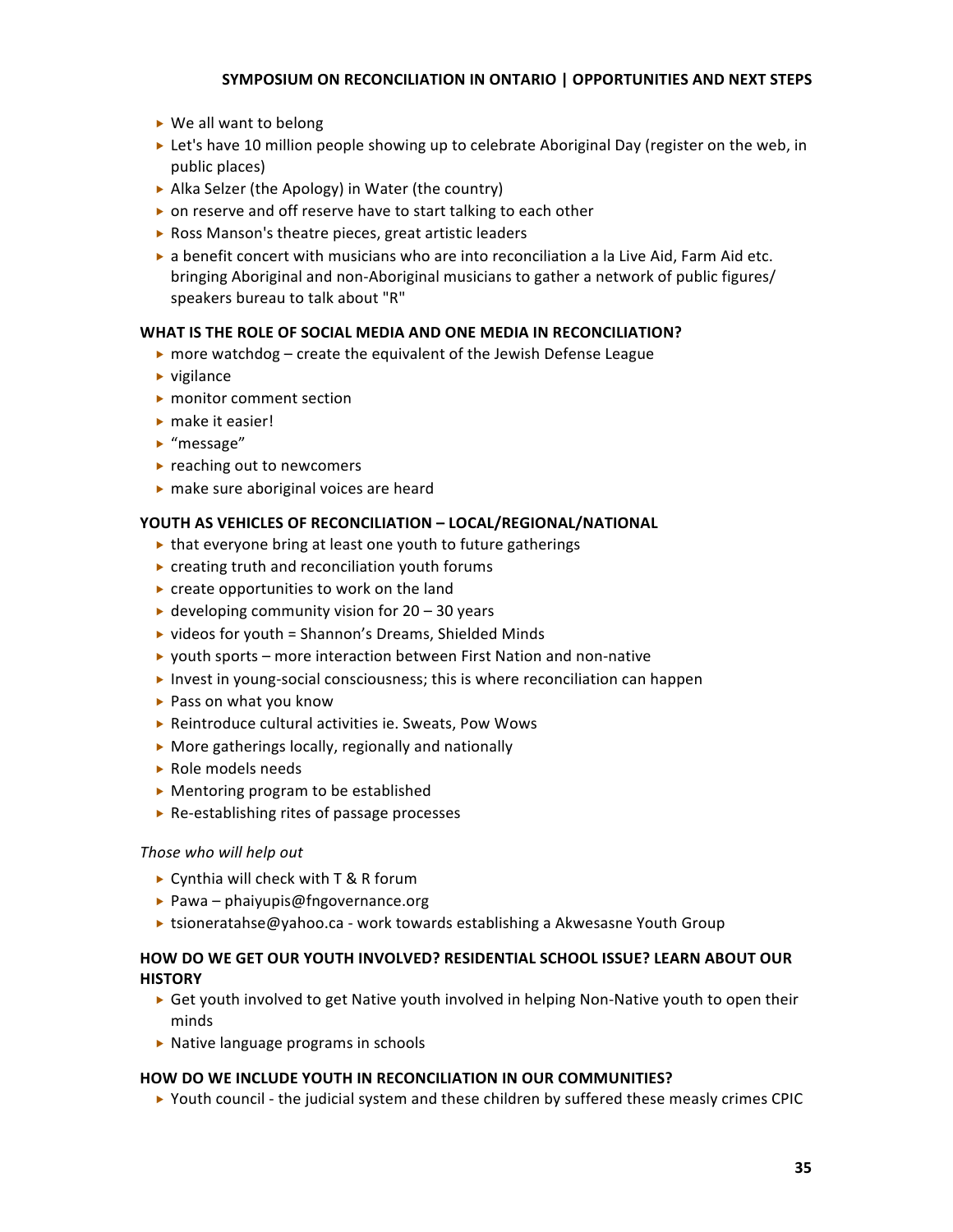- $\triangleright$  creating policies that will create around criminal records that will allow for volunteers
- $\blacktriangleright$  give access to youth to their culture, heritage and language and engage them; present them for
reconciliation
- $\triangleright$  teach them the process of leadership and how to become incorporated
- $\triangleright$  mentorship: mentor the youth so they can be leaders
- $\triangleright$  the communities will do this, they will involve them at every step of the way and it will start now

## HOW DO WE GET OUR YOUTH INVOLVED? RESIDENTIAL SCHOOL ISSUE? LEARN ABOUT OUR **HISTORY**

- ► Get youth involved to get Native youth involved in helping Non-Native youth to open their minds
- ▶ Native language programs in schools

## HOW TO MAKE A BUSINESS CASE FOR RECONCILIATION INCLUDING EG. TO SHAREHOLDERS. DOES BIG BUSINESS / INDUSTRY TRUMP TREATY RIGHTS? WHY IS DEVELOPMENT BEING ALLOWED TO HAPPEN WHEN THE FIRST NATIONS PEOPLE LIVING THERE TO HAVE RIGHTS-**BASED
DISCUSSIONS**

- $\triangleright$  reconciliation is part of the package to a good bottom line
- ▶ view consultation as opposed to DTC as an opportunity
- ▶ ask communities how they want to be engaged and what their issues are
- $\triangleright$  share resources = reconciliation
- $\triangleright$  is there a role business can play in healthy communities
- $\triangleright$  role of corporate citizenship and reconciliation e.g. TD and green project, Bell and mental health
- scholarships
- ▶ need more good business role models
- ▶ more business and aboriginal youth internships
- $\triangleright$  comparative info about in other jurisdictions and countries
- ▶ certainty is condition precedent to investment
- **business to business relationships without the politics**
- $\triangleright$  business relationships must be voluntary
- ▶ FN must also articulate their bottom line.
- all parties must be consistent and know what they want
- ▶ FN must have good governance
- ▶ relationship that is meaningful & sustainable
- ► good relationship principles: transparent, predictable, sustainable, equal voice

## **IS THERE A WILLINGNESS BY CANADA, ONTARIO (ITS CITIZENS & INSTITUTIONS), INDUSTRY** AND FIRST NATIONS (ITS CITIZENS & INSTITUTIONS) TO RECONCILE? ARE THERE BRIDGES TO **CLOSE
THAT
GAP?
WHAT
ARE
THE
HINDRANCES?**

- ▶ Role of Treaties in resource development
- ▶ How First Nation can get a fair share of resource benefits and convince business that First Nations are not a threat to business
- ▶ How to mitigate adverse environmental impact? Compensation?
- ▶ Role of distance (remoteness) in reconciliation
- ▶ Young people- education deficit-lack of jobs- social / economic deficit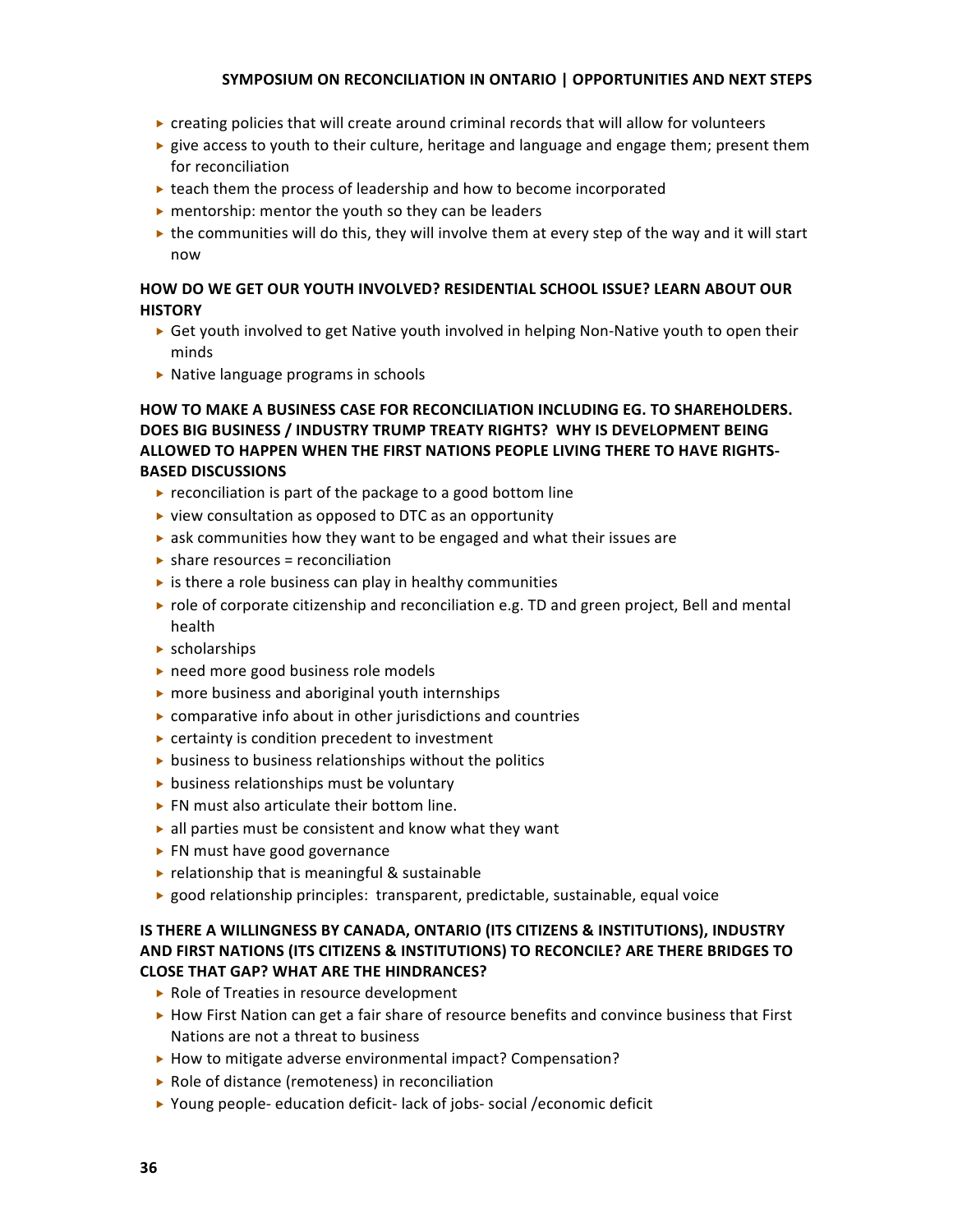- ▶ Role of culture, traditional life way in reconciliation
- ▶ How to repair a broken trust eg. Treaty Comm'r in Treaty 9
- ▶ Role of history in reconciliation
- ▶ Reconciling Treaty interpretations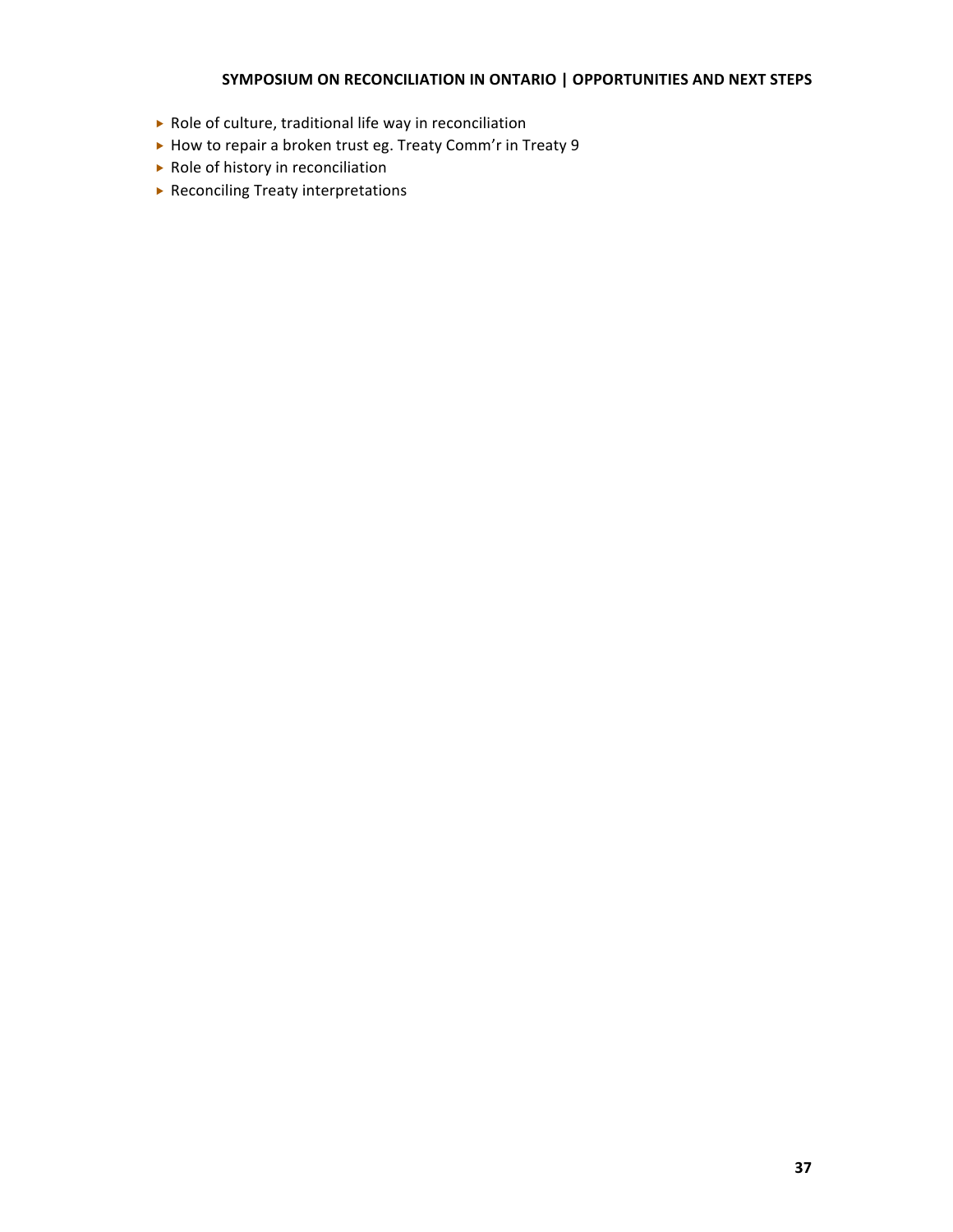## **Resources
from
the
National
Centre
for
First
Nations
Governance**

#### **CROWN
CONSULTATION
AND
PRACTICES
ACROSS
CANADA**

*Maria
Morellato,
Mandell
Pinder*

While significant progress has been made in some jurisdictions in Canada, there continues to be a marked discrepancy between what is required of the Crown at law and
how
the
Crown's
duty
to
consult
and
accommodate
is
actually
being
exercised. This
discrepancy
becomes
particularly
apparent
upon
a
review
and
analysis
of
the various
Crown
consultation
and
accommodation
policies
developed
to
date
in
Canada.

*fngovernance.org/publications*

## THE CROWN'S CONSTITUTIONAL DUTY TO CONSULT AND ACCOMMODATE **ABORIGINAL
AND
TREATY
RIGHTS**

*Maria
Morellato,
Mandell
Pinder*

The Crown's duty to consult and accommodate Aboriginal and treaty rights is a fundamental matter of social justice that invokes very solemn legal obligations. At the heart of the Crown's legal responsibility to consult and accommodate aboriginal and treaty
rights
are
choices
made
every
day
by
Crown
leaders
and
officials
which
very seriously impact not only fundamental constitutional rights but, also, the very health and
well
being
of
hundreds
of
thousands
of
women,
men
and
children
living
in Canada.

*fngovernance.org/
research*

#### THE JURISDICTION OF INHERENT RIGHT ABORIGINAL GOVERNMENTS

*Kent
McNeil,
Osgoode
Law
School*

Aboriginal governments have the authority under existing Canadian law to exercise jurisdiction. The essential point is that Aboriginal governments can become engaged on
a
government‐to‐government
basis
immediately.
They
have
the
authority
to
do
so under
existing
Canadian
law
and
do
not
have
to
seek
permission
to
exercise
their jurisdiction from the federal government, provincial governments, or Canadian courts.

*fngovernance.org/
research*

## SEVEN GENERATIONS, SEVEN TEACHINGS - ENDING THE INDIAN ACT

*Professor
John
Borrows,
University
of
Victoria*

Six generations have passed since the *Indian Act* was introduced and the seventh generation, now rising, will be healthier and our communities will enjoy more freedom if we assist them in getting rid of the *Indian Act*. Following his own Anishnabe teachings
of
the
Seven
Grandfathers,
John
Borrows
demonstrates
how
these
seven principles can guide action towards lessening this hold of the *Indian Act* on First Nations.

*fngovernance.org/research*

## **OUR INHERENT RIGHT OF SELF-GOVERNANCE: A TIMELINE**

Use this timeline to explore the history of our right to self-governance, a right rooted in our occupation and jurisdiction over the land before contact.

*fngovernance.org/timeline*